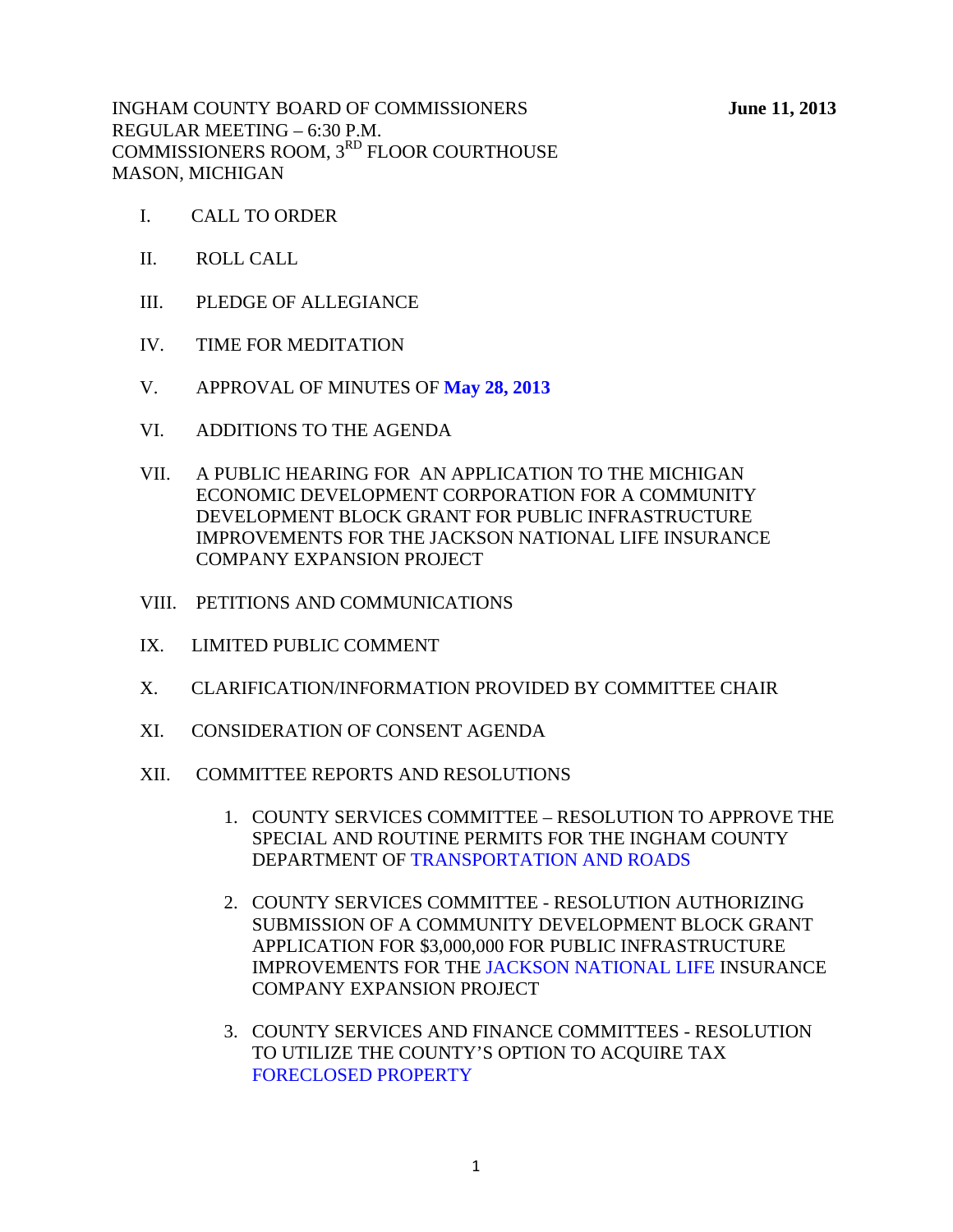- 4. COUNTY SERVICES AND FINANCE COMMITTEES RESOLUTION PLEDGING FULL FAITH AND CRE[DIT TO EMBER OAKS DRAIN](#page-39-0) DRAINAGE DISTRICT 2013 BONDS
- 5. COUNTY SERVICES AND FINANCE COMMITTEES RESOLUTION TO AUTHORIZE AN AGREEMENT WITH THE MICHIGAN PUBLIC HEALTH IN[STITUTE \(MPHI\) TO IMPLEMENT THE MIC](#page-42-0)HIGAN PATHWAYS TO BETTER HEALTH GRANT
- 6. HUMAN SERVICES AND FINANCE COMMITTEES RESOLUTION TO AUTHORIZE AN AGREEMENT WITH MICHIGAN STATE UNIVERSITY'S COLLEGE OF HUMAN MEDICINE TO PROVIDE A PART-TIME FAMILY MEDICINE PHYSICIAN FOR THE PROVISION O[F PRIMARY MEDICAL CARE SERVICES](#page-45-0)
- 7. HUMAN SERVICES AND FINANCE COMMITTEES RESOLUTION TO AUTHORIZE AN AGREEMENT WITH THE MICHIGAN DEPARTMENT [OF ENVIRONMENTAL QUALITY FOR 2012-](#page-47-0)2013
- 8. LAW & COURTS AND FINANCE COMMITTEES RESOLUTION AUTHORIZING EQUIPMENT PURCHASES FOR THE INGHAM COU[NTY 9-1-1 CENTRAL DISPATCH CENTER](#page-48-0)
- 9. LAW & COURTS AND FINANCE COMMITTEES RESOLUTION TO A[PPROVE AN EXTENDED POLICE SERV](#page-49-0)ICES AGREEMENT WITH THE VILLAGE OF WEBBERVILLE COVERING THE PERIOD OF JULY 1, 2013 THROUGH JUNE 30, 2016
- 10. LAW & COURTS AND FINANCE COMMITTEES- RESOLUTION TO CONTRACT WIT[H EZ CARD & KIOSK](#page-51-0)
- XIII. SPECIAL ORDERS OF THE DAY
- XIV. PUBLIC COMMENT
- XV. COMMISSIONER ANNOUNCEMENTS
- XVI. CONSIDERATION AND ALLOWANCE OF CLAIMS

#### XVII. ADJOURNMENT

THE COUNTY OF INGHAM WILL PROVIDE NECESSARY REASONABLE AUXILIARY AIDS AND SERVICES, SUCH AS INTERPRETERS FOR THE HEARING IMPAIRED AND AUDIO TAPES OF PRINTED MATERIALS BEING CONSIDERED AT THE MEETING FOR THE VISUALLY IMPAIRED, FOR INDIVIDUALS WITH DISABILITIES AT THE MEETING UPON FIVE (5) WORKING DAYS NOTICE TO THE COUNTY OF INGHAM. INDIVIDUALS WITH DISABILITIES REQUIRING AUXILIARY AIDS OR

SERVICES SHOULD CONTACT THE COUNTY OF INGHAM IN WRITING OR BY CALLING THE FOLLOWING: INGHAM COUNTY BOARD OF COMMISSIONERS, P.O. BOX 319, MASON, MI 48854, 517-676-7200. **PLEASE TURN OFF CELL PHONES AND OTHER ELECTRONIC DEVICES OR SET TO MUTE OR VIBRATE TO AVOID DISRUPTION DURING THE MEETING** 

#### FULL BOARD PACKETS ARE AVAILABLE AT: www.ingham.org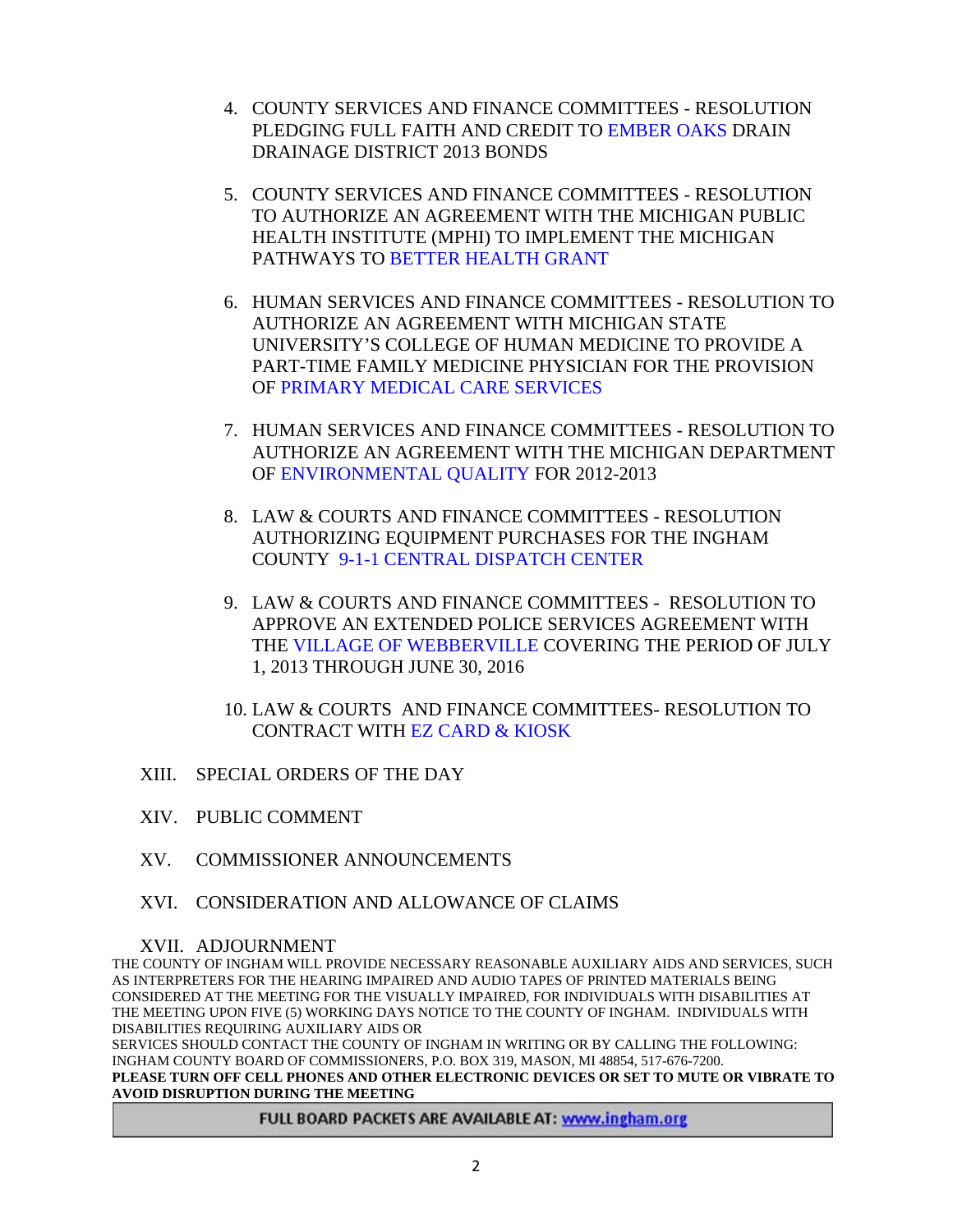Board of Commissioners Room - Courthouse Mason – 6:30 p.m. May 28, 2013

## <span id="page-2-0"></span>**CALL TO ORDER**

Chairperson Nolan called the May 28, 2013 regular meeting of the Ingham County Board of Commissioners to order at 6:33 p.m.

Members Present at Roll Call: Commissioners Anthony, Bahar-Cook, Celentino, De Leon, Holman, Hope, Maiville, McGrain, Nolan, Schafer, Tennis, Tsernoglou and Vickers.

Members Absent: Commissioner Koenig

Commissioner Koenig arrived at 6:41 p.m.

A quorum was present.

#### **PLEDGE OF ALLEGIANCE**

Chairperson Nolan asked former County Commissioner Mark Grebner, to lead the Board in the Pledge of Allegiance.

#### **MEDITATION**

A moment of reflection was observed for all those affected by the tornadoes in Moore, Oklahoma.

#### **APPROVAL OF MINUTES OF MAY 14, 2013**

Commissioner McGrain moved to approve the minutes of the May 14, 2013 meeting. Commissioner Vickers seconded the motion. Motion to approve the minutes, as amended, carried unanimously. Absent: Commissioner Koenig.

#### **ADDITIONS TO THE AGENDA**

Chairperson Nolan indicated that without objection the following substitutes will be added to the agenda:

A substitute resolution for agenda item 21 introduced by the Law and Courts Committee—Resolution Honoring David Easterday.

Commissioner McGrain moved to allow for consideration of adding the resolution honoring Mary Lannoye, Ingham County Controller/Administrator on the event of her retirement as item no. 23.

Commissioner Vickers seconded the motion.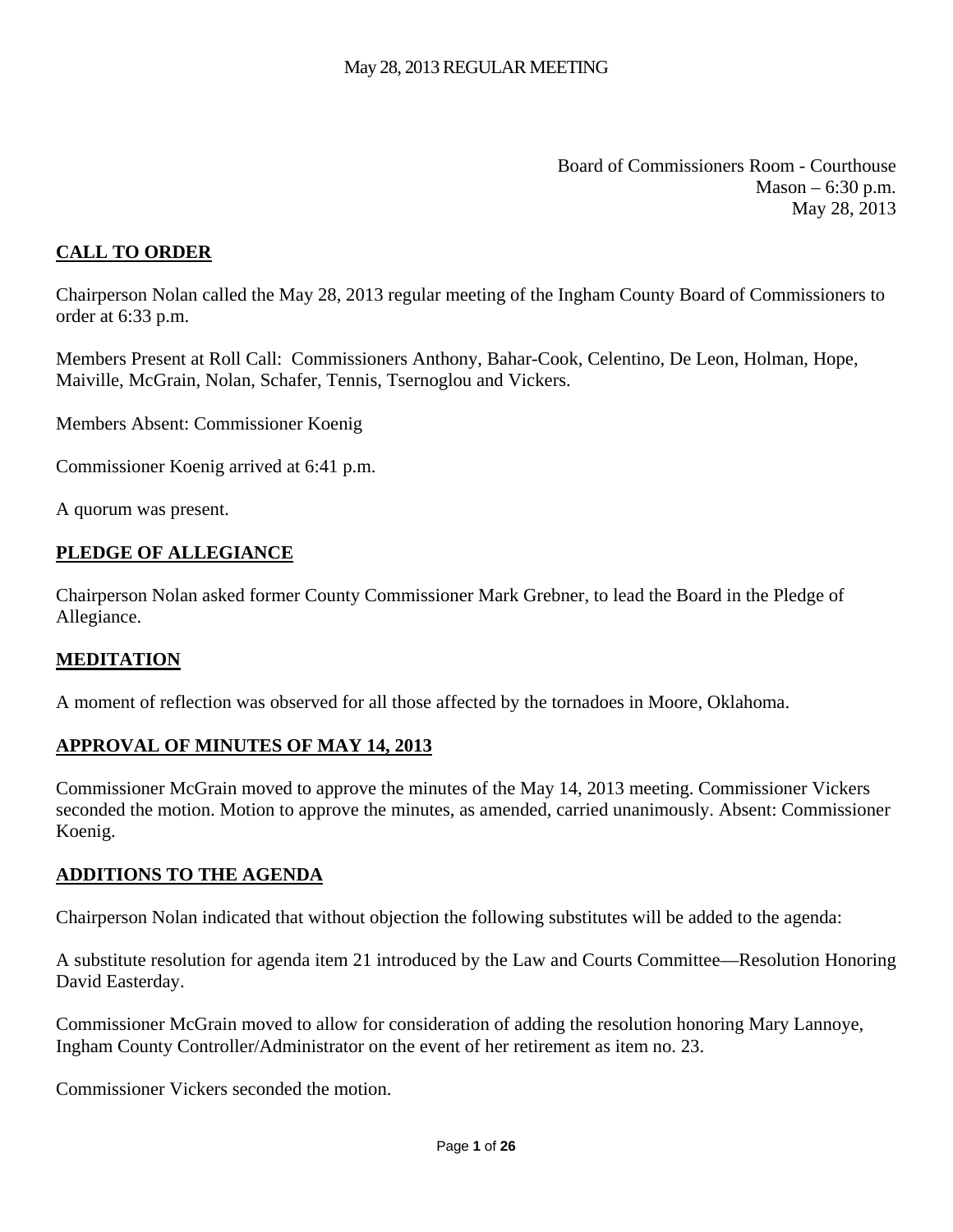The motion carried unanimously. Absent: Commissioner Koenig.

# **PETITIONS AND COMMUNICATIONS**

A letter from the Michigan Department of Environmental Quality, with the air quality division's pending new source review application report. Placed on file.

A letter and request for approval from the Tri-County Office on Aging regarding their Fiscal Year 2014-2016 Multi-Year Plan. Referred to Human Services.

## **LIMITED PUBLIC COMMENT**

Robert Ehnis, expressed his concern regarding Public Act 88. He asked the Board to operate within its budget and not ask the taxpayers for additional funding.

Renee Canady, Director of the Health Department, wanted to recognize and thank Mary Lannoye for all her efforts specifically over the past few years that have been very difficult financially.

## **CLARIFICATION/INFORMATION PROVIDED BY COMMITTEE CHAIR**

None.

## **CONSIDERATION OF CONSENT AGENDA**

Commissioner Maiville moved to adopt a consent agenda consisting of all items except Items No. 2, 8, and 23. Commissioner Celentino seconded the motion. Items on the consent agenda were adopted by unanimous roll call vote. Items voted on separately are so noted in the minutes.

## **COMMITTEE REPORTS AND RESOLUTIONS**

Introduced by the County Services Committee:

## **RESOLUTION CONGRATULATING DAVID HORNAK ON HIS CHAMPION FOR HEALTH AWARD**

## **RESOLUTION # 13 - 219**

WHEREAS, David Hornak is principal of Horizon Elementary School in Holt and a 19-year employee of Holt Public Schools. In 2009, Mr. Hornak led a self-assessment of student health at Horizon. The results indicated that Horizon students would benefit from exercising more and eating fewer sugary snacks. Since that time, Mr. Hornak has taken several steps to help improve the health of students and staff, including the following:

• Encouraging students to bring in healthy snacks in place of sweets for school celebrations;

walking Revamping the subsodies on hours and bounted the fit school heasing into the into the school hours on solution of school and school hours, including on wards children for mornings;

during the trachoological Tronexel profise excludiously their wishend tends there is a care exercise apparel to school and make time

• Implementing the popular "Walking School Bus," which encourages students to walk to and from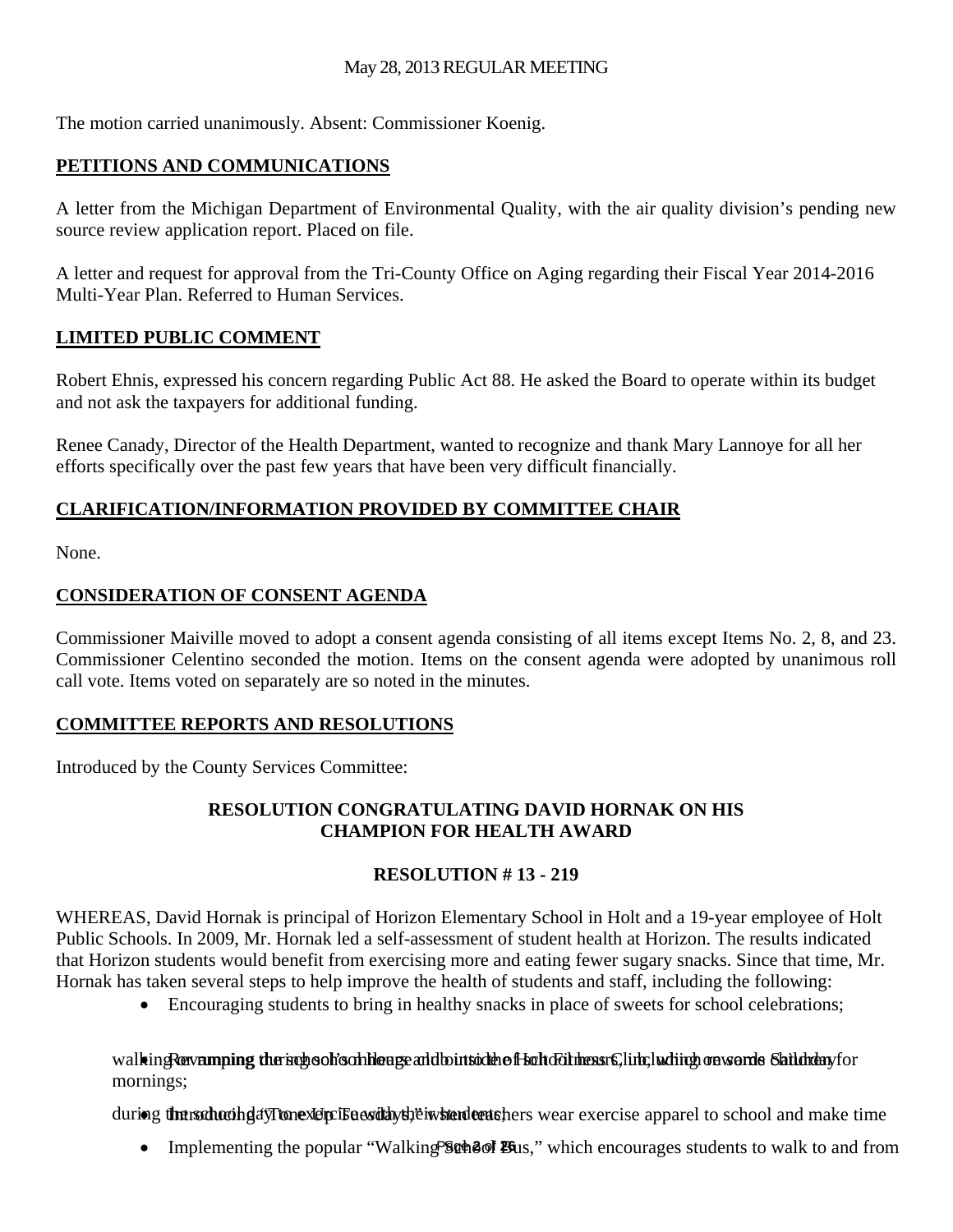school together in groups along safe routes; and

an annual Malking hother an apportual ski strip panchis girls donly effune, slige di prazione's 5K months in Rune land Roll; esteem; and

WHEREAS, these initiatives have improved the health as well as the academic performance of Horizon students. Data shows that Mr. Hornak's health initiatives have resulted in students who perform better on the MEAP and who are more engaged in the classroom; and

WHEREAS, Mr. Hornak also models a positive attitude toward exercise. He is a jogger who has completed two marathons. A college soccer player, he has coached high school soccer for both girls and boys; and

WHEREAS, Mr. Hornak's work was recently recognized by Governor Rick Snyder, who presented Mr. Hornak with a Governor's Council Champion for Health Award. This award honors an individual who has worked to promote a healthy lifestyle at the grassroots level.

THEREFORE BE IT RESOLVED, that the Ingham County Board of Commissioners congratulates Mr. Hornak on his Champion for Health Award.

BE IT FURTHER RESOLVED, that the Ingham County Board of Commissioners commends Mr. Hornak for his innovation and enthusiastic dedication to the education, health, and well-being of Horizon Elementary students. He has inspired healthy behavior that will last a lifetime.

**COUNTY SERVICES: Yeas:** De Leon, Koenig, Celentino, Holman, Nolan, Tsernoglou, Maiville  **Nays:** None **Absent:** None **Approved 5/21/13** 

Commissioner Hope moved the resolution. Commissioner Tennis seconded the motion.

The motion carried unanimously.

Introduced by the County Services Committee:

#### **RESOLUTION TO APPROVE THE SPECIAL AND ROUTINE PERMITS FOR THE INGHAM COUNTY DEPARTMENT OF TRANSPORTATION AND ROADS**

## **RESOLUTION # 13 - 220**

WHEREAS, as of June 1, 2012, the Ingham County Road Commission becomes the Ingham County Department of Transportation and Roads per Resolution #12-123; and

WHEREAS, the Ingham County Road Commission periodically approved Special and Routine permits as part of the their roles and responsibilities; and

WHEREAS, this will now be the responsibility of the Board of Commissioners to approve these permits as necessary.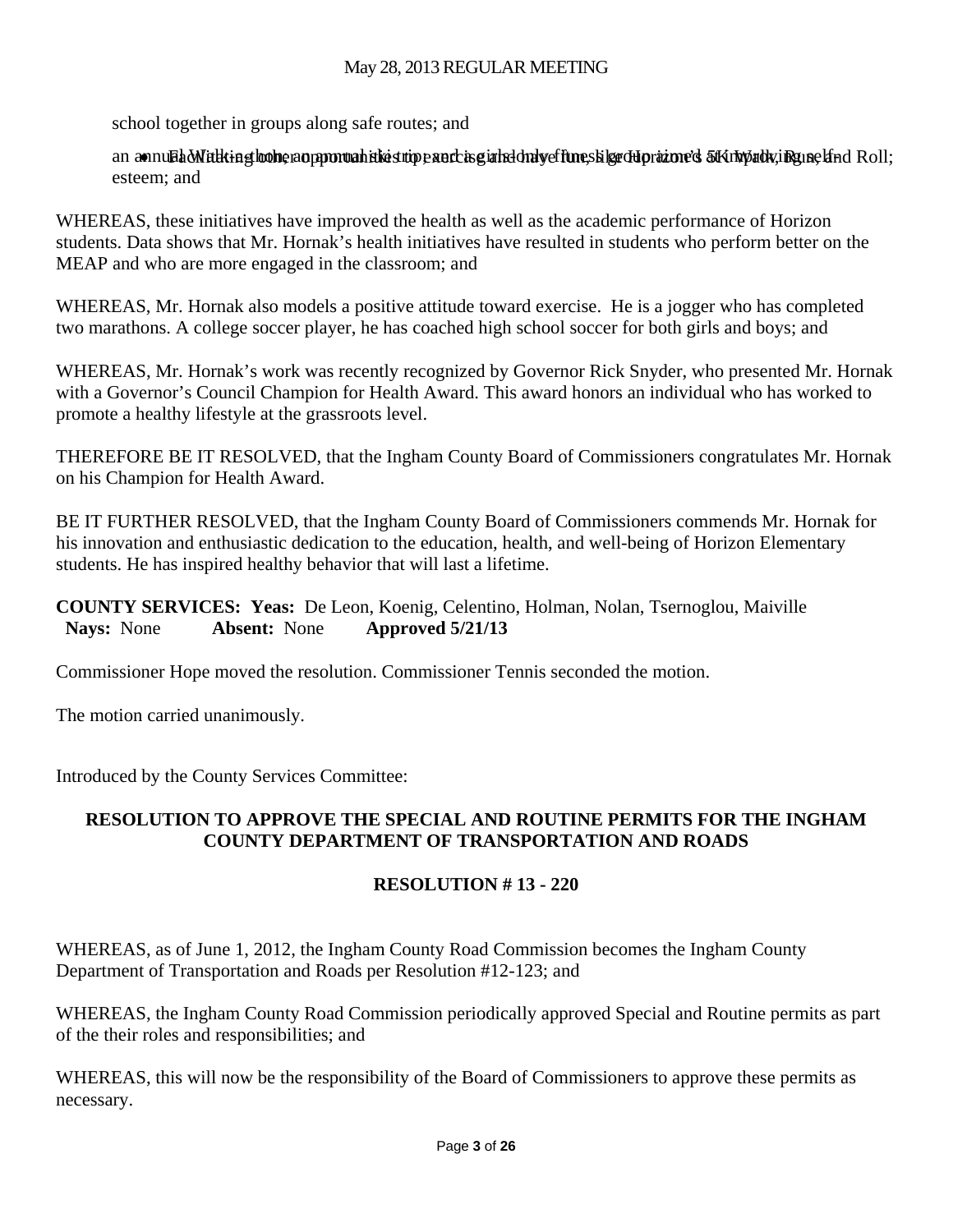THEREFORE BE IT RESOLVED, that the Ingham County Board of Commissioners approves the attached list of Special and Routine Permits dated May 9, 2013 as submitted.

**COUNTY SERVICES: Yeas:** De Leon, Koenig, Celentino, Holman, Nolan, Tsernoglou, Maiville  **Nays:** None **Absent:** None **Approved 5/21/13** 

Adopted as part of the consent agenda.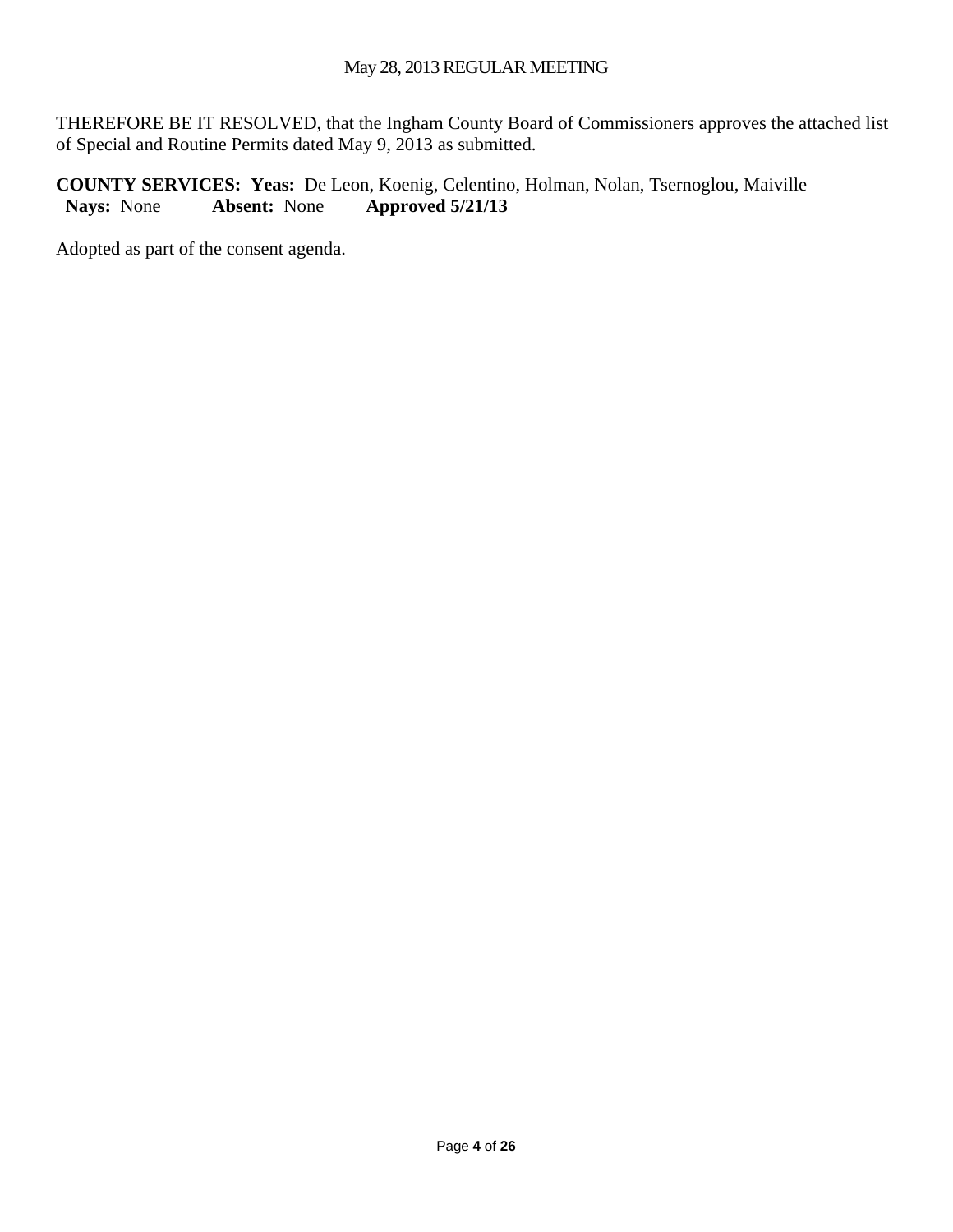#### **INGHAM COUNTY DEPARTMENT OF TRANSPORTATION AND ROADS**

DATE: May 9, 2013

#### LIST OF CURRENT PERMITS ISSUED

| <b>R/W PERMIT#</b> | <b>R/W APPLICANT /CONTRACTOR</b> | <b>R/W WORK</b>                      | <b>R/W LOCATION</b>                                                  | R/W CITY/TWP.       | <b>R/W SECTION</b> |
|--------------------|----------------------------------|--------------------------------------|----------------------------------------------------------------------|---------------------|--------------------|
| 2013-153           | <b>CITY OF LANSING</b>           | <b>DETOUR</b>                        | WAVERLY RD BET OLD LANSING<br>RD & MOORES RIVER DR                   | <b>LANSING</b>      | 19                 |
| 2013-154           | ITC TRANSMISSION/METC            | <b>BORE / LANE</b><br><b>CLOSURE</b> | <b>BASELINE RD BET WEBBER RD &amp;</b><br><b>BLACKMORE RD</b>        | <b>LESLIE</b>       | 31                 |
| 2013-155           | <b>FRONTIER</b>                  | CABLE/UG                             | ZIMMER RD BET SHERWOOD RD &<br><b>HASLETT RD</b>                     | <b>WILLIAMSTOWN</b> | 14, 23             |
| 2013-157           | <b>ACD.NET</b>                   | CABLE/UG                             | <b>SOVEREIGN DR BET</b><br>DEVELOPMENT DR & ENGLISH<br><b>OAK DR</b> | <b>DELHI</b>        | $\overline{2}$     |
| 2013-159           | <b>MDOT</b>                      | <b>MISCELLANEOUS</b>                 | <b>VARIOUS</b>                                                       | <b>VARIOUS</b>      |                    |
| 2013-174           | <b>CONSUMERS ENERGY</b>          | GAS / BORE                           | LAKE LANSING RD BET ABBOTT<br><b>RD &amp; TOWAR AVE</b>              | <b>MERIDIAN</b>     | 6                  |
|                    |                                  |                                      |                                                                      |                     |                    |
|                    |                                  |                                      |                                                                      |                     |                    |
|                    |                                  |                                      |                                                                      |                     |                    |
|                    |                                  |                                      |                                                                      |                     |                    |
|                    |                                  |                                      |                                                                      |                     |                    |
|                    |                                  |                                      |                                                                      |                     |                    |
|                    |                                  |                                      |                                                                      |                     |                    |
|                    |                                  |                                      |                                                                      |                     |                    |
|                    |                                  |                                      |                                                                      |                     |                    |
|                    |                                  |                                      |                                                                      |                     |                    |
|                    |                                  |                                      |                                                                      |                     |                    |
|                    |                                  |                                      |                                                                      |                     |                    |
|                    |                                  |                                      |                                                                      |                     |                    |
|                    |                                  |                                      |                                                                      |                     |                    |
|                    |                                  |                                      |                                                                      |                     |                    |
|                    |                                  |                                      |                                                                      |                     |                    |

**PERMIT SUPERVISOR: \_\_\_\_\_\_\_\_\_\_\_\_\_\_\_\_\_\_\_\_\_\_\_\_\_\_\_\_\_\_ MANAGING DIRECTOR: \_\_\_\_\_\_\_\_\_\_\_\_\_\_\_\_\_\_\_\_\_\_\_\_\_\_\_\_\_\_**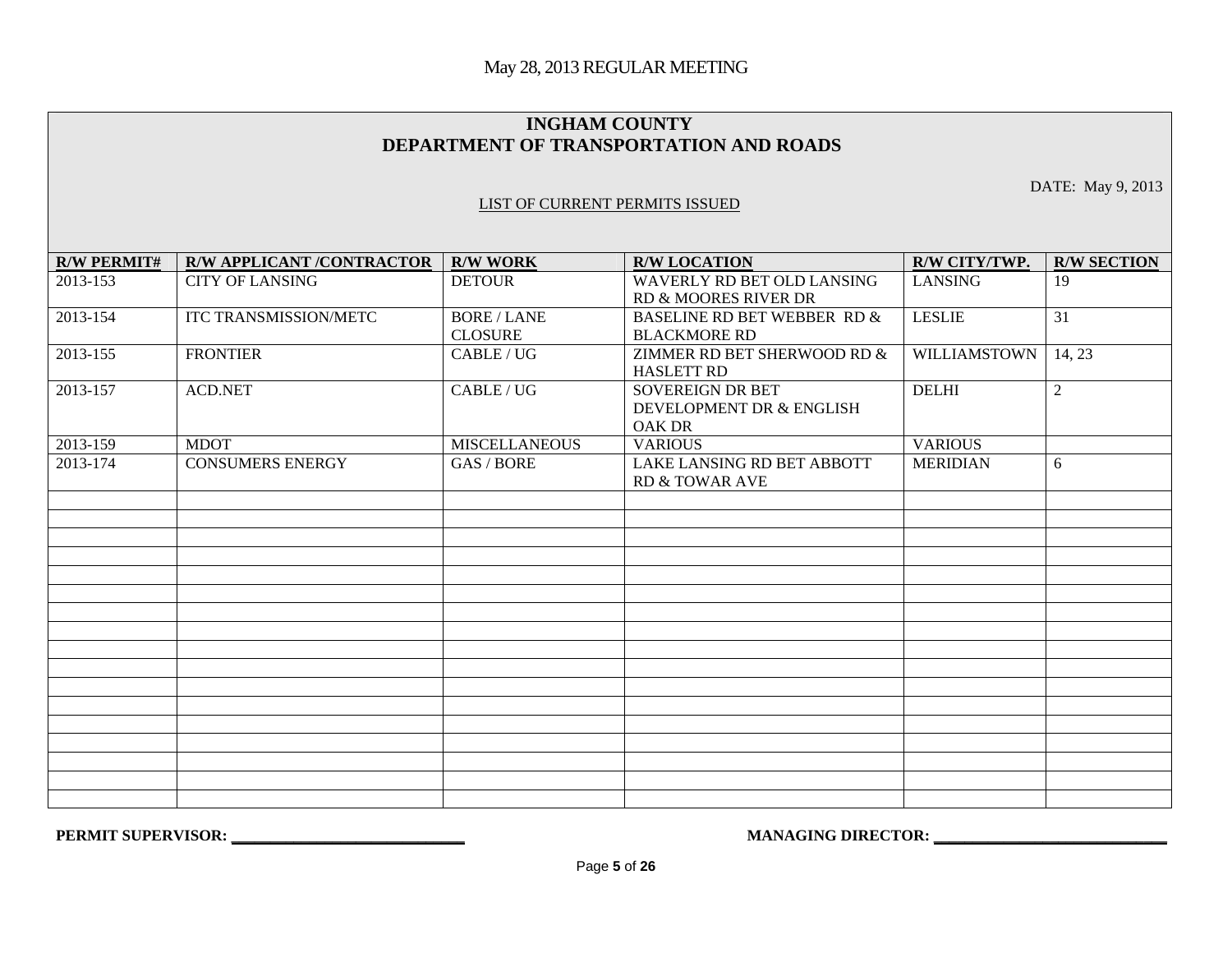Introduced by the County Services Committee:

# **RESOLUTION ADOPTING A RESIDENTIAL ANTIDISPLACEMENT AND RELOCATION PLAN**

## **RESOLUTION # 13 - 221**

WHEREAS, Ingham County is an applicant for a grant from the Community Development Block Grant Infrastructure Program; and

WHEREAS, there is a dwelling unit located within the project area; and

WHEREAS, pursuant to the regulations for the Community Development Block Grant program Ingham County will comply with Uniform Relocation Assistance and Real Property Acquisition Policies Act.

THEREFORE BE IT RESOLVED, that the Ingham County Board of Commissioners, in order to minimize the displacement of persons in redevelopment areas and the destruction of lower income housing units does hereby adopt the attached Residential Antidisplacement and Relocation Plan.

BE IT FURTHER RESOLVED, that the Ingham County Board of Commissioners does hereby direct Ingham County Economic Development Department to implement and monitor the Residential Antidisplacement and Relocation Plan.

**COUNTY SERVICES: Yeas:** De Leon, Koenig, Celentino, Holman, Nolan, Tsernoglou, Maiville  **Nays:** None **Absent:** None **Approved 5/21/13** 

Adopted as part of the consent agenda.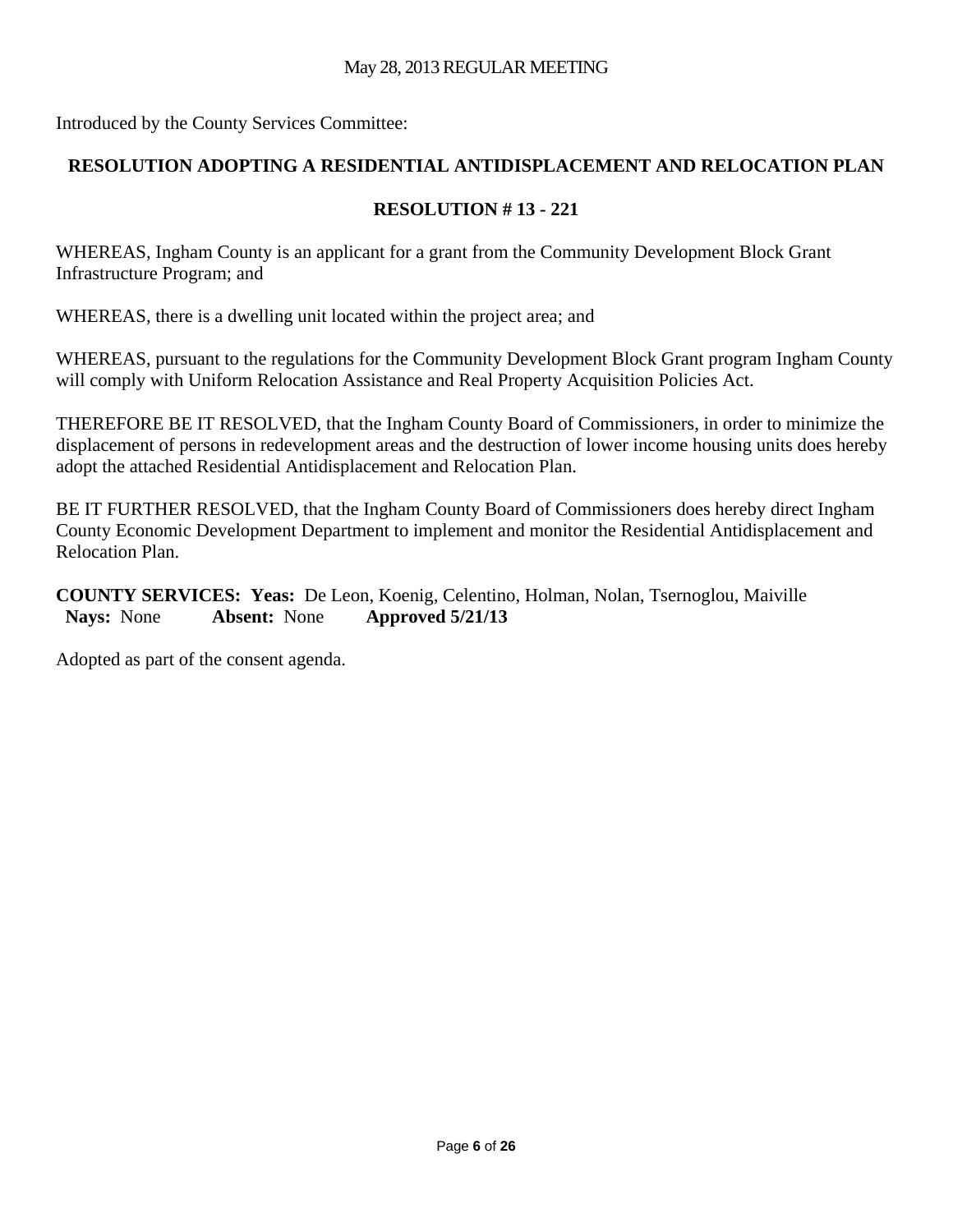#### **RESIDENTIAL ANTIDISPLACEMENT AND RELOCATION ASSISTANCE PLAN**

This Residential Antidisplacement and Relocation Assistance Plan (RARAP) is prepared by Ingham County Michigan in accordance with the Housing and Community Development Act of 1974, as amended; and HUD regulations at 24 CFR 42.325 and is applicable to our CDBG, UDAG and/or HOME‐assisted projects.

#### **Minimize Displacement**

Consistent with the goals and objectives of activities assisted under the Act, Ingham County will take the following steps to minimize the direct and indirect displacement of persons from their homes.

- Where feasible, give priority to rehabilitation of housing, as opposed to demolition, to avoid displacement.
- If feasible, demolish or convert only dwelling units that are not occupied or vacant occupiable dwelling units (especially those units which are "lower‐income dwelling units" (as defined in 24 CFR 42.305) or structures that have not been used for residential purposes.
- Target only those properties deemed essential to the need or success of the project.

#### **Relocation Assistance to Displaced Persons**

Ingham County will provide relocation assistance for lower‐income tenants, who, in connection with an activity assisted under the CDBG Program, move permanently or move personal property as a direct result of the demolition of any dwelling unit or the conversion of a lower-income dwelling unit in accordance with the requirements of 24 CFR 42.375. A displaced person, who is not a lower‐income tenant, will be provided relocation assistance in accordance with the Uniform Relocation Assistance and Real Property Acquisition Policies Act of 1970, as amended and implementing regulations at 49CFR Part 24.

Before entering into a contract committing Ingham County to provide funds for a project that will directly result in demolition or conversion of lower‐income dwelling units, Ingham County will make public by publishing a notice in a newspaper of general circulation and submitting to the State CDBG Program the following information in writing:

- 1. A description of the proposed assisted project;
- 2. The address, number of bedrooms, and location on a map of lower-income dwelling units that will be demolished or converted to a use other than as lower-income dwelling units as a result of an assisted project;
- 3. A time schedule for the commencement and completion of the demolition or conversion;
- 4. To the extent known, the address, number of lower‐income dwelling units by size (number of bedrooms) and location on a map of the replacement of lower-income housing that has been or will be provided.
- 5. The source of funding and time schedule for the provision of the replacement dwelling units;
- 6. The basis for concluding that each replacement dwelling unit is designated to remain a lower‐income dwelling unit for at least 10 years from the date of initial occupancy; and
- 7. Information demonstrating that any proposed replacement of lower-income dwelling units with smaller dwelling units (e.g. a 2-bedroom unit with two 1-bedroom units), or any proposed replacement of efficiency or singleroom occupancy (SRO) units with units of a different size, is appropriate and consistent with the housing needs and priorities identified in the HUD‐approved Consolidation Plan and 24 CFR 42.375(b).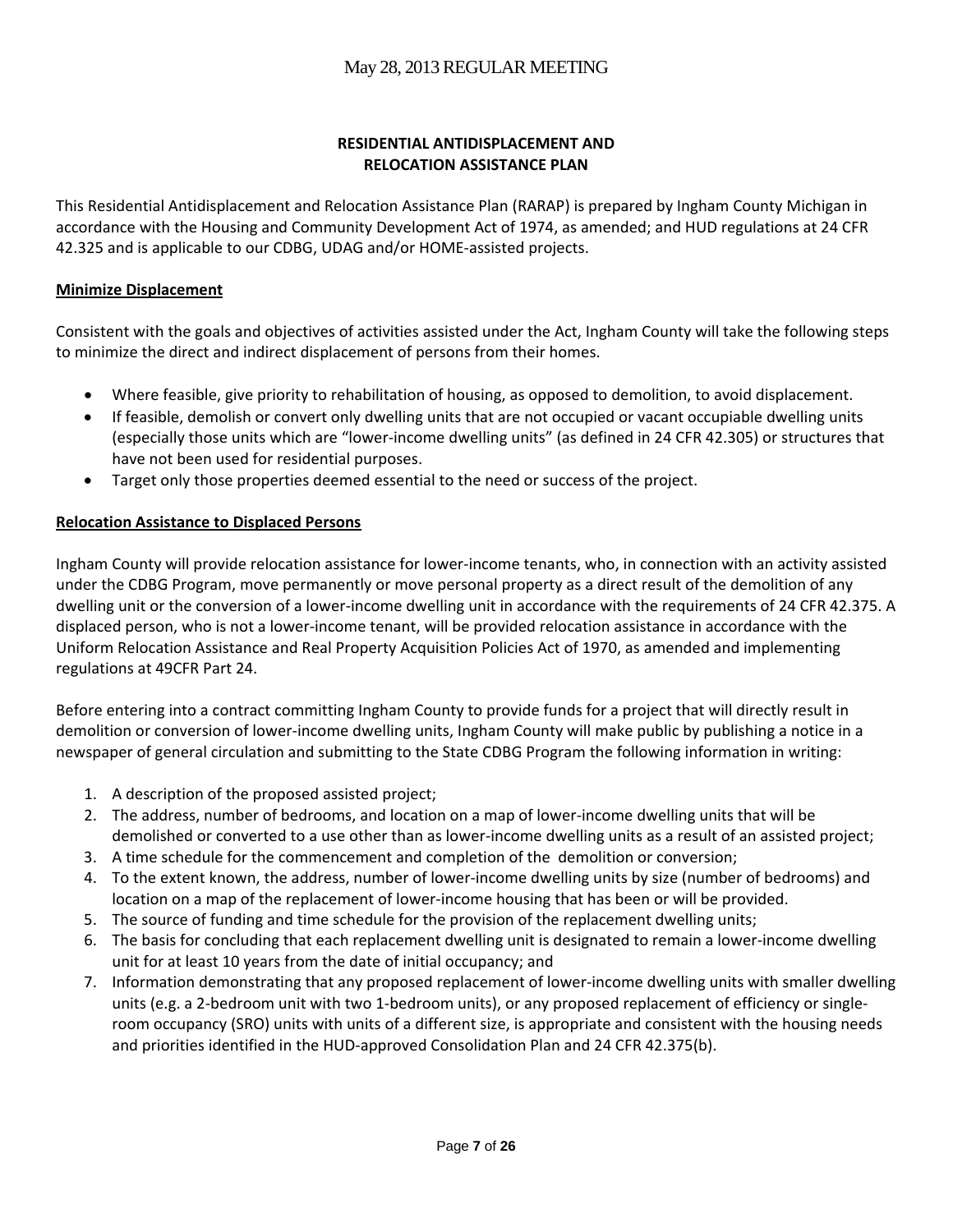To the extent that the specific location of the replacement dwelling units and other data in items 4 through 7 are not available at the time of the general submission, Ingham County will identify the general location of such dwelling units on a map and complete the disclosure and submission requirements as soon as the specific data is available.

#### **One‐for‐One Replacement of Lower‐Income Dwelling Units**

Ingham County will replace all occupied and vacant occupiable lower‐income dwelling units demolished or converted to a use other than lower‐income housing in connection with a project assisted with funds provided under the CDBG and/or HOME Programs in accordance with 24 CFR 42.375.

#### **Replacement not Required Based on Unit Availability**

Under 24 CFR 42.375(d), Ingham County may submit a request to HUD (or to the State, if funded by the State) for a determination that the one-for-one replacement requirement does not apply based on objective data that there is an adequate supply of vacant lower-income dwelling units in standard condition available on a non-discriminatory basis within the area.

#### **Contacts**

The Economic Development Office 517‐676‐7285 is responsible for tracking the replacement of lower income dwelling units and ensuring that they are provided within the required period.

The Economic Development Office is responsible for providing relocation payments and other relocation assistance to any lower-income person displaced by the demolition of any dwelling unit or the conversion of lower-income dwelling units to another use.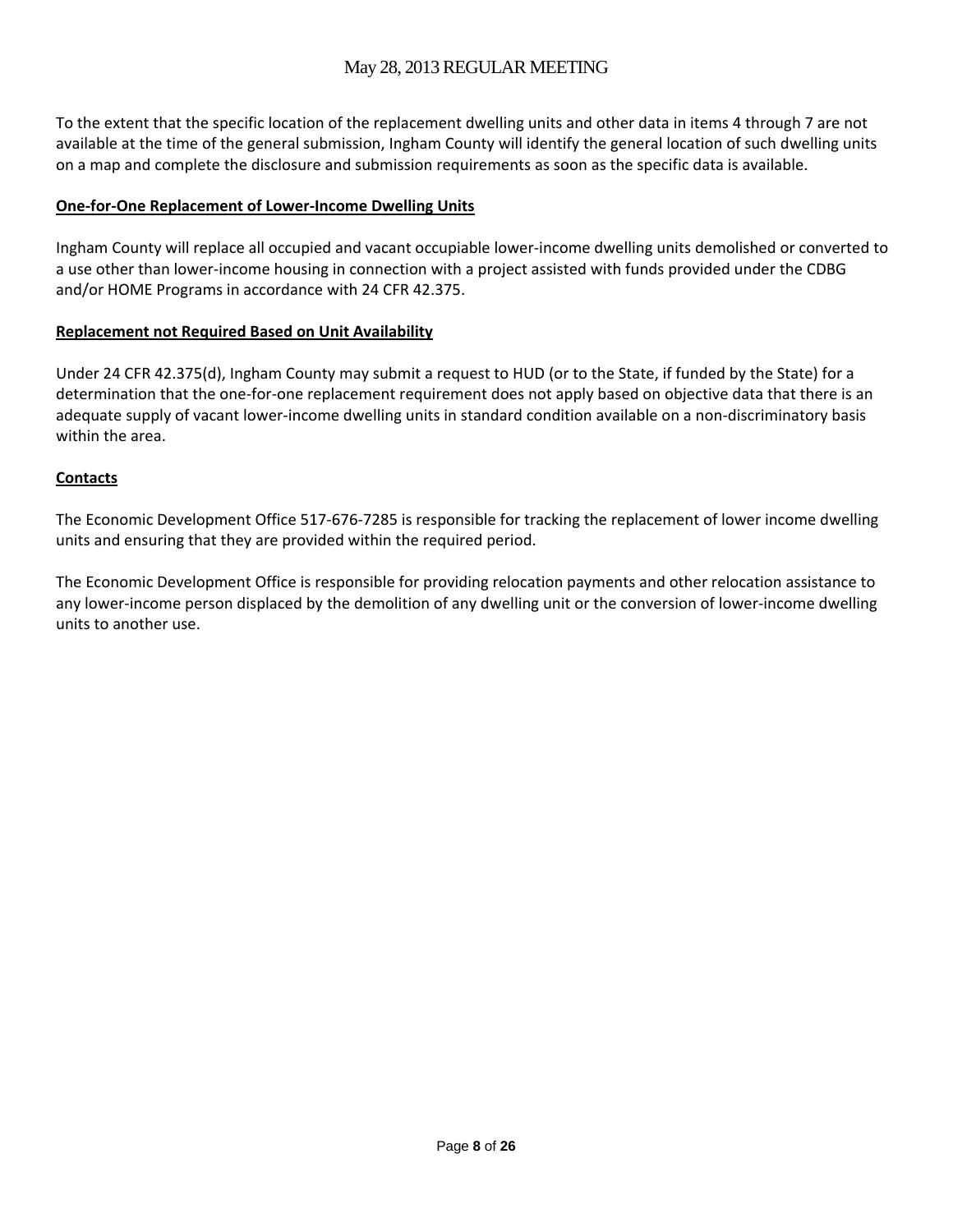Introduced by the County Services Committee:

## **RESOLUTION SETTING A PUBLIC HEARING FOR AN APPLICATION TO THE MICHIGAN ECONOMIC DEVELOPMENT CORPORATION FOR A COMMUNITY DEVELOPMENT BLOCK GRANT FOR PUBLIC INFRASTRUCTURE IMPROVEMENTS FOR THE JACKSON NATIONAL LIFE INSURANCE COMPANY EXPANSION PROJECT**

#### **RESOLUTION # 13 - 222**

WHEREAS, fostering economic well-being is one of the adopted objectives of the Ingham County Board of Commissioners; and

WHEREAS. Ingham County has been invited by the Michigan Economic Development Corporation to apply for a Community Development Block Grant for public infrastructure improvements to advance the expansion of the Jackson National Life Insurance Company in the City of Lansing and Alaiedon Township; and

WHEREAS, Ingham County has prepared an application which is available for public review; and

WHEREAS, pursuant to the application procedures, the Board of Commissioners is required to post and hold a public hearing to hear any interested persons on the proposed application to the State of Michigan for the Community Development Block Grant Public Infrastructure Project to provide water, sewer and electric service to the area of Jackson National Life Insurance Company, 1 Corporate Way, Lansing, MI.

THEREFORE BE IT RESOLVED, a public hearing shall be set for Tuesday, June 11, 2013 at 6:30 PM before the Board of Commissioners in the Board of Commissioners Room, Ingham County Courthouse, Mason, Michigan for the purpose of hearing any interested persons on the proposed application for Community Development Block Grant funds.

BE IT FURTHER RESOLVED, that pursuant to the application procedures, a notice of the public hearing shall be published at least five (5) days before the hearing date.

**COUNTY SERVICES: Yeas:** De Leon, Koenig, Celentino, Holman, Nolan, Tsernoglou, Maiville  **Nays:** None **Absent:** None **Approved 5/21/13** 

Adopted as part of the consent agenda

Introduced by the County Services and Finance Committees:

#### **RESOLUTION TO RENEW SERVICE CONTRACTS FOR THE PURPOSE OF CONDUCTING PERSONAL SERVICE VISITS**

#### **RESOLUTION # 13 - 223**

WHEREAS, on April 27, 2010, the Board of Commissioners adopted Resolution #10-125, captioned "Resolution to Authorize Service Contracts For The Purpose Of Conducting Personal Service Visits"; and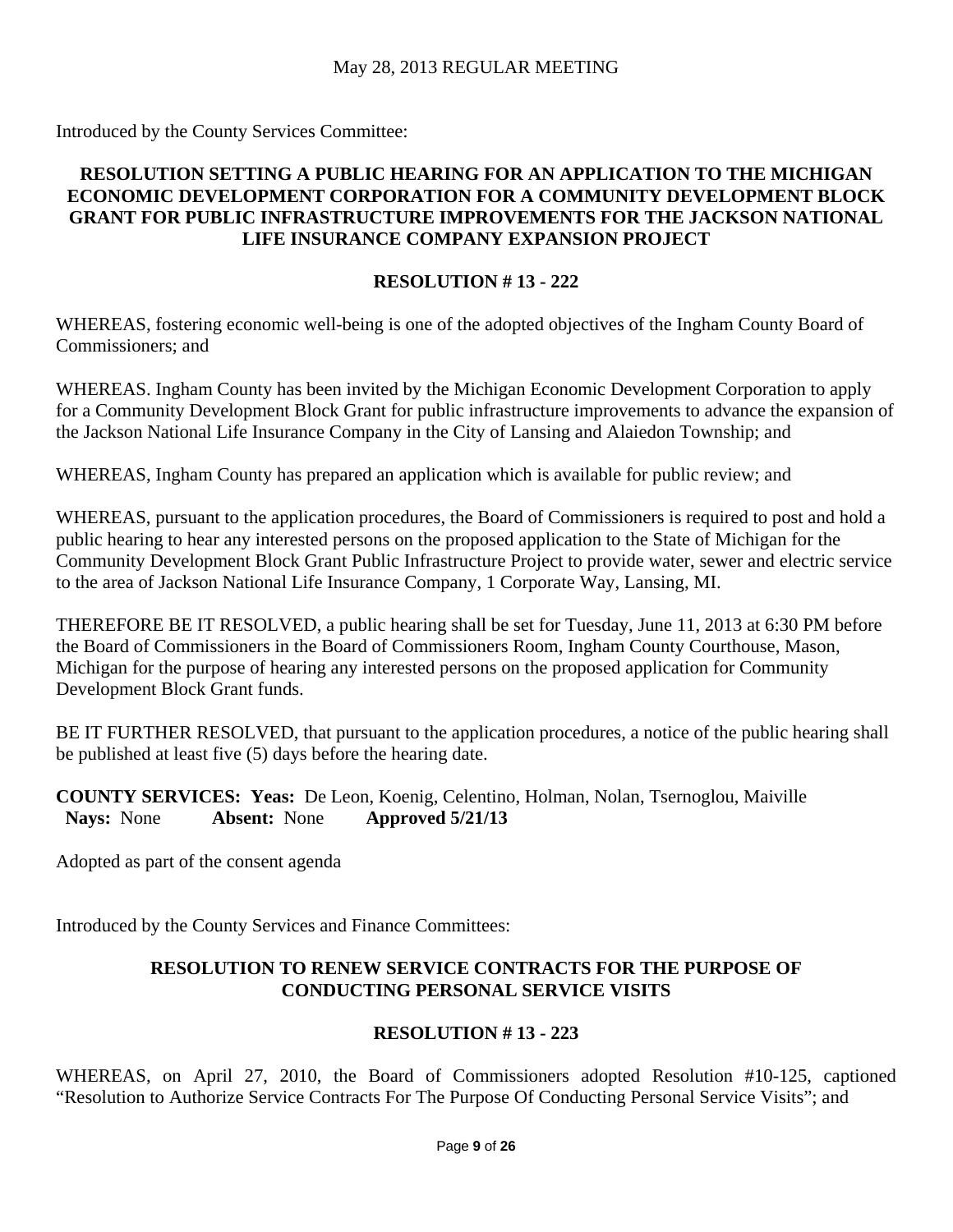WHEREAS, pursuant to Resolution #10-125, the County entered into a service agreement with TC Process Serving, LLC dated June 28, 2011 containing a one year term with an annual renewal option at the discretion of the County; and

WHEREAS, the Treasurer has a continuing need for personal service visits provided by this vendor and asks the County to exercise its discretion under the service agreement with TC Process Serving dated June 28, 2011 and extend the agreement for one additional year; and

WHEREAS, funding for the Personal Service Agreement requires no General Fund money and comes exclusively from fees generated by the tax foreclosure process.

THEREFORE BE IT RESOLVED, the Ingham County Board of Commissioners authorizes a one year extension of the Personal Service Visits Agreement with TC Process Serving, LLC through June 27, 2014.

BE IT FURTHER RESOLVED, the Ingham County Board Chairperson and County Clerk are authorized to sign any contract documents consistent with this resolution after approval as to form by the County Attorney.

**COUNTY SERVICES: Yeas:** De Leon, Koenig, Celentino, Holman, Nolan, Tsernoglou, Maiville  **Nays:** None **Absent:** None **Approved 5/21/13** 

**FINANCE: Yeas:** McGrain, Anthony, Bahar-Cook, Tennis, Koenig, Vickers, Schafer  **Nays:** None **Absent:** None **Approved 5/22/13** 

Adopted as part of the consent agenda

Introduced by the County Services Committee:

## **RESOLUTION APPOINTING THE INGHAM COUNTY CONTROLLER/ADMINISTRATOR**

## **RESOLUTION # 13 - 224**

WHEREAS, due to the retirement of Controller/Administrator Mary Lannoye a search committee was reestablished to interview candidates to serve as Controller/Administrator; and

WHEREAS, after advertising, screening, and interviewing, the most qualified applicant has been selected; and

WHEREAS, the Controller Search Committee is recommending the appointment of Tim Dolehanty as Ingham County Controller/Administrator.

THEREFORE BE IT RESOLVED, that the Ingham County Board of Commissioners hereby appoints Tim Dolehanty as Controller/Administrator for the County of Ingham.

BE IT FURTHER RESOLVED, that this appointment will take effect July 8, 2013, pursuant to MCLA 46.13 (b) with a salary of \$116,469, (MCF 19, Step 1) within the salary range (\$116,469 - \$139,800) as stated in the Managerial Salary Plan.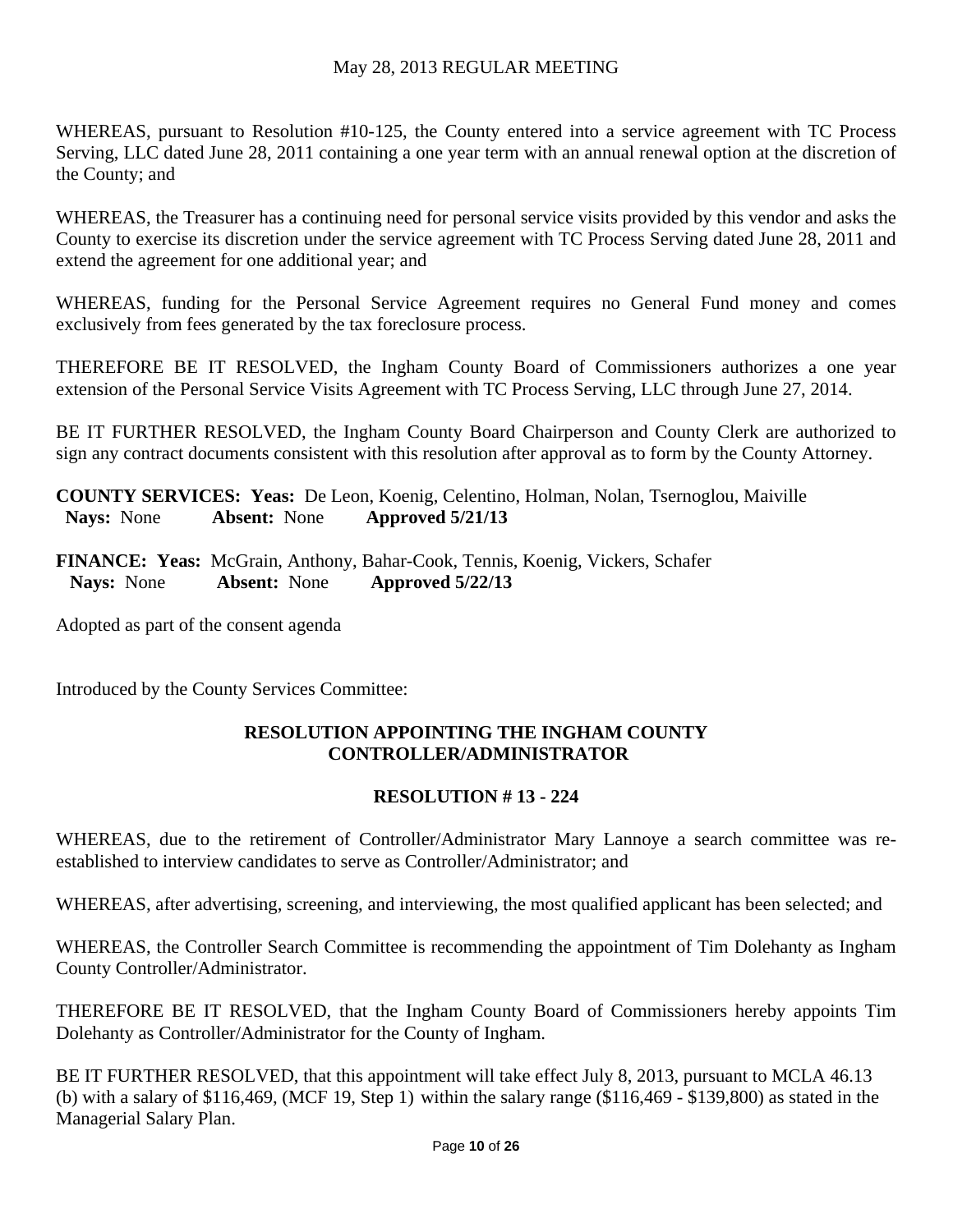**COUNTY SERVICES: Yeas:** De Leon, Koenig, Celentino, Holman, Nolan, Tsernoglou, Maiville  **Nays:** None **Absent:** None **Approved 5/21/13** 

Commissioner De Leon moved the resolution. Commissioner Koenig seconded the motion.

Commissioner Schafer spoke in favor of the resolution.

Commissioner McGrain spoke in favor of the resolution.

The resolution carried unanimously.

Introduced by the County Services Committee:

#### **RESOLUTION APPOINTING AN INTERIM CONTROLLER/ADMINISTRATOR**

#### **RESOLUTION # 13 - 225**

 WHEREAS, Ingham County Controller/Administrator, Mary Lannoye is retiring from her position with Ingham County effective June 7, 2013; and

WHEREAS, it is necessary to appoint an Interim Controller/Administrator until the new Controller/Administrator begins employment with Ingham County on July 8, 2013.

THEREFORE BE IT RESOLVED, that the Ingham County Board of Commissioners hereby appoints Deputy Controller, John Neilsen as Interim Controller/Administrator effective June 10, 2013.

BE IT FURTHER RESOLVED, that John Neilsen shall be paid at \$116,469, (MCF 19, Step 1) of the salary schedule through July 5, 2013.

**COUNTY SERVICES: Yeas:** De Leon, Koenig, Celentino, Holman, Nolan, Tsernoglou, Maiville  **Nays:** None **Absent:** None **Approved 5/21/13** 

Adopted as part of the consent agenda.

Introduced by the County Services and Finance Committees:

#### **RESOLUTION AUTHORIZING A TEMPORARY PRINCIPAL RESIDENCE AUDITOR ASSISTANT**

#### **RESOLUTION # 13 - 226**

WHEREAS, the Ingham County Treasurer has the authority to audit claims of Principal Residence Exemption [MCL 211.7cc(10) et. seq.]; and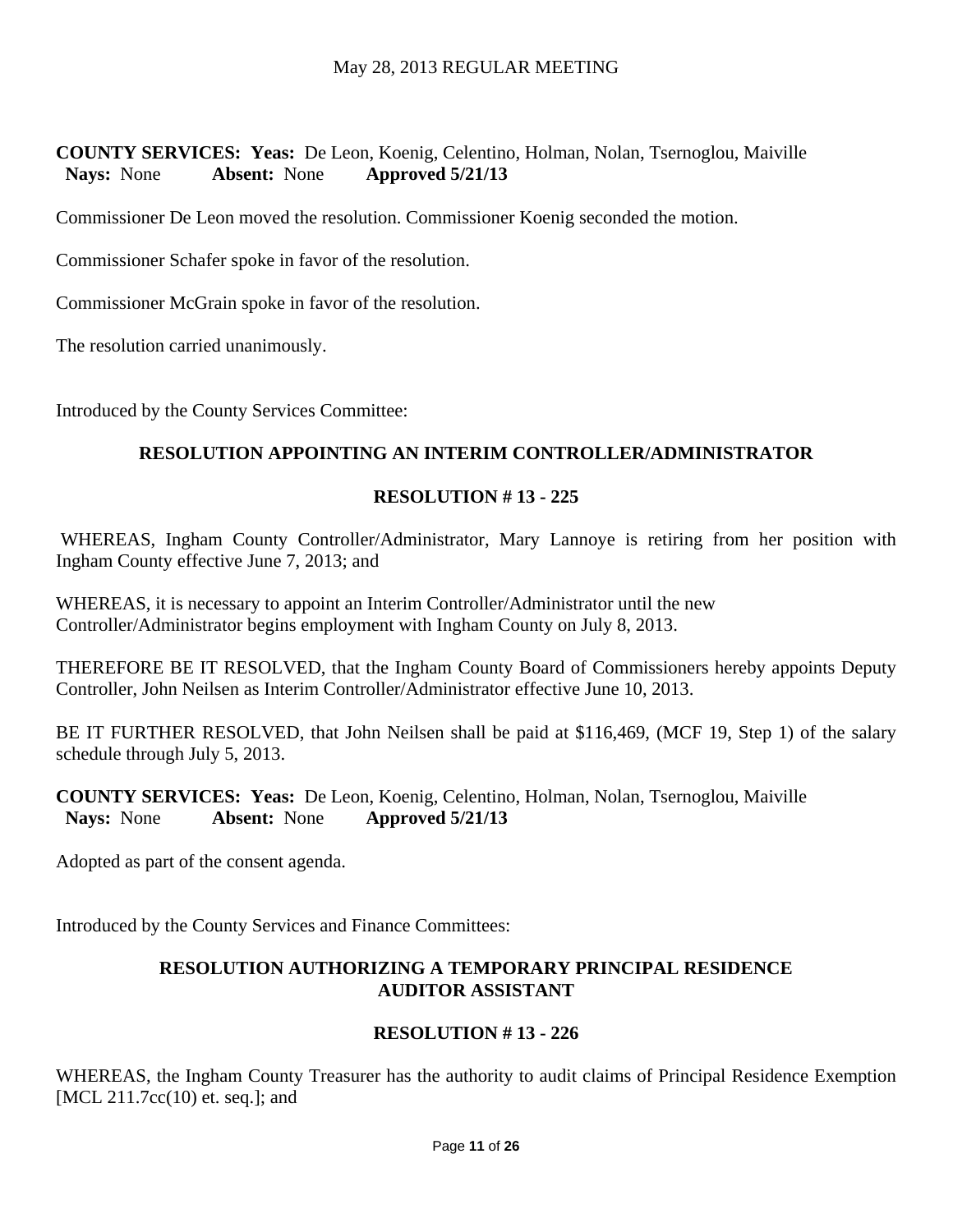WHEREAS, the Ingham County Treasurer's Office denied 136 Principal Residence Exemptions for the 2012Tax Year resulting in recoupment of an additional \$789,693 in property taxes; and

WHEREAS, the Ingham County Treasurer is convinced that a temporary employee dedicated to auditing Principal Residence Exemptions will result in the recoupment of sufficient property tax dollars to justify investing in a this position; and

WHEREAS, the Ingham County Treasurer proposes to fund this temporary position from the Delinquent Tax Fund 521; and

WHEREAS, the Ingham County Treasurer proposes to employ this position in FY 2013.

THEREFORE BE IT RESOLVED, that the Ingham County Board of Commissioners approves funding of a Temporary Principal Residence Exemption Auditor position for FY 2013 in the Treasurer's Office at an amount not exceed \$10,000.

BE IT FURTHER RESOLVED, that funding for this position will come from Delinquent Tax Fund 521.

BE IT FURTHER RESOLVED, that the Ingham County Board of Commissioners authorizes the Controller to make any necessary budget adjustments and position allocation list amendments in the Treasurer's 2013 budget.

**COUNTY SERVICES: Yeas:** De Leon, Koenig, Celentino, Holman, Nolan, Tsernoglou, Maiville  **Nays:** None **Absent:** None **Approved 5/21/13** 

**FINANCE: Yeas:** McGrain, Anthony, Bahar-Cook, Tennis, Koenig, Vickers, Schafer  **Nays:** None **Absent:** None **Approved 5/22/13** 

Adopted as part of the consent agenda.

Introduced by the County Services and Finance Committees:

#### **RESOLUTION AUTHORIZING THE NEW CLASSIFICATION FOR THE POSITION TITLED POTTER PARK ZOO SECURITY COORDINATOR**

## **RESOLUTION # 13 - 227**

WHEREAS, the duties of the Security Coordinator have expanded as outlined by and in compliance with the Association of Zoos and Aquariums' Accreditation Questionnaire; and

WHEREAS, Potter Park Zoo has gone to 24 hour coverage, 7 days a week: and

WHEREAS, the "9 month" rule for employment for seasonals is disruptive to operations and compromises efficiency and does not meet the Affordable Care Act criteria for part time personnel; and

WHEREAS, Human Resources analyzed the expanded position and created a comprehensive Job Description; and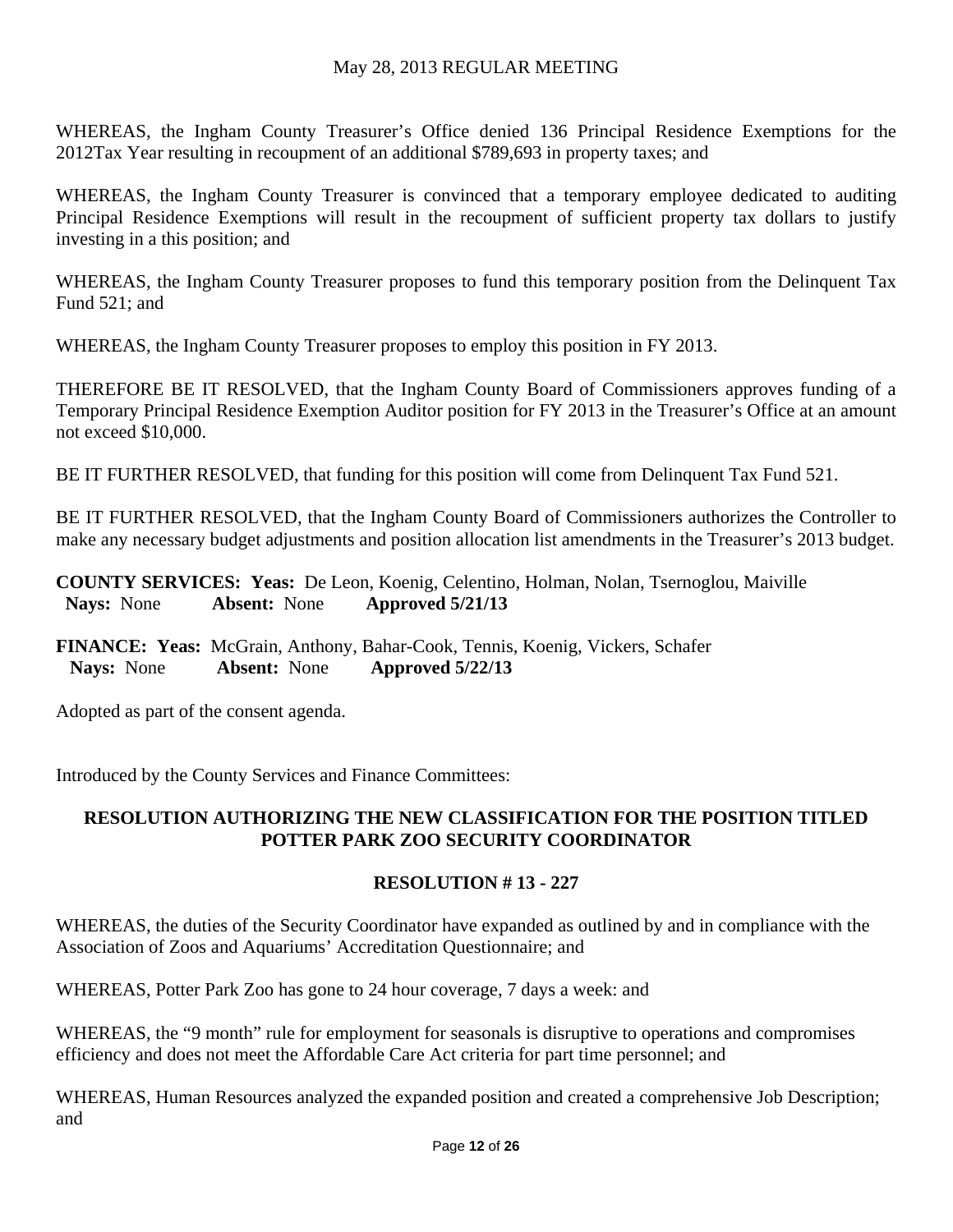WHEREAS, the total annual cost of the new position at entry level, including wages and fringes, will be \$60,961; and

WHEREAS, \$10,289 is already included in the 2013 budget for the Security Coordinator under line item #258- 69200-705000-38100 Seasonal Wages; and

WHEREAS, line item #258-69200-704000-31200 has excess funds due to the removal of the Parks allocation for management and accounting services providing the additional \$50,672 to fully fund the new classification and job description of Potter Park Security Officer.

THEREFORE BE IT RESOLVED, that the Ingham County Board of Commissioners establishes a new classification for the Position Titled Potter Park Zoo Security Coordinator in the Teamsters Local 580 Contract of (\$39,301-\$50,477).

BE IT FURTHER RESOLVED, that funds are available within the Potter Park Zoo Budget and the Controller is authorized to make any necessary budget adjustments consistent with this resolution.

**COUNTY SERVICES: Yeas:** De Leon, Koenig, Celentino, Holman, Nolan, Tsernoglou, Maiville  **Nays:** None **Absent:** None **Approved 5/21/13** 

**FINANCE: Yeas:** McGrain, Anthony, Bahar-Cook, Tennis, Koenig, Vickers, Schafer  **Nays:** None **Absent:** None **Approved 5/22/13** 

Adopted as part of the consent agenda.

Introduced by the County Services and Finance Committee:

## **RESOLUTION APPROVING A COLLECTIVE BARGAINING AGREEMENT WITH THE UAW LOCAL 2256 – ZOO UNIT**

## **RESOLUTION # 13 – 228**

WHEREAS, an agreement has been reached between representatives of Ingham County and the UAW Local 2256 for the period January 1, 2012 through December 31, 2014; and

WHEREAS, the agreement has been ratified by the employees within the bargaining agreement; and

WHEREAS, the provisions of the agreement have been approved by the County Services and Finance Committees.

THEREFORE BE IT RESOLVED, that the Ingham County Board of Commissioners hereby approves the contract between Ingham County and UAW Local 2256 for the period January 1, 2012 through December 31, 2014.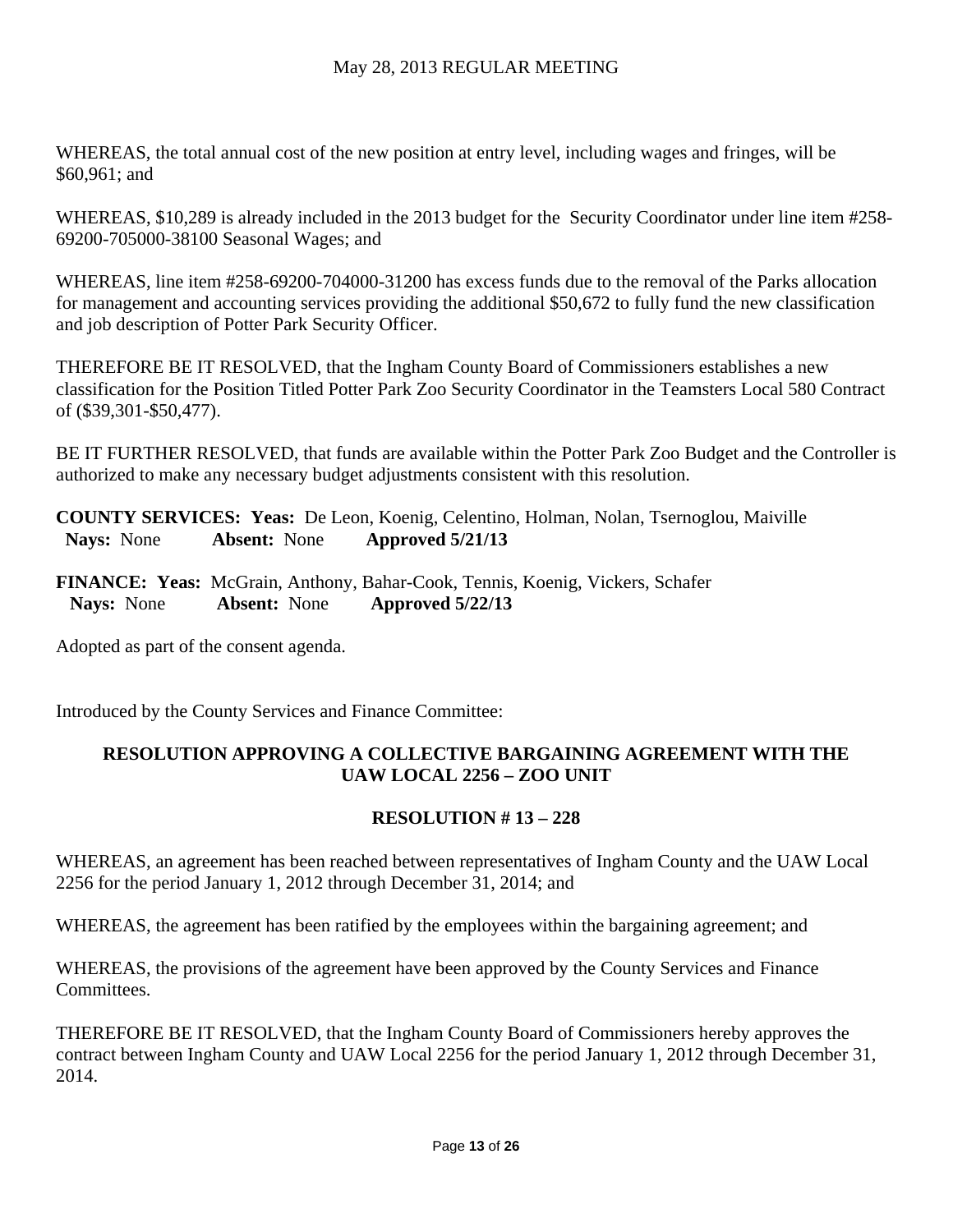BE IT FURTHER RESOLVED, that the Chairperson of the Board of Commissioners and the County Clerk are authorized to sign the contract on behalf of the County, subject to the approval as to form by the County Attorney.

**COUNTY SERVICES: Yeas:** De Leon, Koenig, Celentino, Holman, Nolan, Tsernoglou, Maiville  **Nays:** None **Absent:** None **Approved 5/21/13** 

**FINANCE: Yeas:** McGrain, Anthony, Bahar-Cook, Tennis, Koenig, Vickers, Schafer  **Nays:** None **Absent:** None **Approved 5/22/13** 

Adopted as part of the consent agenda.

Introduced by the County Services and Finance Committee:

## **RESOLUTION AUTHORIZING THE ESTABLISHMENT OF A MERS HYBRID PLAN FOR NEWLY HIRED EMPLOYEES UNDER THE UAW LOCAL 2256 – ZOO UNIT**

# **RESOLUTION # 13 - 229**

WHEREAS, the County Board of Commissioners has recognized the escalating cost of the current MERS Defined Benefit Plan; and

WHEREAS, the UAW Local 2256 approved a new collective bargaining agreement that includes the establishment of a Hybrid pension plan for new hires.

THEREFORE BE IT RESOLVED, that the Board of Commissioners authorizes the attached resolutions establishing the MERS Hybrid Pension Plan for new employees in UAW Local 2256 hired on or after April 30, 2013.

BE IT FURTHER RESOLVED, that the Chair of Board is authorized on behalf of the County to sign and execute all documents to effectuate and finalize this transaction, subject to the approval as to form, by the County Attorney.

**COUNTY SERVICES: Yeas:** De Leon, Koenig, Celentino, Holman, Nolan, Tsernoglou, Maiville  **Nays:** None **Absent:** None **Approved 5/21/13** 

**FINANCE: Yeas:** McGrain, Anthony, Bahar-Cook, Tennis, Koenig, Vickers, Schafer  **Nays:** None **Absent:** None **Approved 5/22/13** 

Adopted as part of the consent agenda.

Introduced by the County Services and Finance Committees:

## **RESOLUTION TO AUTHORIZE THE PURCHASE AND INSTALLATION OF A DISASTER RECOVERY SAN FROM AVALON TECHNOLOGIES**

Page **14** of **26**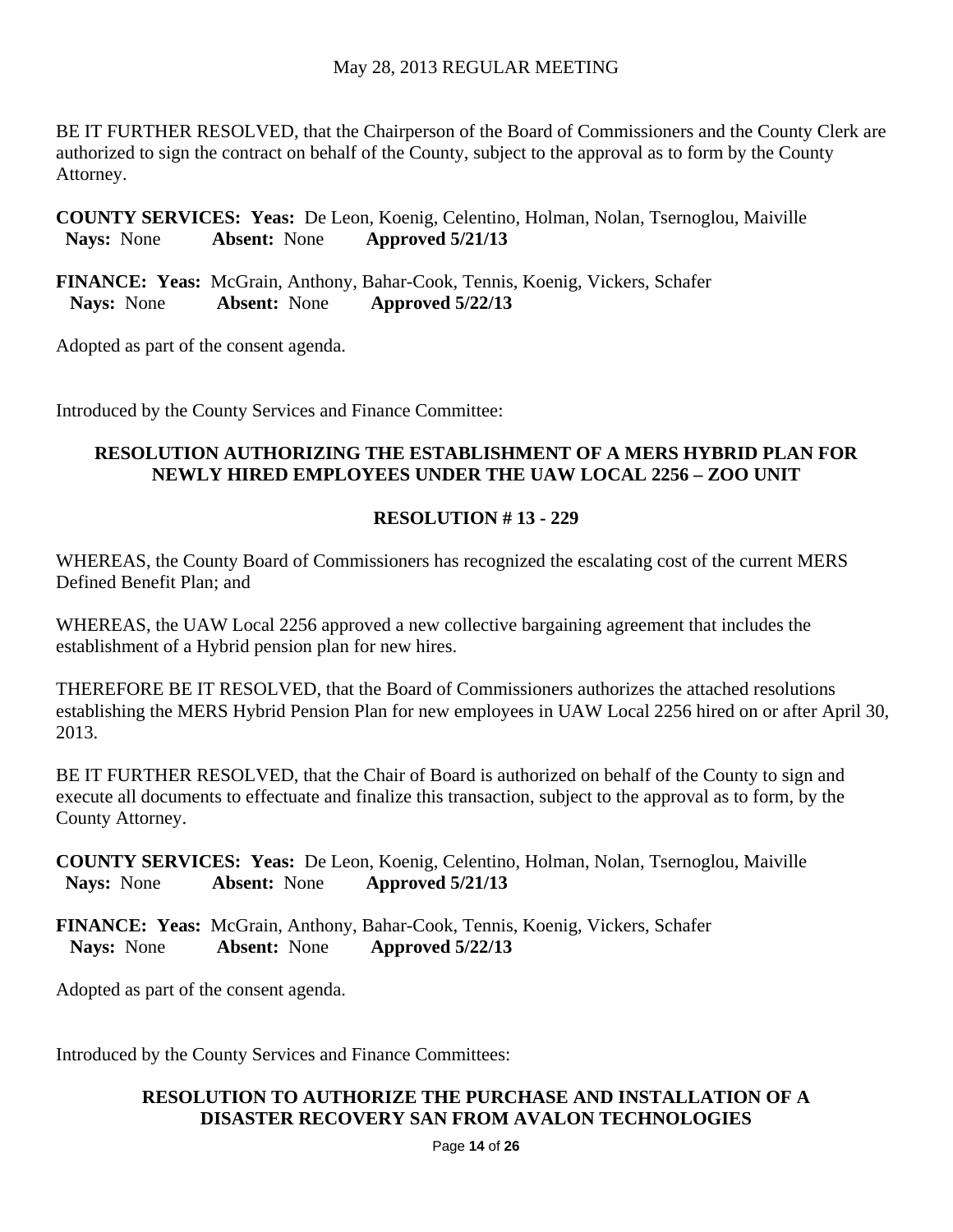#### **RESOLUTION # 13 - 230**

WHEREAS, Management Information Systems recommends implementing a true Disaster Recovery system; and

WHEREAS, Management Information System along with Purchasing sought proposals for a disaster recovery SAN; and

WHEREAS, the Chief Information Office along with MIS technical staff recommend the implantation of a disaster recovery SAN; and

WHEREAS, the total cost for Hardware, Software, and integration services for the disaster recovery SAN totals \$229,149; and

WHEREAS, Avalon Technologies is the vendor of choice for purchasing and installation of the county's disaster recovery SAN.

THEREFORE BE IT RESOLVED, that the Board of Commissioners authorizes the purchase a new disaster recovery SAN from Avalon Technologies for \$229,149.

BE IT FURTHER RESOLVED, that the Board of Commissioners authorizes the MIS department to spend the additional funds of \$229,149 of funds not spent in Fiscal Year 2012 from the MIS Network Hardware budget.

BE IT FURTHER RESOLVED, that the Controller/Administrator is authorized to make any necessary budget adjustments.

BE IT FURTHER RESOLVED, that the Chairperson of the Ingham County Board of Commissioners and the County Clerk are authorized to sign any contract documents consistent with this resolution and approved as to form by the County Attorney.

**COUNTY SERVICES: Yeas:** De Leon, Koenig, Celentino, Holman, Nolan, Tsernoglou, Maiville  **Nays:** None **Absent:** None **Approved 5/21/13** 

**FINANCE: Yeas:** McGrain, Anthony, Bahar-Cook, Tennis, Koenig, Vickers, Schafer  **Nays:** None **Absent:** None **Approved 5/22/13** 

Adopted as part of the consent agenda.

Introduced by the County Services and Finance Committees:

#### **RESOLUTION TO AUTHORIZE THE PURCHASE, INSTALLATION, CONFIGURATION, AND MIGRATION OF A NEW PRIMARY SAN FROM AVALON TECHNOLOGIES**

## **RESOLUTION # 13 - 231**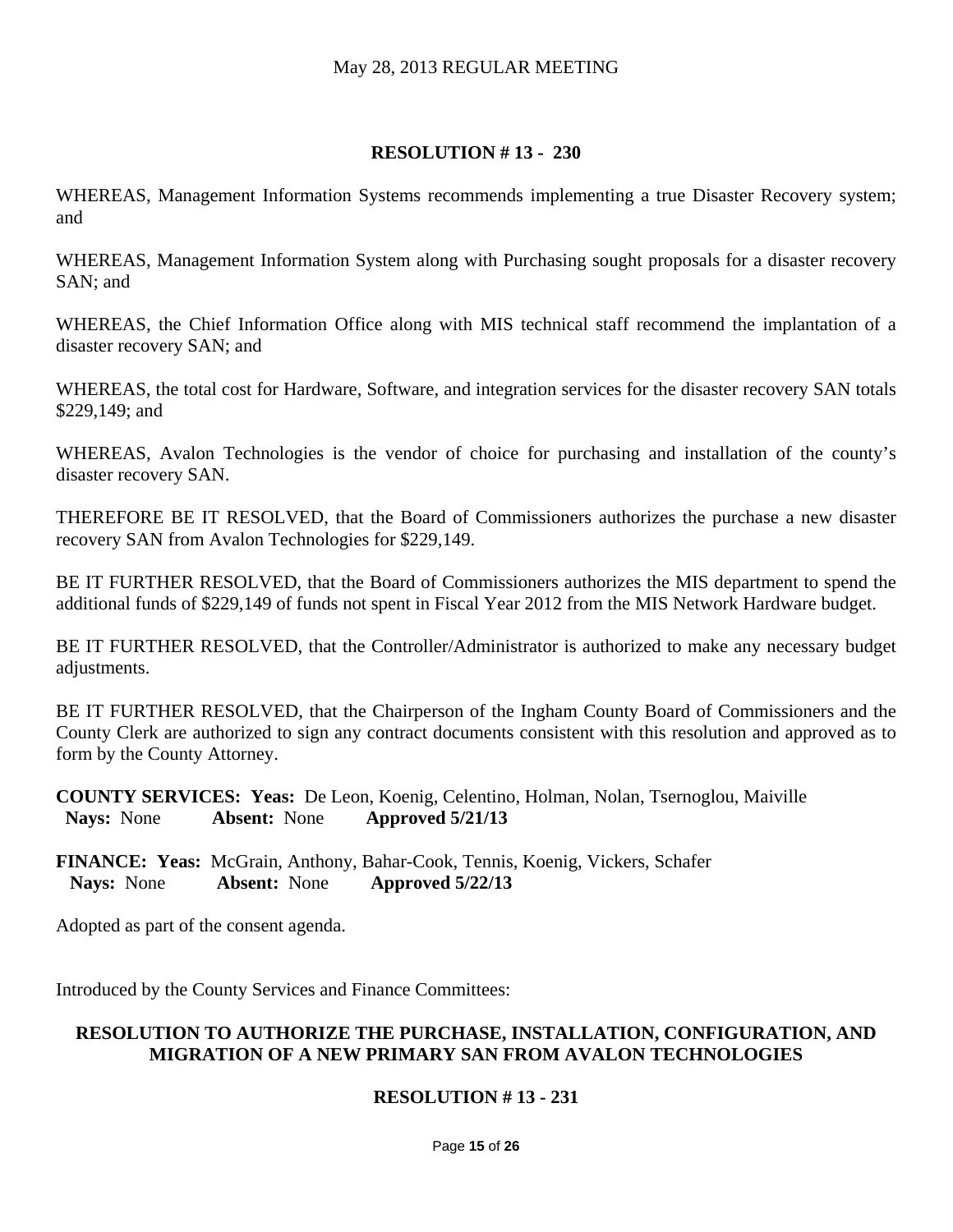WHEREAS, Management Information Systems recommends replacing the county's current 5+ year old EMC SAN; and

WHEREAS, Management Information System along with Purchasing sought proposals to replace the county's current SAN; and

WHEREAS, the Chief Information Office along with MIS technical staff recommend replacing the current SAN; and

WHEREAS, the total cost for Hardware, Software, and integration services for the replacement of the county's Primary SAN totals \$329,360; and

WHEREAS, Avalon Technologies is the vendor of choice for purchasing and installation of the county's primary SAN.

THEREFORE BE IT RESOLVED, that the Board of Commissioners authorizes the purchase a new primary SAN from Avalon Technologies for \$328,360 with \$313,460 being paid out of the MIS Networking Hardware fund and \$15,900 being paid out of the Networking Consulting fund.

BE IT FURTHER RESOLVED, that the Controller/Administrator is authorized to make any necessary budget adjustments.

BE IT FURTHER RESOLVED, that the Chairperson of the Ingham County Board of Commissioners and the County Clerk are authorized to sign any contract documents consistent with this resolution and approved as to form by the County Attorney.

**COUNTY SERVICES: Yeas:** De Leon, Koenig, Celentino, Holman, Nolan, Tsernoglou, Maiville  **Nays:** None **Absent:** None **Approved 5/21/13** 

**FINANCE: Yeas:** McGrain, Anthony, Bahar-Cook, Tennis, Koenig, Vickers, Schafer  **Nays:** None **Absent:** None **Approved 5/22/13** 

Adopted as part of the consent agenda.

Introduced by the Human Services and Finance Committees:

#### **RESOLUTION TO AUTHORIZE AN AGREEMENT WITH ISAIAH TO COORDINATE "HEALTHY HEARTLANDS" ACTIVITY INITIATIVE IN MICHIGAN**

## **RESOLUTION # 13 - 232**

WHEREAS, health equity – which is the elimination of the root causes of health disparity is one of the core values for the Ingham County Health Department; and

WHEREAS, since 2011, representatives of the Health Department have been building relationships with local, state, and national organizations about promising ways to align the objectives of public health practitioners with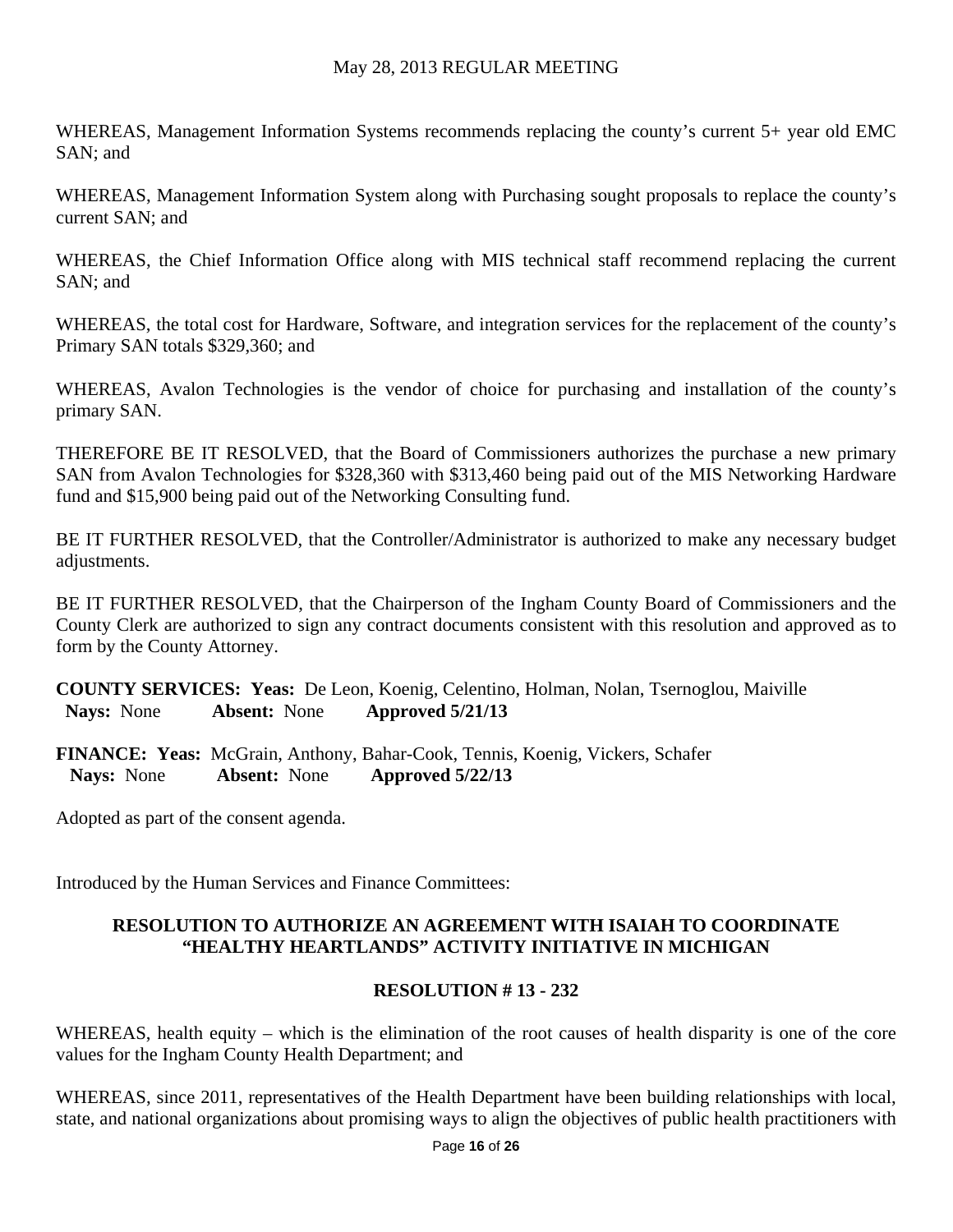community organizers; and

WHEREAS, ISAIAH, a faith-based organization based in St. Paul, Minnesota coordinates a multi-state "Healthy Heartlands" initiative designed to align local health departments and organizers throughout the Midwestern United States; and

WHEREAS, ISAIAH has proposed to enter into an agreement with the Ingham County Health Department to coordinate "Healthy Heartlands" activity in Michigan; and

WHEREAS, ISAIAH will contract with Ingham County Health Department to act as the lead entity for this initiative in Michigan coordinating responsibilities, which will include organizing racial healing conversations, coordinating participation in training opportunities, and convening health department personnel and organizers to build relationships and identify areas of focus for local, regional, and/or statewide issue campaigns; and

WHEREAS, these responsibilities are consistent with Health Department's plans to continue and broaden the work of the Social Justice Initiative it has been leading since 2005; and

WHEREAS, the Health Officer recommends that the Health Department enter into an agreement with ISAIAH in the amount of \$20,000, to coordinate "Healthy Heartlands" activity in Michigan for the period of May 15, 2013 through May 14, 2014.

THEREFORE BE IT RESOLVED, that the Board of Commissioners authorizes an agreement with ISAIAH in the amount of \$20,000 to coordinate "Healthy Heartlands" activity in Michigan for the period of May 15, 2013 through May 14, 2014.

BE IT FURTHER RESOLVED, that the Controller/Administrator is authorized to make any necessary budget adjustments consistent with this resolution.

BE IT FURTHER RESOLVED, that the Board Chairperson is authorized to sign the agreement after review by the County Attorney.

**HUMAN SERVICES: Yeas:** Tennis, Hope, Anthony, McGrain, Nolan, Vickers, Maiville  **Nays:** None **Absent:** None **Approved 5/20/13** 

**FINANCE: Yeas:** McGrain, Anthony, Bahar-Cook, Tennis, Koenig, Vickers, Schafer  **Nays:** None **Absent:** None **Approved 5/22/13** 

Adopted as part of the consent agenda.

Introduced by the Human Services and Finance Committees:

#### **RESOLUTION APPROVING CRITERIA FOR RANKING 2014 APPLICATIONS FOR COMMUNITY AGENCY FUNDING**

#### **RESOLUTION # 13 - 233**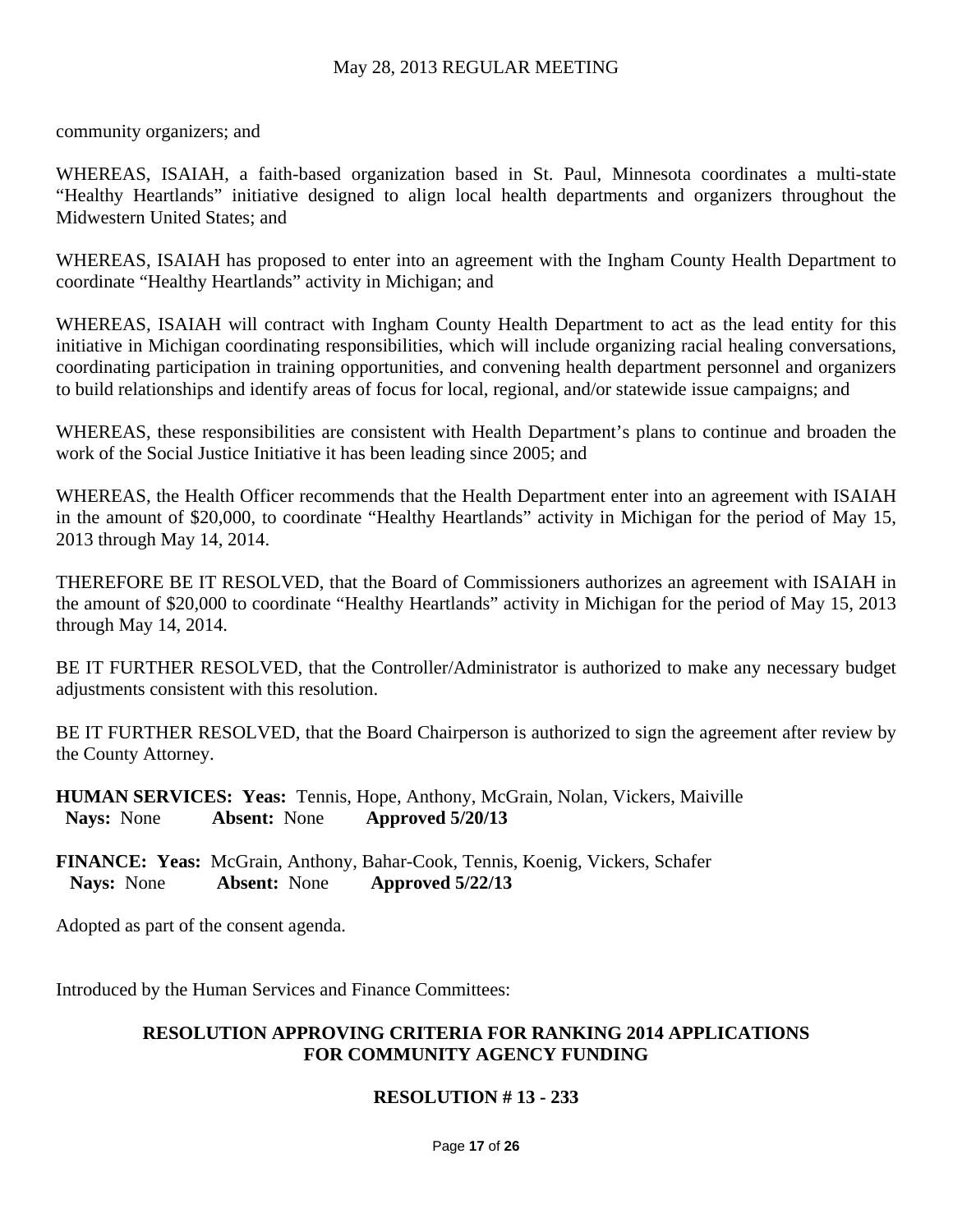WHEREAS, since 1978, the Ingham County Board of Commissioners has provided financial support to various non-profit community organizations that provide a broad range of services for the purpose of advancing the County's adopted long-range objectives; and

WHEREAS, over the years the community agency process has grown to 29 applicants requesting funding, with total requests of approximately \$200,000 annually; and

WHEREAS, the Ingham County Board of Commissioners desires to make the process of awarding community agency funding efficient and effective; and

WHEREAS, the Ingham County Board of Commissioners desires to continue the Community Agency application process, focusing on the long term goal of assisting Ingham County residents in meeting basic needs.

THEREFORE BE IT RESOLVED, the Ingham County Board of Commissioners authorizes the 2014 community agency funding process, with priority given to those proposals that directly contribute to addressing the County's long-term priority of "Meeting Basic Needs", such as food, clothing, and shelter.

BE IT FURTHER RESOLVED, the Controller/Administrator is authorized to evaluate, rank, and determine funding levels for each applicant as a recommendation for approval by the Human Services Committee.

BE IT FURTHER RESOLVED, no agency shall receive more than 10% of the total available funding for community agencies in FY 2014.

BE IT FURTHER RESOLVED, because of economic constraints in Ingham County, the Board of Commissioners wishes for applicants to understand that solicitation of proposals is not a commitment to fund those proposals in fiscal year 2014.

**HUMAN SERVICES: Yeas:** Tennis, Hope, Anthony, McGrain, Nolan, Vickers, Maiville  **Nays:** None **Absent:** None **Approved 5/20/13** 

**FINANCE: Yeas:** McGrain, Anthony, Bahar-Cook, Tennis, Koenig, Vickers, Schafer  **Nays:** Schafer **Absent:** None **Approved 5/22/13** 

Adopted as part of the consent agenda.

Introduced by the Human Services Committee:

## **RESOLUTION HONORING MARY (PENNY) DARLING**

#### **RESOLUTION # 13 - 234**

WHEREAS, Mary (Penny) Darling began her career with Ingham County in September, 1995, as a WIC Clerk in the Women, Infants and Children (WIC) Program; and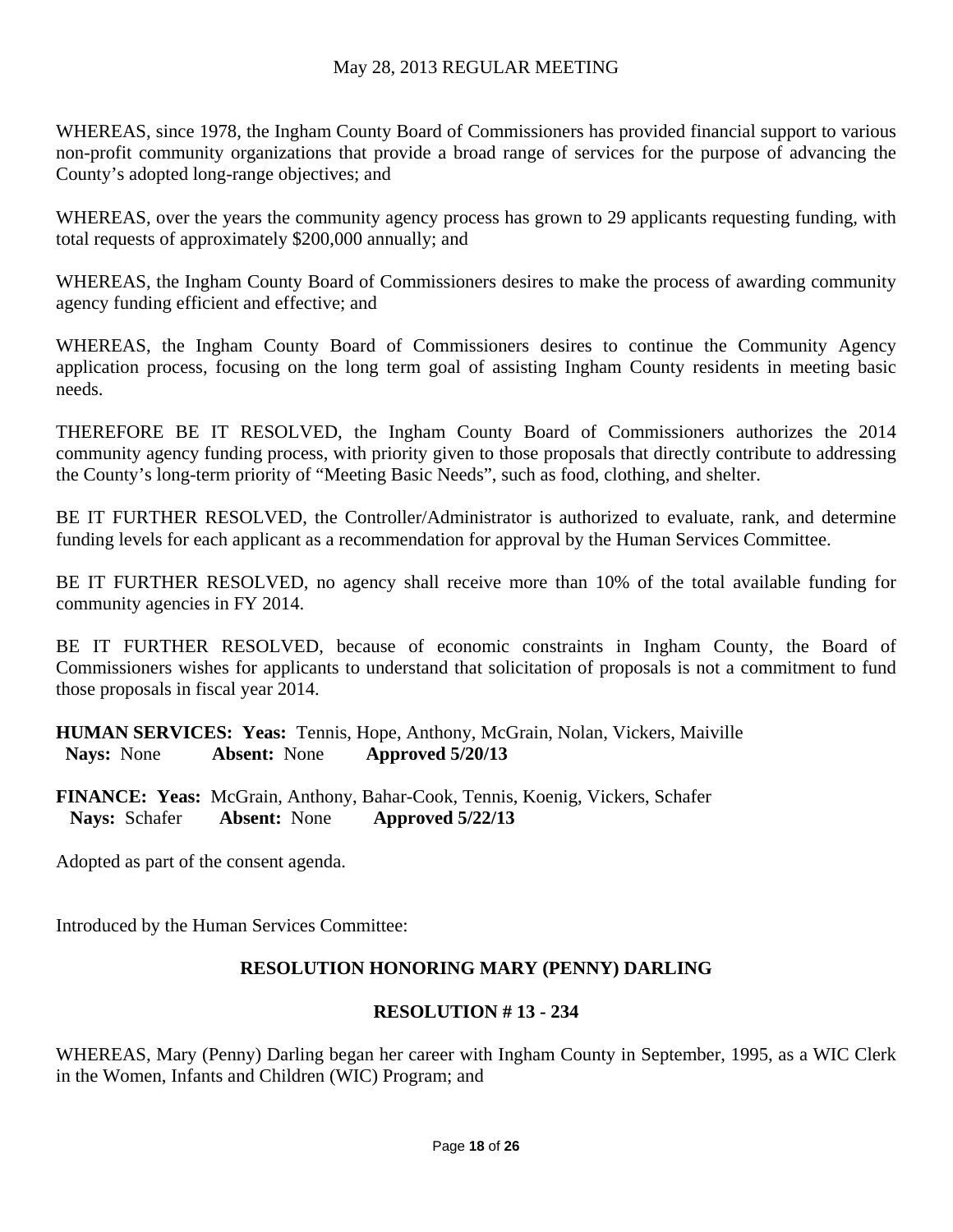WHEREAS, Ms. Darling continued her dedication to the WIC Program in Ingham County after six years of WIC service in Barry-Eaton County; and

WHEREAS, in September, 1997, she was promoted to the Clinic Assistant/Technician position in the WIC Program; and

WHEREAS, Ms. Darling has contributed to the growth of the WIC Program in the EPSDT, Breastfeeding, and Family Planning areas; and

WHEREAS, Ms. Darling was instrumental in the expansion the outlying rural WIC clinics to facilitate WIC access to clients who have difficulty traveling to the main clinic; and

WHEREAS, Ms. Darling has created a welcoming atmosphere for WIC clients and fellow staff, with her kindness and unwavering reliability; and

WHEREAS, Ms. Darling continuously advocated for quality infant care for the future of Michigan's children.

THEREFORE BE IT RESOLVED, that the Ingham County Board of Commissioners hereby honors Mary (Penny) Darling for her 17 years of dedicated service to the community and for the contributions she has made to the Ingham County Health Department.

BE IT FURTHER RESOLVED, that the Board wishes her continued success in all of her future endeavors.

**HUMAN SERVICES: Yeas:** Tennis, Hope, Anthony, McGrain, Nolan, Vickers, Maiville  **Nays:** None **Absent:** None **Approved 5/20/13** 

Adopted as part of the consent agenda.

Introduced by the Human Services Committee :

# **RESOLUTION RECOGNIZING THE 75TH ANNIVERSARY OF THE ORGANIZATION OF THE INGHAM COUNTY HEALTH DEPARTMENT**

# **RESOLUTION # 13 - 235**

WHEREAS, the Ingham County Health Department was established in April, 1938; and

WHEREAS, the Michigan Public Health Code of 1978 requires County Boards of Commissioners to establish local health departments with the responsibilities to: "continually and diligently endeavor to prevent disease, prolong life, and promote the public health through organized programs, including prevention and control of environmental health hazards; prevention and control of diseases; prevention and control of health problems of particularly vulnerable population groups; development of health care facilities and health services delivery systems; and regulation of health care facilities and health services delivery systems to the extent provided by law"; and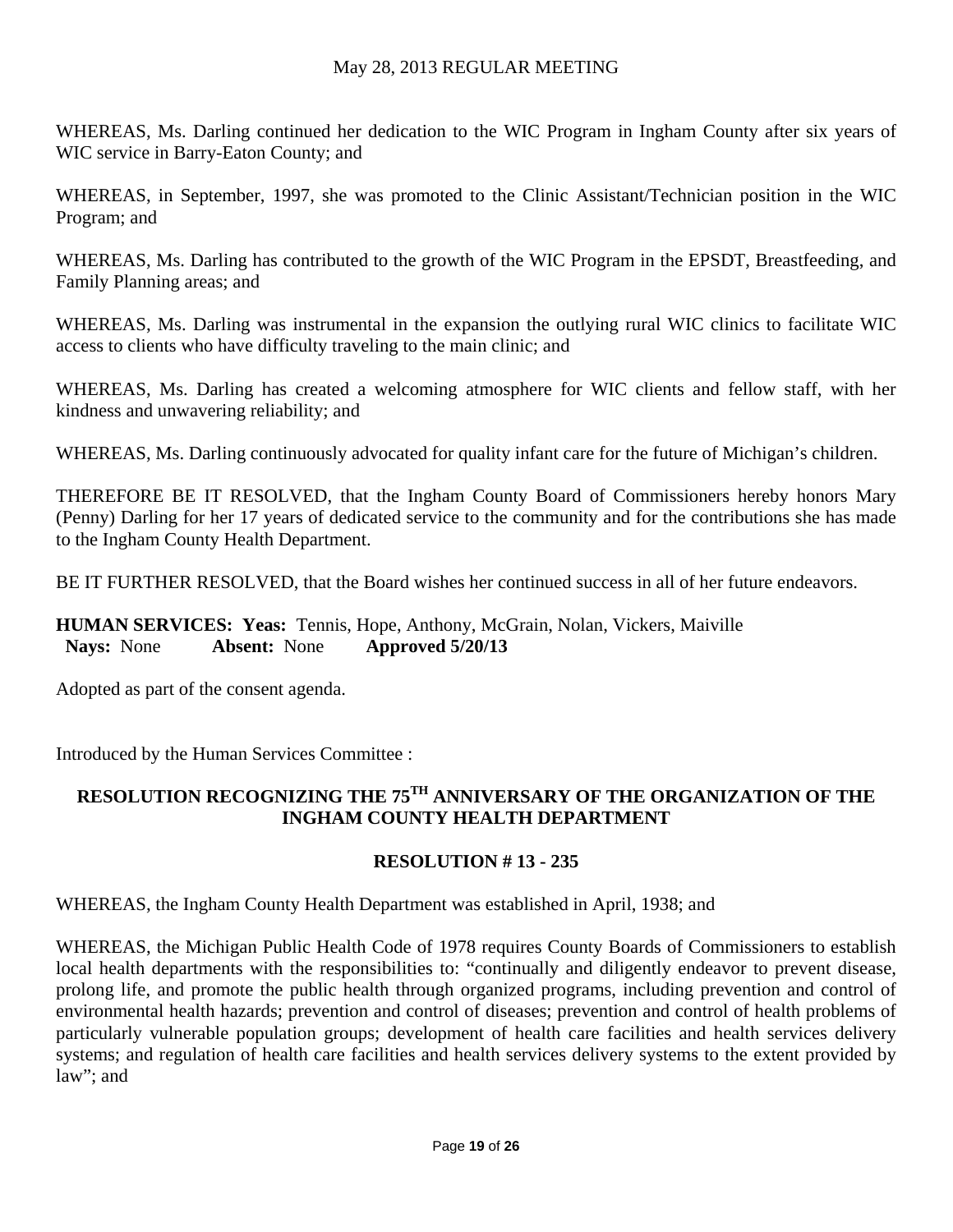WHEREAS, to address the primary health care needs of the medically underserved residents of Ingham County, the Ingham County Health Department formed the Community Health Care Services Network and became the first public entity Federally Qualified Health Center (FQHC) in the state of Michigan, and the only FQHC within a Public Health Department in Michigan, providing a medical home for the majority of the medically underserved; and

WHEREAS, throughout the years, elected officials and Ingham County citizens have consistently provided excellent political and financial support to the programs of the Ingham County Health Department; and

WHEREAS, the Ingham County Health Department is recognized as an outstanding local health department in the State of Michigan and will celebrate its 75<sup>th</sup> Anniversary of service to the citizens of Ingham County in April, 2013; and

WHEREAS, the Ingham County Health Department continues to serve the community by working towards a fair and just distribution of the social opportunities needed to achieve well-being.

THEREFORE BE IT RESOLVED, that the Ingham County Board of Commissioners hereby acknowledges that the Ingham County Health Department continues to be a recognized leader around the state and country to provide programs that prevent and control communicable diseases, protect citizens from environmental hazards and link county residents to an organized system of health care.

BE IT FURTHER RESOLVED, that the Ingham County Board of Commissioners express congratulations to the Ingham County Health Department on its  $75<sup>th</sup>$  anniversary of service and designates June 12, 2013 as "Ingham County Health Department Day."

## **HUMAN SERVICES: Yeas:** Tennis, Hope, Anthony, McGrain, Nolan, Vickers, Maiville  **Nays:** None **Absent:** None **Approved 5/20/13**

Adopted as part of the consent agenda.

Introduced by the Law & Courts & Finance Committees:

## **RESOLUTION TO AUTHORIZE THE INGHAM COUNTY SHERIFF'S OFFICE TO ASSIGN THE INGHAM REGIONAL SPECIAL RESPONSE TEAM WITH A VEHICLE FOR TRANSPORTATION AND HOSTAGE NEGOTIATOR FUNCTIONS**

## **RESOLUTION # 13 - 236**

WHEREAS, the Ingham County Sheriff's Office is a participating member of the Ingham Regional Special Response Team; and

WHEREAS, the Ingham County Sheriff's Office provides personnel to the Ingham Regional Special Response Team that includes, an Assistant Team Commander, four Operators, and two Hostage Negotiators; and

WHEREAS, the Ingham County Sheriff's Office would like to provide a retired transport van to be utilized as a transportation vehicle for members assigned to the Ingham Regional Special Response Team and as a base of operations for the Hostage Negotiator element of the team; and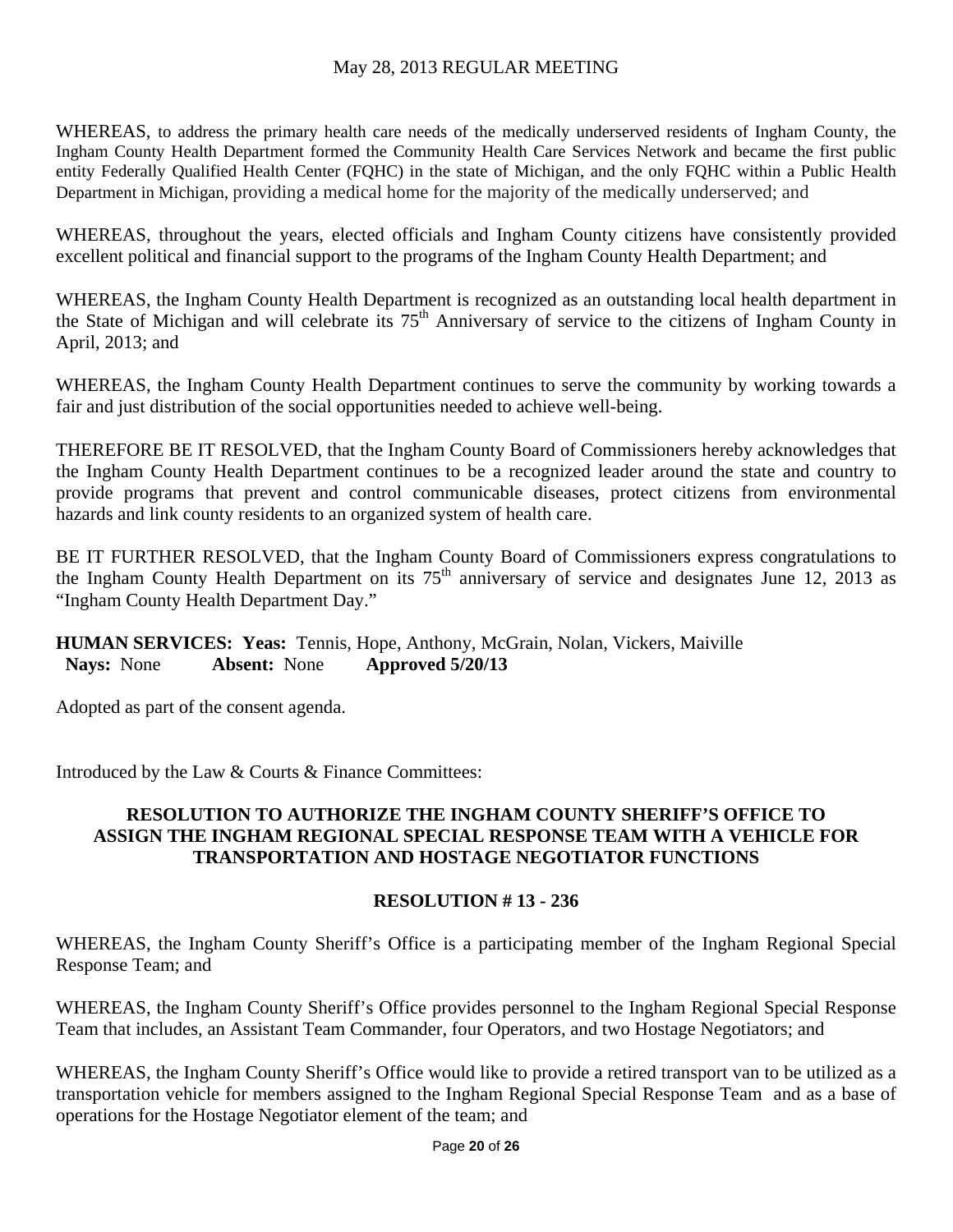WHEREAS, the Ingham County Sheriff's Office will share the cost of routine maintenance of this vehicle with the additional three agencies (Michigan State University Police Department, Meridian Township Police Department and East Lansing Police Department) participating on the team; and

WHEREAS, the registration and insurance will be maintained by Ingham County.

THEREFORE BE IT RESOLVED, that the Ingham County Board of Commissioners authorizes the Ingham County Sheriff's Office to temporarily assign a fleet vehicle (2008 Chevrolet Express 3500 Van, VIN #1GAHG39K781221467 / 97,258 miles) to the Ingham Regional Special Response Team.

BE IT FURTHER RESOLVED, that this specified vehicle will remain the property of Ingham County Sheriff's Office to be returned to the County after the Ingham Regional Special Response Team ceases using it for operations.

**LAW & COURTS: Yeas:** Celentino, Tsernoglou, Holman, Bahar-Cook, Hope  **Nays:** None **Absent:** De Leon, Schafer **Approved 5/16/13** 

**FINANCE: Yeas:** McGrain, Anthony, Bahar-Cook, Tennis, Koenig, Vickers, Schafer  **Nays:** None **Absent:** None **Approved 5/22/13** 

Adopted as part of the consent agenda.

Introduced by the Law & Courts, County Services and Finance Committees:

## **RESOLUTION TO AUTHORIZE A ONE YEAR PILOT PROJECT FULL-TIME VOLUNTEER ASSISTANT POSITION FOR THE PURPOSE OF ENSURING THE SUSTAINABILITY OF DEPARTMENT PROGRAMS AND PRIVATE FUNDING SOURCES AT THE ANIMAL CONTROL DEPARTMENT**

## **RESOLUTION # 13 - 237**

WHEREAS, the Ingham County Animal Control Department (ICAC) is dedicated to providing programs and services to all residents of Ingham County it does require the assistance of volunteers to run multiple programs, raise the funds and assist staff to meet those needs; and

WHEREAS, each year, more than 4000 hours of volunteer service is provided to ICAC by 200 trained volunteers; and

WHEREAS, as a result of volunteer efforts over \$200,000 of private funds is raised annually to provide the animals of Ingham County Animal Control urgent veterinary care, supplies, facility improvements, program operations and the funding for a full-time animal control officer; and

WHEREAS, as a result of the increasing demands to sustain these efforts due to managing dozens of volunteers on-site and off-site on a daily basis; along with managing multiple programs staffed by volunteers, ICAC is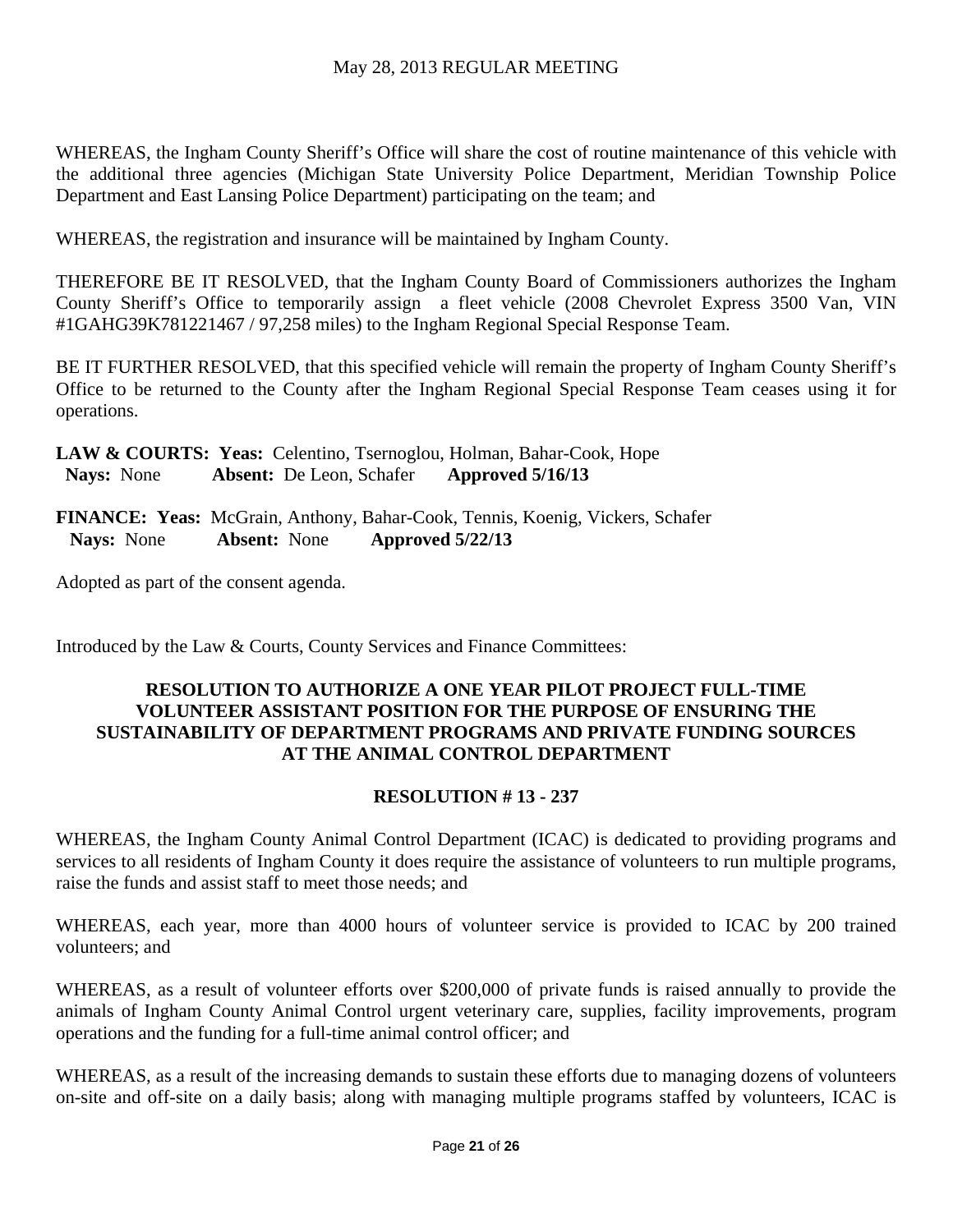seeking to hire a full-time volunteer assistant to assist with the volunteer program and activities associated with it; and

WHEREAS, the Ingham County Animal Control Department is seeking only one third the cost of the position from the general fund and the remaining two-thirds will be provided through private funding. Funding for the entire position after the first year will be provided through private funding; and

WHEREAS, Ingham County Animal Control has for the last three years fully funded a full-time animal control officer and those funding efforts are due to volunteer efforts that are vital and necessary to continue to attract and sustain private funding and volunteers; and

WHEREAS, the Ingham County Animal Control Department is seeking a solution to the growing and overwhelming demands on current staff by creating a full-time position that would provide for the sustaining of the department's programs and private funding resources which are vital to the current services being provided; and

WHEREAS, as a result the department would increase its revenues through programs and private funding sources and continue to sustain and grow the volunteer base and the ability to train and deploy volunteers; and to serve a greater number of citizens; and

WHEREAS, the result would be improved services to residents; care of the animals and reduced costs related to the care of ill and injured animals as well as a reduction in the number of homeless animals in our community for years to come due to the successes of the programs volunteers conduct.

THEREFORE BE IT RESOLVED, that the Ingham County Board of Commissioners approves creation of a full-time shelter Volunteer Assistant position FTE - UAW D salary range (\$30-681-\$36,525) as a one year pilot project effective June 1, 2013 until May 31, 2014 at which time the authorization for the position will sunset.

BE IT FURTHER RESOLVED, that the one year total personnel costs for this position is projected at \$51,893 to be funded by a combination of County funds (one third) up to \$17,298 and (two thirds) private funding \$34,595 for the first 12 months with the intent to thereafter be funded by private funding only.

BE IT FURTHER RESOLVED, that the Controller/Administrator is authorized to transfer up to \$17,298 from the 2013 Ingham County Contingency Fund to the Animal Control Budget for this purpose.

BE IT FURTHER RESOLVED, that the Law & Courts Committee will review this status of this Pilot Project in the second quarter of 2014 to determine its success and potential for continuation prior to the expiration of the pilot project.

BE IT FURTHER RESOLVED, the Ingham County Board of Commissioners authorizes the Controller/Administrator to make the necessary adjustments to the Ingham County Animal Control Departments Budget and Position Allocation list.

**LAW & COURTS: Yeas:** Celentino, Tsernoglou, Holman, De Leon, Bahar-Cook, Hope  **Nays:** None **Absent:** Schafer **Approved 5/16/13** 

**COUNTY SERVICES: Yeas:** De Leon, Koenig, Celentino, Holman, Nolan, Tsernoglou, Maiville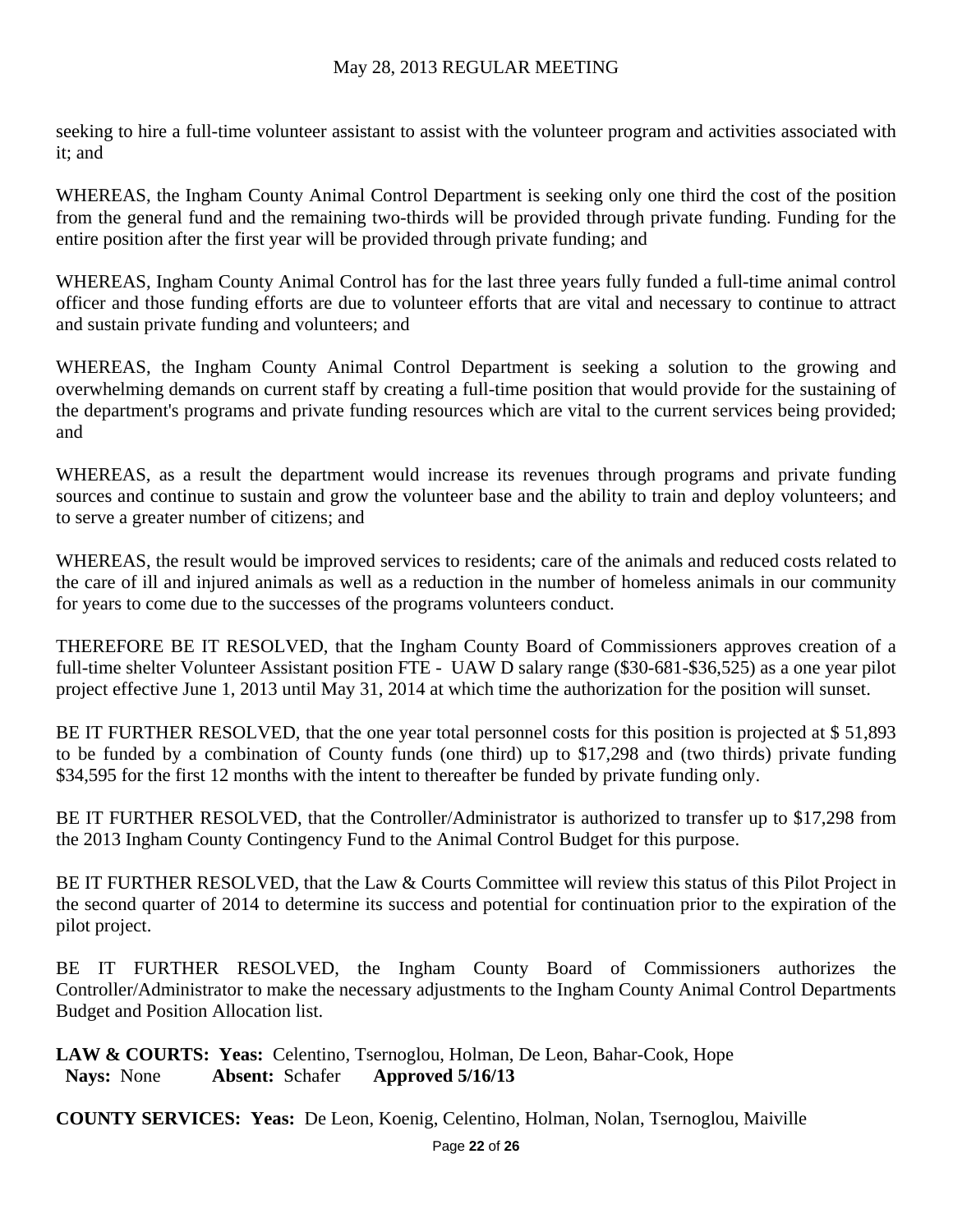**Nays:** None **Absent:** None **Approved 5/21/13** 

**FINANCE: Yeas:** McGrain, Anthony, Bahar-Cook, Tennis, Koenig, Vickers, Schafer  **Nays:** None **Absent:** None **Approved 5/22/13** 

Adopted as part of the consent agenda.

Introduced by the Law and Courts Committee:

#### **RESOLUTION HONORING DAVID EASTERDAY**

#### **RESOLTION # 13 – 238**

WHEREAS, David Easterday began his employment with Ingham County in July 1983 as Controller of the Ingham County Medical Care Facility, where he remained until June 1995; and

WHEREAS, David Easterday returned to Ingham County as the Assistant Friend of the Court/Operations in June 1999, and was promoted to the position of Deputy Court Administrator in 2000; and

WHEREAS, in September 2002 David Easterday was promoted to the position of Court Administrator; and

WHEREAS, during David Easterday's tenure as Court Administrator, the Ingham County Circuit Court underwent numerous changes which include the Court moving into the Veterans Memorial Courthouse, and the implementation of a new case management system; and

WHEREAS, David Easterday supported and encouraged the growth and success of the Ingham County Circuit Court Bring a Child to Work Program; and

WHEREAS, in his role as Court Administrator, David Easterday has promoted the unification and cooperation of the divisions of the Ingham County Circuit Court to enhance the efficiency and improvement of the delivery of justice; and

WHEREAS, David Easterday has led the employees of the Circuit Court by virtue of the personal examples he has set for dedication, professionalism and integrity.

THEREFORE BE IT RESOLVED, that the Ingham County Board of Commissioners hereby honors David Easterday for 26 years of dedicated service to the County of Ingham.

BE IT FURTHER RESOLVED, that the Ingham County Board of Commissioners wishes him continued success in all of his future endeavors.

**LAW & COURTS: Yeas:** Celentino, Tsernoglou, Holman, Bahar-Cook, Hope  **Nays:** None **Absent:** De Leon, Schafer **Approved 5/16/13** 

Adopted as part of the consent agenda.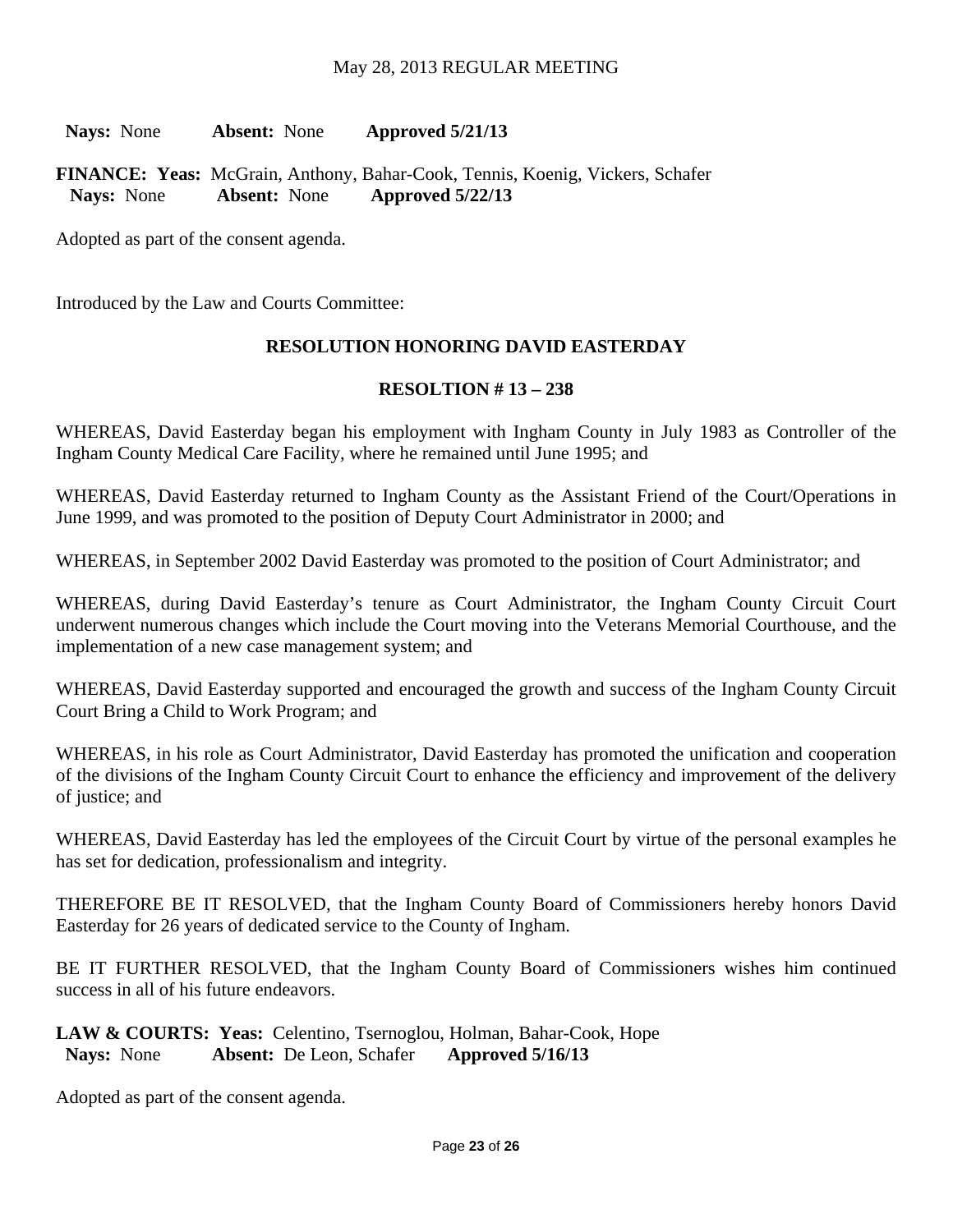Introduced by the Law & Courts Committee:

## **RESOLUTION MAKING AN APPOINTMENT TO THE INGHAM FAMILY CENTER ADVISORY BOARD**

## **RESOLUTION # 13 - 239**

WHEREAS, a vacancy exists on the Ingham Family Center Advisory Board; and

WHEREAS, the Law & Courts Committee interviewed those interested in serving on this Board.

THEREFORE BE IT RESOLVED, that the Ingham County Board of Commissioners hereby appoints:

Miranda Peek, 761 Winding River, Williamston, 48895

to the Ingham Family Center Advisory Board, as a community representative, to a term expiring December 31, 2013.

**LAW & COURTS: Yeas:** Celentino, Tsernoglou, Holman, De Leon, Bahar-Cook, Hope  **Nays:** None **Absent:** Schafer **Approved 5/16/13** 

Adopted as part of the consent agenda.

Introduced by Commissioner McGrain:

# **RESOLUTION HONORING MARY LANNOYE, INGHAM COUNTY CONTROLLER/ADMINISTRATOR ON THE EVENT OF HER RETIREMENT**

# **RESOLUTION # 13 - 240**

WHEREAS, Mary Lannoye joined Ingham County in June of 1979 as a Budget Intern and began serving in a variety of capacities including interim appointments as the Director of the County's Financial Department, Animal Control Director, and the Administrator of the County's Medical Care Facility as well as appointments to the positions of Supervisor of Financial Analysis, Administrator in the Prosecuting Attorney's Office, and Deputy Controller through January of 1987; and

WHEREAS, Mary served as the Wayne County Budget Director from January 1987 to September 1991 at the Wayne County Department of Management and Budget; and

WHEREAS, Mary served in a variety of capacities at the State of Michigan as well including Chief, Bureau of Finance and Administrative Services from October 1991 to September 1995; Acting Chief, Office of Management Support Services from January 1993 to September 1995 at the Michigan Department of Public Health; Deputy Director Budget and Financial Management from September 1995 to December 1997 at the Michigan Department of Management; and Budget Director for the State of Michigan on two different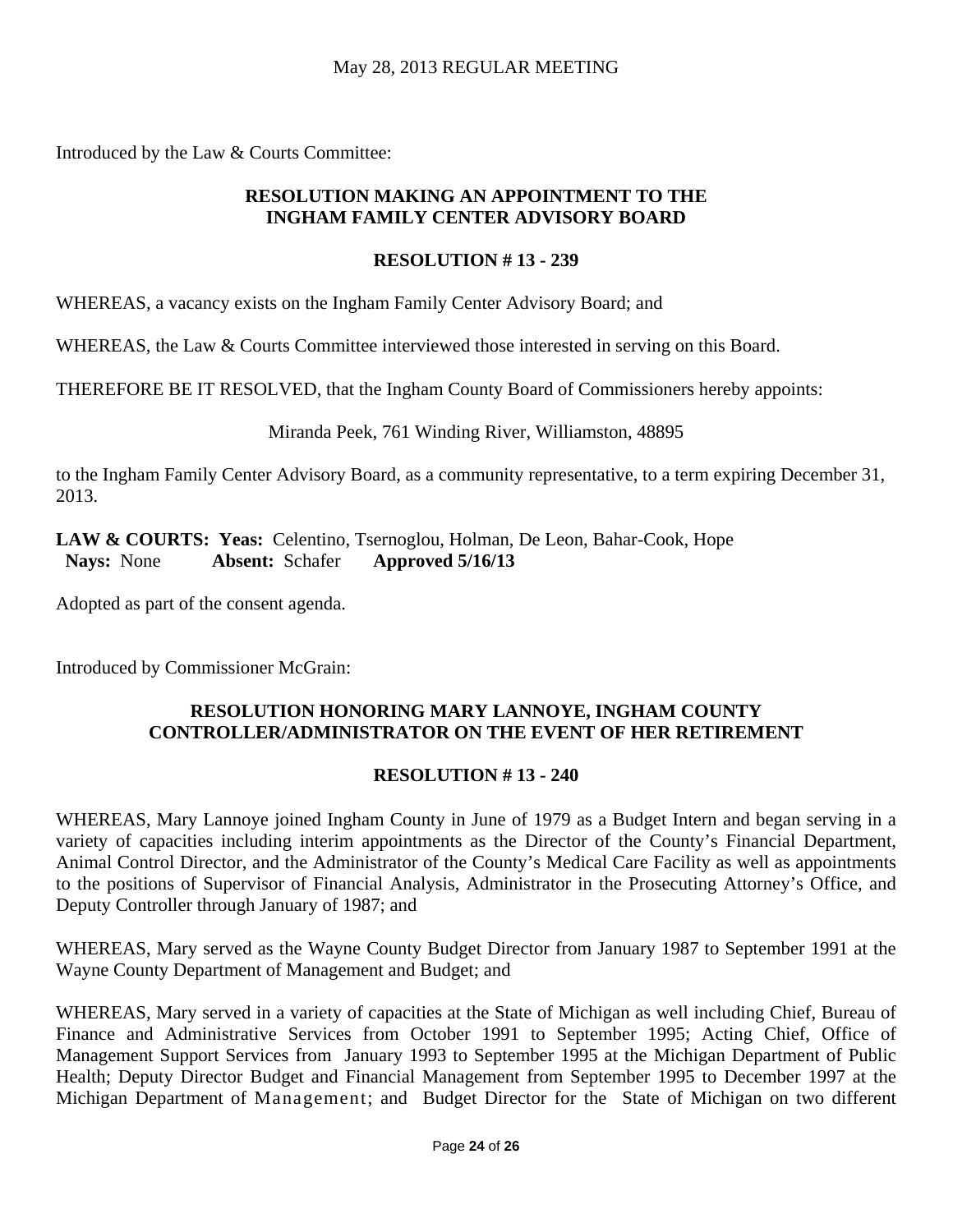occasions for two different Governors including from January 1998 to July 2001 for Governor John Engler and from January 2003 to December 2006 for Governor Jennifer Granholm; and

WHEREAS, Mary culminated her State career by serving as the Chief of Staff for Governor Jennifer Granholm from January 2007 to October 2007; and

WHEREAS, Mary was appointed by the Ingham County Board of Commissioners to serve as the County Controller/Administrator in May of 2010; and

WHEREAS, as Controller/Administrator she has guided the County through several very challenging budget cycles, always insuring that the County has a balanced budget while maintaining quality services to the citizens within the County of Ingham, and meeting the goals and objectives of the Board of Commissioners; and

WHEREAS, under her leadership Ingham County successfully integrated the former Ingham County Road Commission into County government as the Ingham County Department of Transportation & Roads, consolidated the City of Lansing and East Lansing 911 Centers into Ingham County 911 Central Dispatch Center, and as a central part of the Ingham County collective bargaining strategy successfully integrated the MERS hybrid pension plan into employee contracts as a means of addressing the long term financial challenges of Ingham County, and

WHEREAS, with over thirty-four years of combined service to the State of Michigan and the County of Ingham, Mary is retiring from her position as Controller/Administrator on June 7, 2013.

THEREFORE BE IT RESOLVED, that the Ingham County Board of Commissioners hereby honors Mary Lannoye for her many years of dedicated service to the County of Ingham and the State of Michigan and extends its sincere appreciation for the many contributions she has made to the citizens of Ingham County and the State of Michigan.

BE IT FURTHER RESOLVED, that the Board of Commissioners extends its best wishes to Mary and hopes for continued success in all her future endeavors.

Commissioner McGrain moved the resolution. Commissioner Bahar-Cook seconded the motion.

The motion carried unanimously.

## **SPECIAL ORDERS OF THE DAY**

None.

## **PUBLIC COMMENT**

None.

## **COMMISSIONER ANNOUNCEMENTS**

Clerk Byrum announced that Matt Solak would be leaving his position as Chief Deputy on June 7, 2013 and that Angela Wittrock would be filling the position.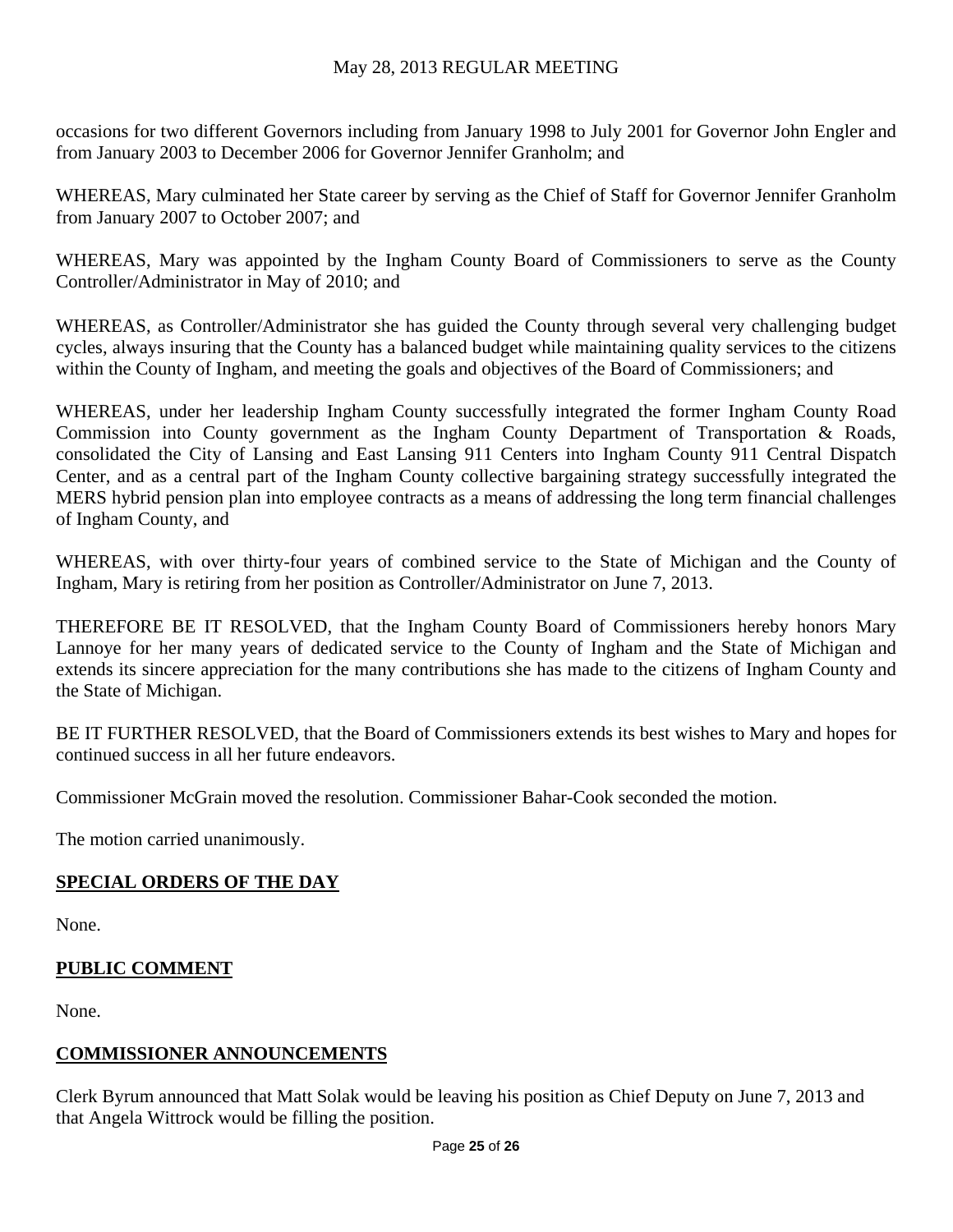Commissioner Bahar-Cook reminded the Board that the Allen Street Market was again open on Wednesdays from 2:30-7:00 p.m.

Commissioner Tennis reminded the Board that the Health Department will be having an event on June  $12<sup>th</sup>$  to celebrate its 175<sup>th</sup> Anniversary at the building on Jolly and Cedar in conference room A at 1 p.m.

Commissioner McGrain thanked Mr. Ehnis for his earlier comments and welcomed public comment on PA 88 and all other issues being deliberated.

# **CONSIDERATION AND ALLOWANCE OF THE CLAIMS**

Commissioner Anthony moved to approve payment of the claims submitted by the County Clerk and Financial Services Department in the amount of \$16,796,184.76. Commissioner Schafer seconded the motion. The motion carried unanimously.

# **ADJOURNMENT**:

There being no further business, the meeting was adjourned at 6:56 p.m.

\_\_\_\_\_\_\_\_\_\_\_\_\_\_\_\_\_\_\_\_\_\_\_\_\_\_\_\_\_\_\_\_\_\_\_\_\_\_\_ \_\_\_\_\_\_\_\_\_\_\_\_\_\_\_\_\_\_\_\_\_\_\_\_\_\_\_\_\_\_\_\_\_\_\_\_\_\_\_\_\_\_\_\_\_\_\_\_ **DEB NOLAN, CHAIRPERSON BARB BYRUM, INGHAM COUNTY CLERK**

 $\overline{\phantom{a}}$  , and the contract of the contract of the contract of the contract of the contract of the contract of the contract of the contract of the contract of the contract of the contract of the contract of the contrac Matt Solak, Chief Deputy Clerk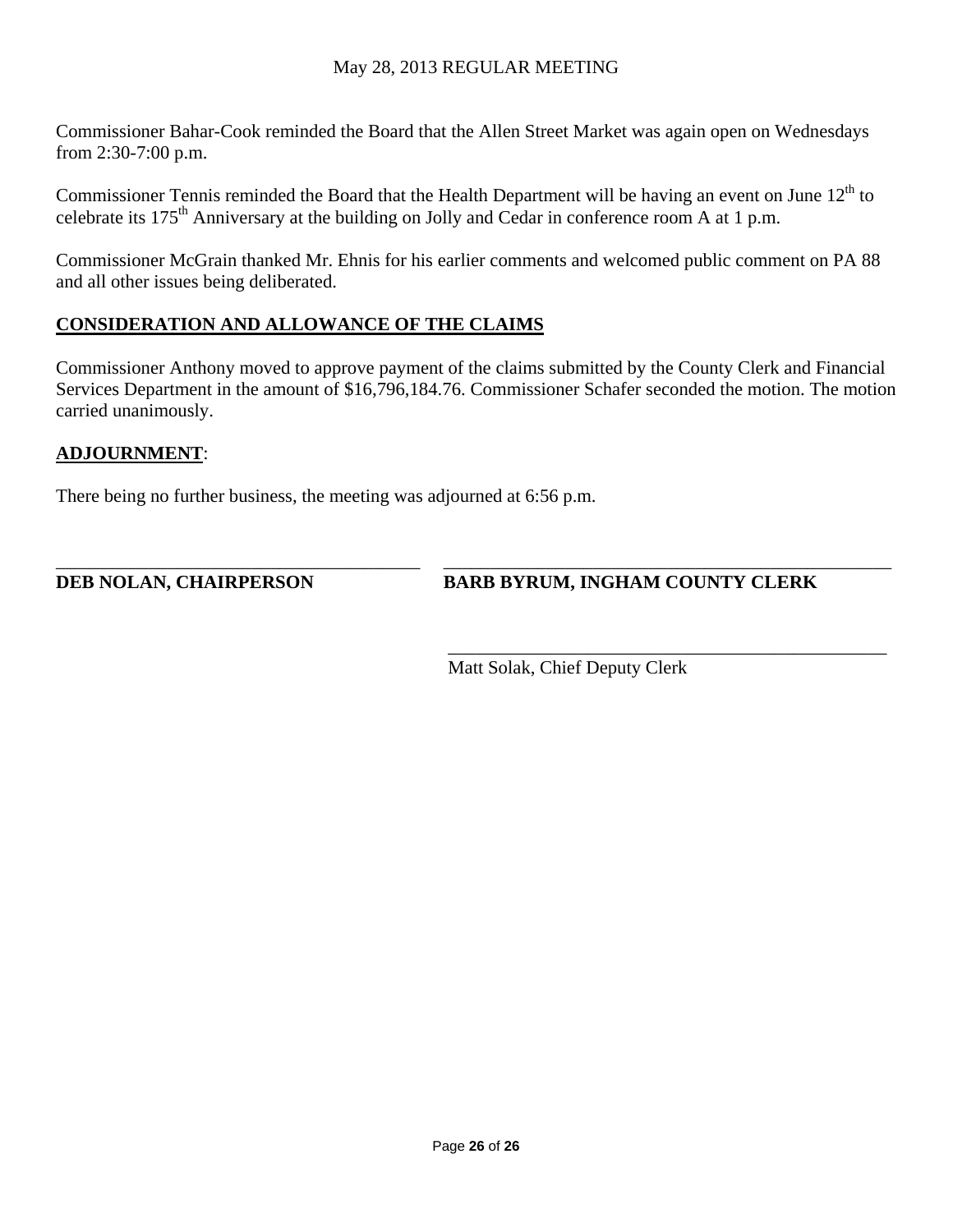<span id="page-28-0"></span>Introduced by the County Services Committee of the:

## INGHAM COUNTY BOARD OF COMMISSIONERS

## **RESOLUTION TO APPROVE THE SPECIAL AND ROUTINE PERMITS FOR THE INGHAM COUNTY DEPARTMENT OF TRANSPORTATION AND ROADS**

#### **RESOLUTION # 13 -**

WHEREAS, as of June 1, 2012, the Ingham County Road Commission becomes the Ingham County Department of Transportation and Roads per Resolution #12-123; and

WHEREAS, the Ingham County Road Commission periodically approved Special and Routine permits as part of the their roles and responsibilities; and

WHEREAS, this will now be the responsibility of the Board of Commissioners to approve these permits as necessary.

THEREFORE BE IT RESOLVED, that the Ingham County Board of Commissioners approves the attached list of Special and Routine Permits dated May 21, 2013 as submitted.

**COUNTY SERVICES: Yeas:** De Leon, Koenig, Celentino, Holman, Nolan, Tsernoglou, Maiville **Nays:** None **Absent:** None **Approved 6/4/13**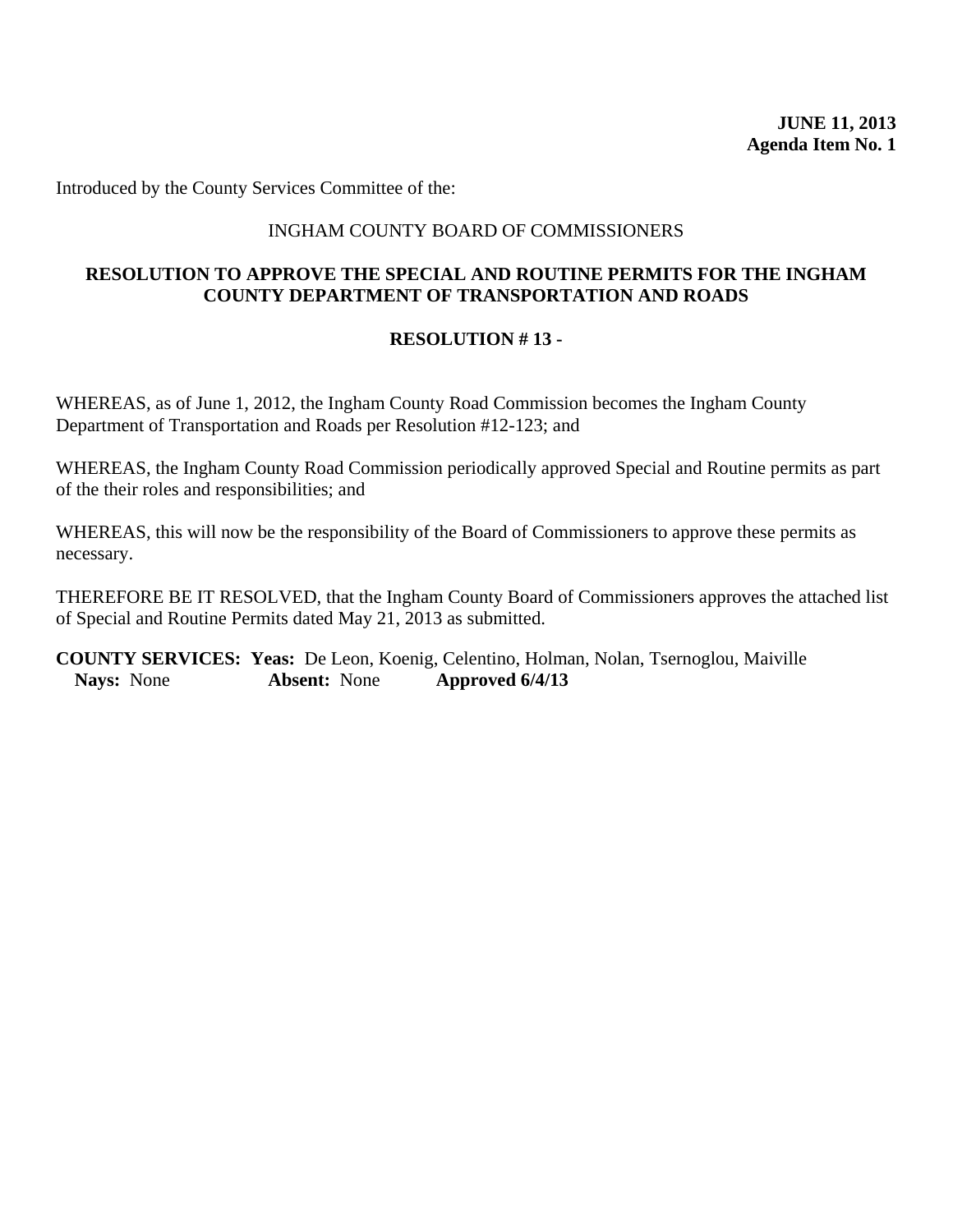#### **INGHAM COUNTY DEPARTMENT OF TRANSPORTATION AND ROADS**

DATE: May 21, 2013

#### LIST OF CURRENT PERMITS ISSUED

| <b>R/W PERMIT#</b> | <b>R/W APPLICANT /CONTRACTOR</b> | <b>R/W WORK</b>       | <b>R/W LOCATION</b>                | R/W CITY/TWP.      | R/W<br><b>SECTIO</b> |
|--------------------|----------------------------------|-----------------------|------------------------------------|--------------------|----------------------|
|                    |                                  |                       |                                    |                    | N                    |
| 2013-185           | <b>MERIDIAN CHARTER TOWNSHIP</b> | <b>ROAD CLOSURE /</b> | <b>CENTRAL PARK DR BET OKEMOS</b>  | <b>MERIDIAN</b>    |                      |
|                    |                                  | <b>SPECIAL EVENT</b>  | <b>RD &amp; MARSH RD</b>           |                    |                      |
| 2013-186           | <b>CONSUMERS ENERGY</b>          | <b>GAS</b>            | <b>SANDHILL ROAD</b>               | <b>ALAIEDON</b>    | 8                    |
| 2013-187           | AT & T                           | CABLE / UG            | DONCASTER AVE BET AURERLIUS        | <b>DELHI</b>       | 26                   |
|                    |                                  |                       | RD & GRAYFEIARS AVE                |                    |                      |
| 2013-188           |                                  |                       |                                    |                    |                      |
| 2013-189           | <b>COMCAST</b>                   | CABLE/UG              | PINE HOLLOW DR & SAGINAW ST        | <b>MERIDIAN</b>    | $\overline{4}$       |
| 2013-190           | <b>SEAN RILEY</b>                | <b>MISCELLANEOUS</b>  | POLLARD AVE                        | <b>MERIDIAN</b>    | 6                    |
| 2013-191           | <b>DAVID FULLER</b>              | <b>LAND DIVISION</b>  | SANDHILL RD & HAGADORN RD          | <b>ALAIEDON</b>    | 8                    |
| 2013-192           | <b>CONSUMERS ENERGY</b>          | <b>GAS</b>            | MICHIGAN AVE & CLARE ST            | <b>LANSING</b>     | 18                   |
| 2013-193           | <b>THOMAS QUINN</b>              | <b>PAVE DRIVE</b>     | <b>PARMAN RD</b>                   | <b>BUNKER HILL</b> | 12                   |
| 2013-194           | <b>CONSUMERS ENERGY</b>          | GAS                   | <b>HANNAH BLVD &amp; EYDE PKWY</b> | <b>MERIDIAN</b>    | 20                   |
| 2013-195           | <b>CONSUMERS ENERGY</b>          | GAS                   | GALE RD BET BARNES RD &            | <b>AURELIUS</b>    | 32                   |
|                    |                                  |                       | <b>PLAINS RD</b>                   |                    |                      |
| 2013-197           | CITY OF WILLIAMSTON              | FIELD ACCESS DRIVE    | <b>LINN RD</b>                     | <b>WHEATFIELD</b>  | 2                    |
| 2013-198           | <b>DELHI CHARTER TOWNSHIP</b>    | <b>SPECIAL EVENT</b>  | <b>VARIOUS</b>                     | <b>DELHI</b>       |                      |
| 2013-199           | <b>DELHI CHARTER TOWNSHIP</b>    | <b>SPECIAL EVENT</b>  | <b>VARIOUS</b>                     | <b>DELHI</b>       |                      |
| 2013-200           | <b>INGHAM TOWNSHIP</b>           | <b>SPECIAL EVENT</b>  | <b>VARIOUS</b>                     | <b>INGHAM</b>      |                      |
|                    |                                  |                       |                                    |                    |                      |
|                    |                                  |                       |                                    |                    |                      |
|                    |                                  |                       |                                    |                    |                      |
|                    |                                  |                       |                                    |                    |                      |

**PERMIT SUPERVISOR: \_\_\_\_\_\_\_\_\_\_\_\_\_\_\_\_\_\_\_\_\_\_\_\_\_\_\_\_\_\_ MANAGING DIRECTOR: \_\_\_\_\_\_\_\_\_\_\_\_\_\_\_\_\_\_\_\_\_\_\_\_\_\_\_\_\_\_**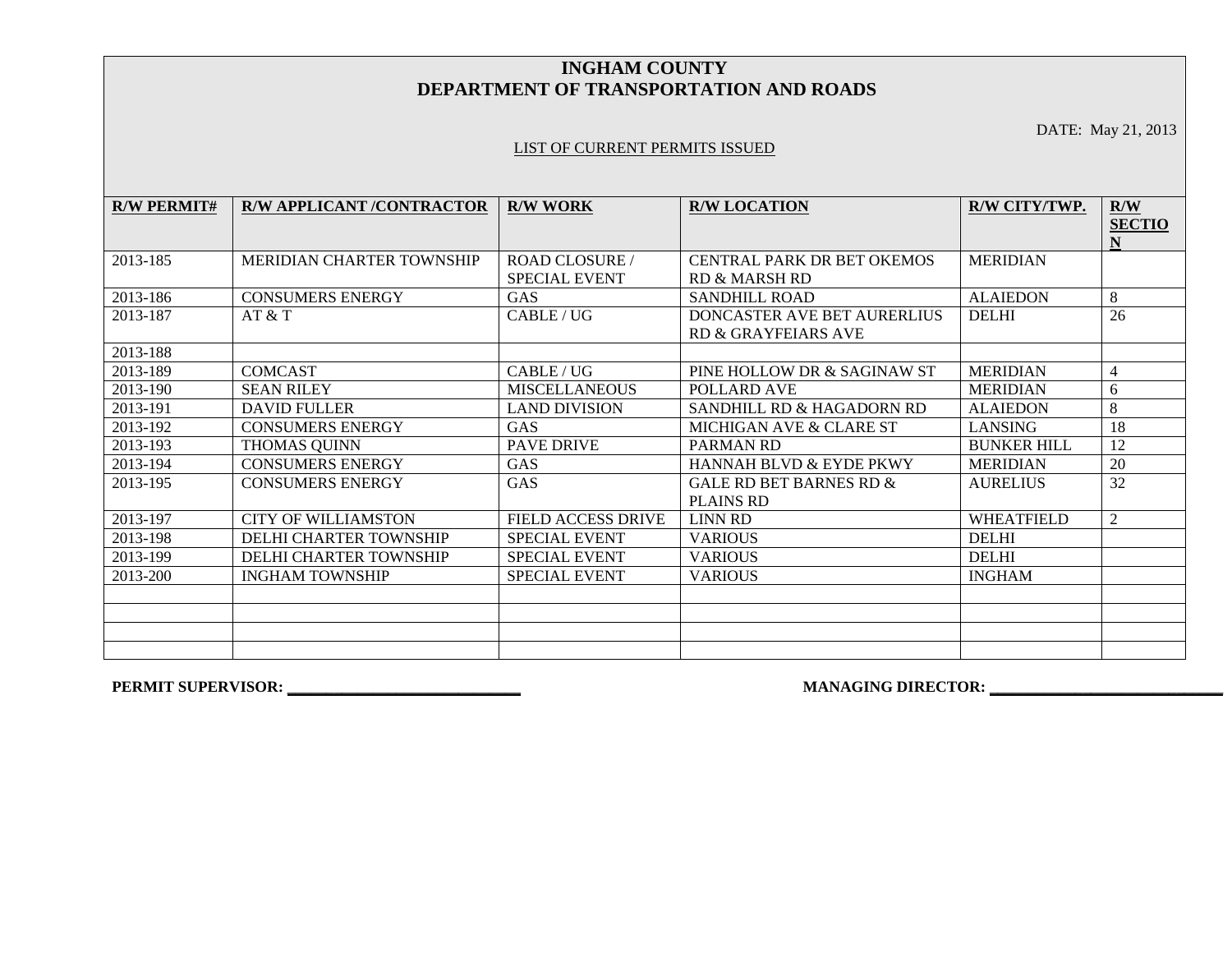<span id="page-30-0"></span>Introduced by the County Services and Finance Committees:

#### INGHAM COUNTY BOARD OF COMMISSIONERS

### **RESOLUTION AUTHORIZING SUBMISSION OF A COMMUNITY DEVELOPMENT BLOCK GRANT APPLICATION FOR \$3,000,000 FOR PUBLIC INFRASTRUCTURE IMPROVEMENTS FOR THE JACKSON NATIONAL LIFE INSURANCE COMPANY EXPANSION PROJECT**

#### **RESOLUTION # 13 –**

WHEREAS, Ingham County government has long term objectives to foster economic well-being and assist their citizens in meeting basic needs; and

WHEREAS, Ingham County has been invited by the Michigan Economic Development Corporation to apply for a Community Development Block Grant for public infrastructure to assist the expansion of Jackson National Life Insurance Company in Lansing, Michigan; and

WHEREAS, it is necessary to extend and expand water, sewer and electric service at a cost of \$3,000,000 to support the expansion of the Jackson National Life Insurance Company Headquarters and the construction of a new print center; and

WHEREAS, the required 10% match will be provided by Jackson National Life Insurance Company, the Lansing Board of Water and Light and the City of Lansing; and

WHEREAS, the proposed project is consistent with the Ingham County Community Development Plan as described in the application; and

WHEREAS, this infrastructure project will support Jackson National Life Insurance Company to create 278 new jobs of which at least 51% will be filled by persons of low to moderate income; and

WHEREAS, no project costs will be incurred prior to a formal grant award, completion of the environmental review procedures, and formal written authorization to incur costs is received from the Michigan Economic Development Corporation; and

WHEREAS, on June 11, 2013 a public hearing was held to provide citizens an opportunity to review and comment on the proposed application.

THEREFORE BE IT RESOLVED, that the Ingham County Board of Commissioners authorizes submission of an application for a Community Development Block Grant in the amount of \$3,000,000 for public infrastructure improvements with matching funds provided by the Lansing Board of Water and Light and the City of Lansing to support the creation of 278 new jobs by Jackson National Life Insurance Company.

BE IT FURTHER RESOLVED, that the Chairperson of the Ingham County Board of Commissioners is hereby authorized to sign the Part 2 application and all attachments and to sign the Grant Agreement as recommended by the Controller and approved as to form by the County Attorney.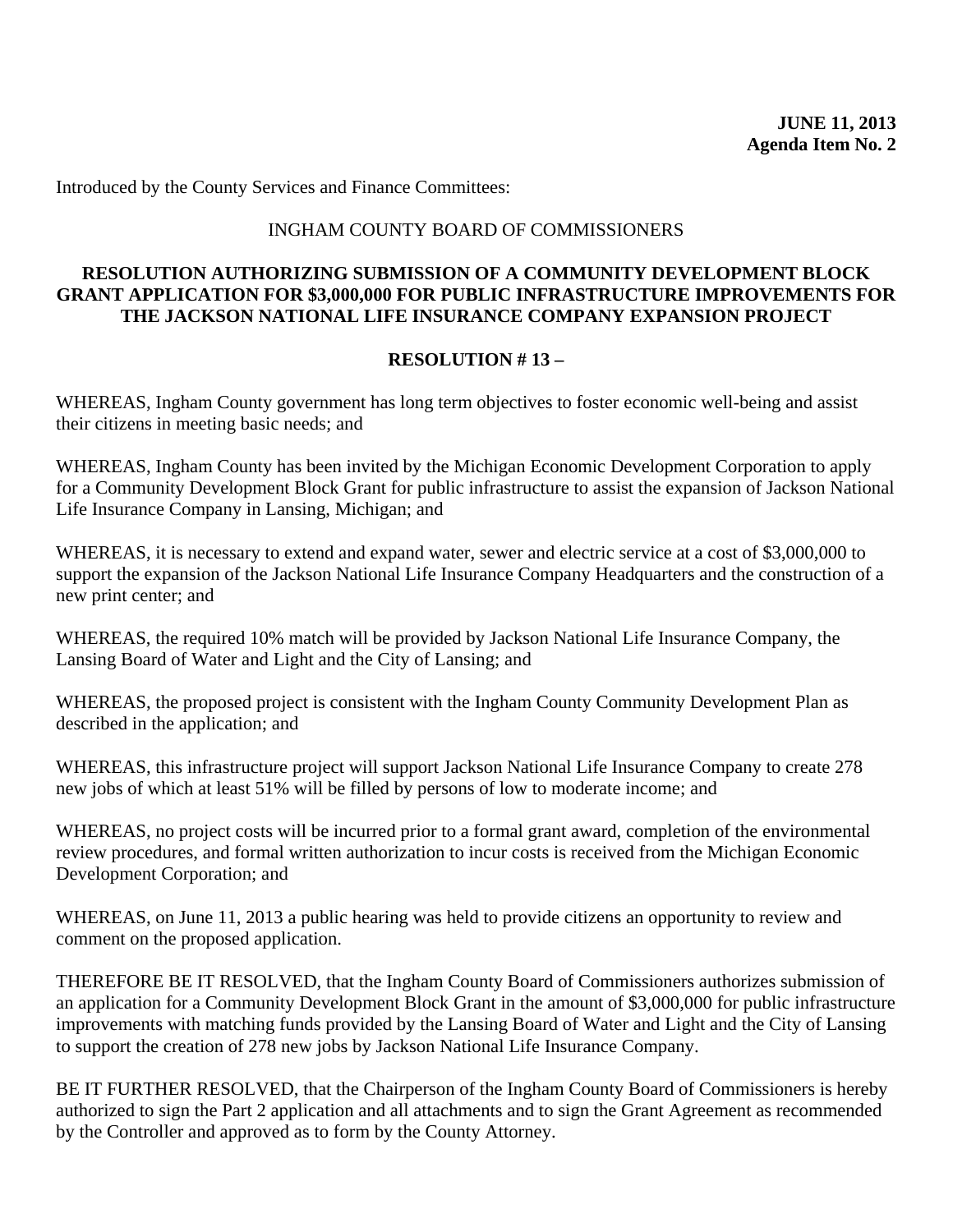**COUNTY SERVICES: Yeas:** De Leon, Koenig, Celentino, Holman, Nolan, Tsernoglou, Maiville **Nays:** None **Absent:** None **Approved 6/4/13** 

**FINANCE: Yeas:** McGrain, Anthony, Bahar-Cook, Tennis, Koenig, Vickers, Schafer<br>Nays: None **Absent**: None **Approved 6/5/13 Nays:** None **Absent**: None **Approved 6/5/13**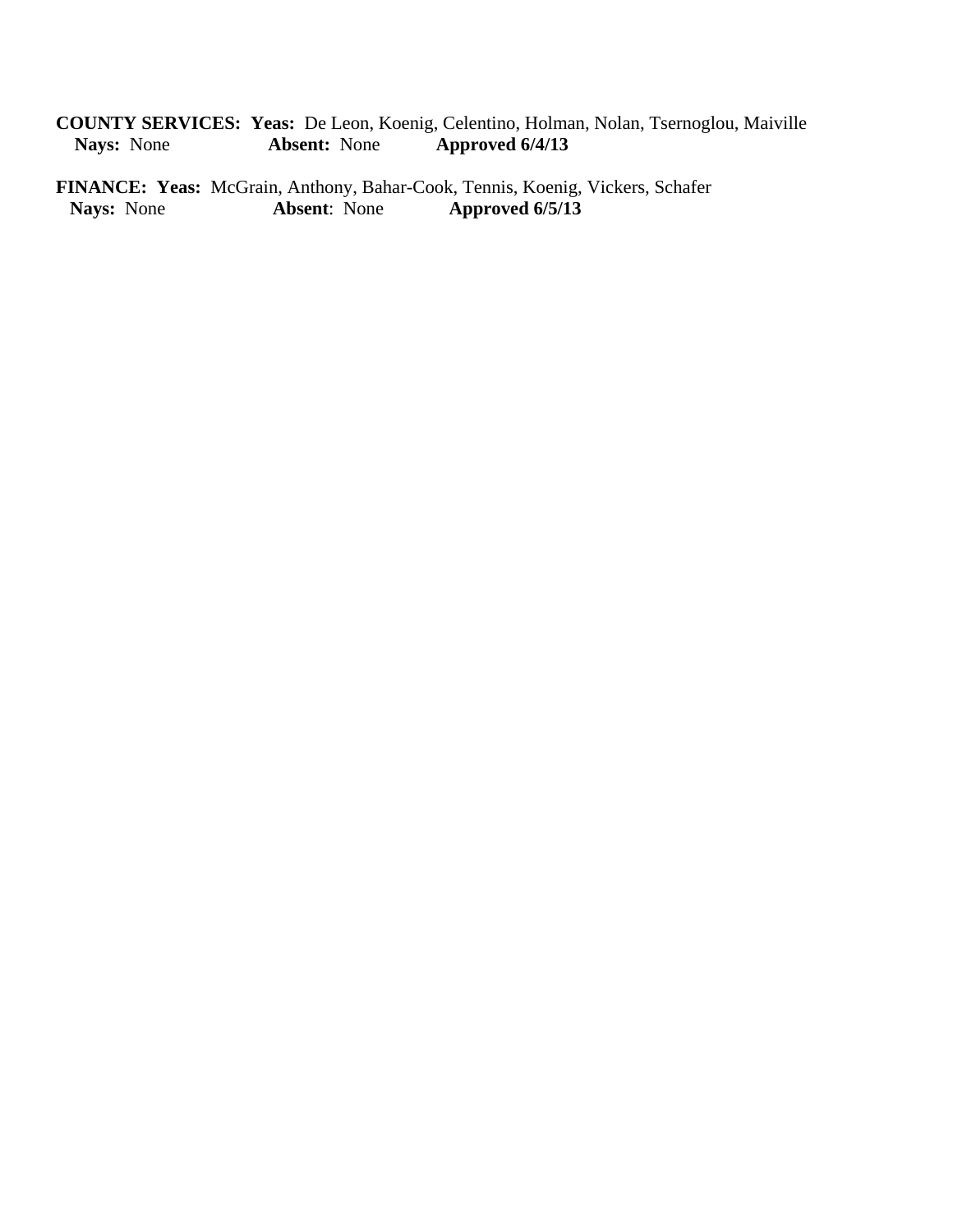<span id="page-32-0"></span>Introduced by the County Services and Finance Committees of the:

#### INGHAM COUNTY BOARD OF COMMISSIONERS

#### **RESOLUTION TO UTILIZE THE COUNTY'S OPTION TO ACQUIRE TAX FORECLOSED PROPERTY**

#### **RESOLUTION # 13 -**

WHEREAS, the Ingham County Treasurer is acting as the foreclosing governmental unit under P.A. 123 of 1999; and

WHEREAS, the General Property Tax Act (PA123 of 1999), allows a county, under MCL 211.78m(1), to purchase tax foreclosed property for the minimum bid which is defined in statute; and

WHEREAS, the County Board of Commissioners wish to utilize their local option to acquire tax foreclosed property not otherwise optioned by the State of Michigan or other local units of government; and

WHEREAS, the Ingham County Land Bank Fast Track Authority (the "Authority") on May 6, 2013 passed a resolution requesting the County to acquire certain properties that meet the criteria outlined in the Authority's Priorities, Policies and Procedures.

THEREFORE BE IT RESOLVED, that the Board of Commissioners request the County Treasurer, acting as the Foreclosing Governmental Unit, to accept the minimum bid in the name of Ingham County for the properties identified in the attached list, subject to local and state option and other deletions as required by statute and Land Bank Priorities, Policies and Procedures.

BE IT FURTHER RESOLVED, that acquisition costs shall be covered by the Ingham County Land Bank Authority.

BE IT FURTHER RESOLVED, that the Board Chairperson and County Clerk are authorized to sign any necessary documents as approved to form by the County Attorney to convey said properties to the Authority.

**COUNTY SERVICES: Yeas:** De Leon, Koenig, Celentino, Holman, Nolan, Tsernoglou, Maiville **Nays:** None **Absent:** None **Approved 6/4/13** 

**FINANCE: Yeas:** McGrain, Anthony, Bahar-Cook, Tennis, Koenig, Vickers, Schafer **Nays:** None **Absent**: None **Approved 6/5/13**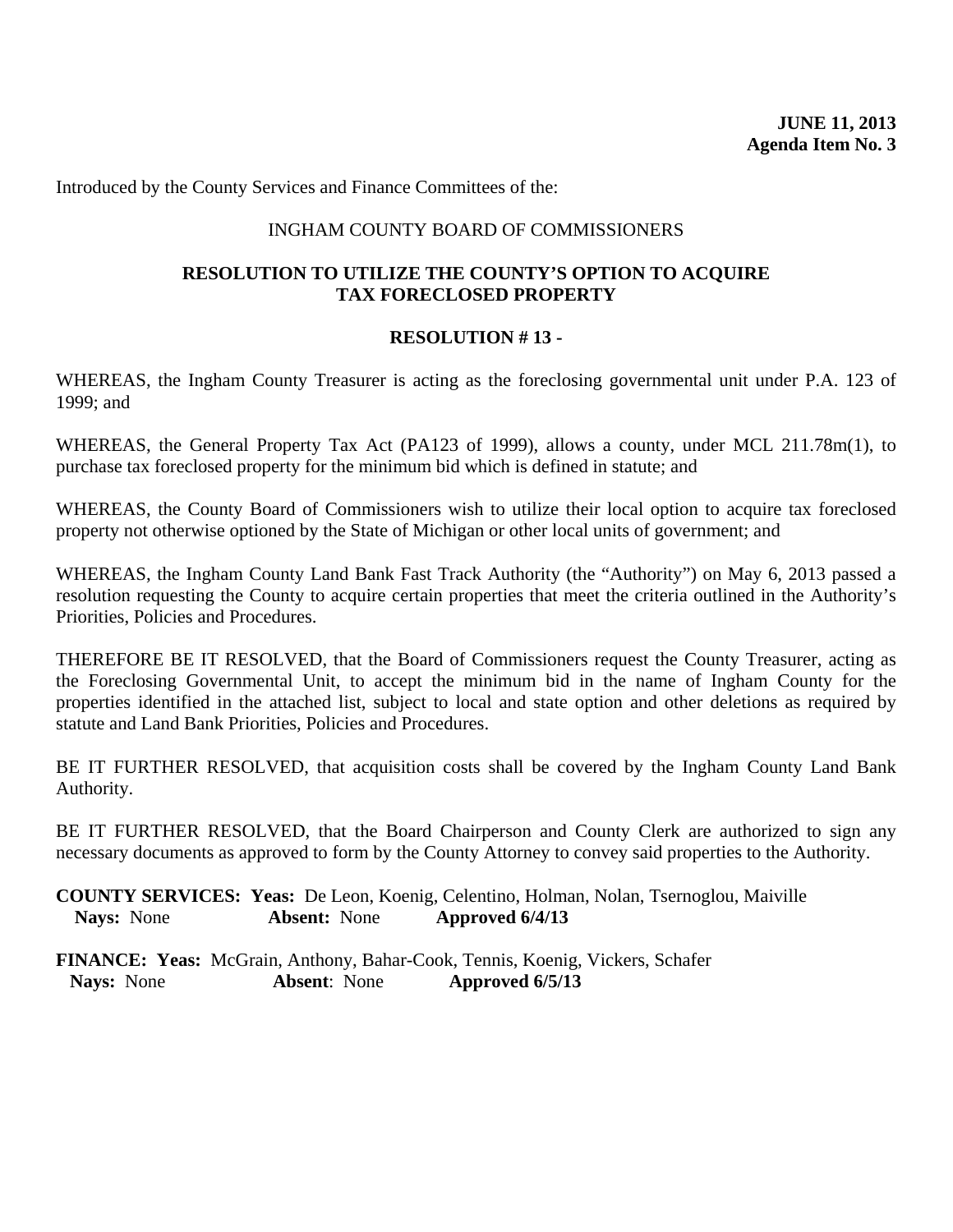#### **2013 TAX FORECLOSURES**

| <b>Parcel Number</b> | <b>Address</b>      | <b>Municipality</b> |
|----------------------|---------------------|---------------------|
| 33-01-01-03-151-151  | 808 Community       | Lansing             |
| 33-01-01-03-354-041  | 2319 N. High        | Lansing             |
| 33-01-01-03-380-161  | <b>David Street</b> | Lansing             |
| 33-01-01-04-102-291  | 423 W. Sheridan     | Lansing             |
| 33-01-01-04-152-032  | 3114 Felt           | Lansing             |
| 33-01-01-04-176-061  | 3024 Turner         | Lansing             |
| 33-01-01-04-176-071  | Turner              | Lansing             |
| 33-01-01-04-276-001  | N Cedar             | Lansing             |
| 33-01-01-04-301-141  | 2703 Taylor         | Lansing             |
| 33-01-01-04-353-011  | 2222 Spikes         | Lansing             |
| 33-01-01-04-426-031  | 2310 Polly          | Lansing             |
| 33-01-01-04-451-111  | 100 E. Gier         | Lansing             |
| 33-01-01-04-456-211  | 218 Mosley          | Lansing             |
| 33-01-01-05-103-001  | Apollo              | Lansing             |
| 33-01-01-05-178-041  | 3204 Westwood       | Lansing             |
| 33-01-01-05-476-131  | 2405 N. Grand River | Lansing             |
| 33-01-01-06-101-081  | 4904 N. Grand River | Lansing             |
| 33-01-01-08-176-461  | 1517 Redwood        | Lansing             |
| 33-01-01-08-176-502  | 1531 Redwood        | Lansing             |
| 33-01-01-08-201-151  | 1304 Greenwood      | Lansing             |
| 33-01-01-08-206-061  | 1510 Robertson      | Lansing             |
| 33-01-01-08-206-341  | 1509 N. MLK         | Lansing             |
| 33-01-01-08-255-191  | 1331 Robertson      | Lansing             |
| 33-01-01-08-332-031  | 1132 Comfort        | Lansing             |
| 33-01-01-08-380-151  | 1700 W. Saginaw     | Lansing             |
| 33-01-01-08-405-061  | 1214 Glenn          | Lansing             |
| 33-01-01-08-405-111  | 1135 Linwood        | Lansing             |
| 33-01-01-08-407-081  | 1222 W. Maple       | Lansing             |
| 33-01-01-08-407-271  | 1121 N. MLK         | Lansing             |
| 33-01-01-08-408-071  | 1003 Westmoreland   | Lansing             |
| 33-01-01-08-428-291  | 1017 Princeton      | Lansing             |
| 33-01-01-08-476-041  | 912 N. MLK          | Lansing             |
| 33-01-01-09-151-031  | 1429 Christopher    | Lansing             |
| 33-01-01-09-182-091  | 406 W. Willow       | Lansing             |
| 33-01-01-09-229-061  | 1910 Thompson       | Lansing             |
| 33-01-01-09-278-351  | <b>NSF</b>          | Lansing             |
| 33-01-01-09-279-002  | 1226 Center         | Lansing             |
| 33-01-01-09-303-231  | 423 W. Willow       | Lansing             |
| 33-01-01-09-304-171  | 1119 N. Chestnut    | Lansing             |
| 33-01-01-09-305-231  | 409 W. Grand River  | Lansing             |
| 33-01-01-09-307-131  | 512 W. Kilborn      | Lansing             |
| 33-01-01-09-327-041  | 1214 N. Grand River | Lansing             |
| 33-01-01-09-352-191  | 613 Brook           | Lansing             |
| 33-01-01-09-354-071  | 426 W. Oakland      | Lansing             |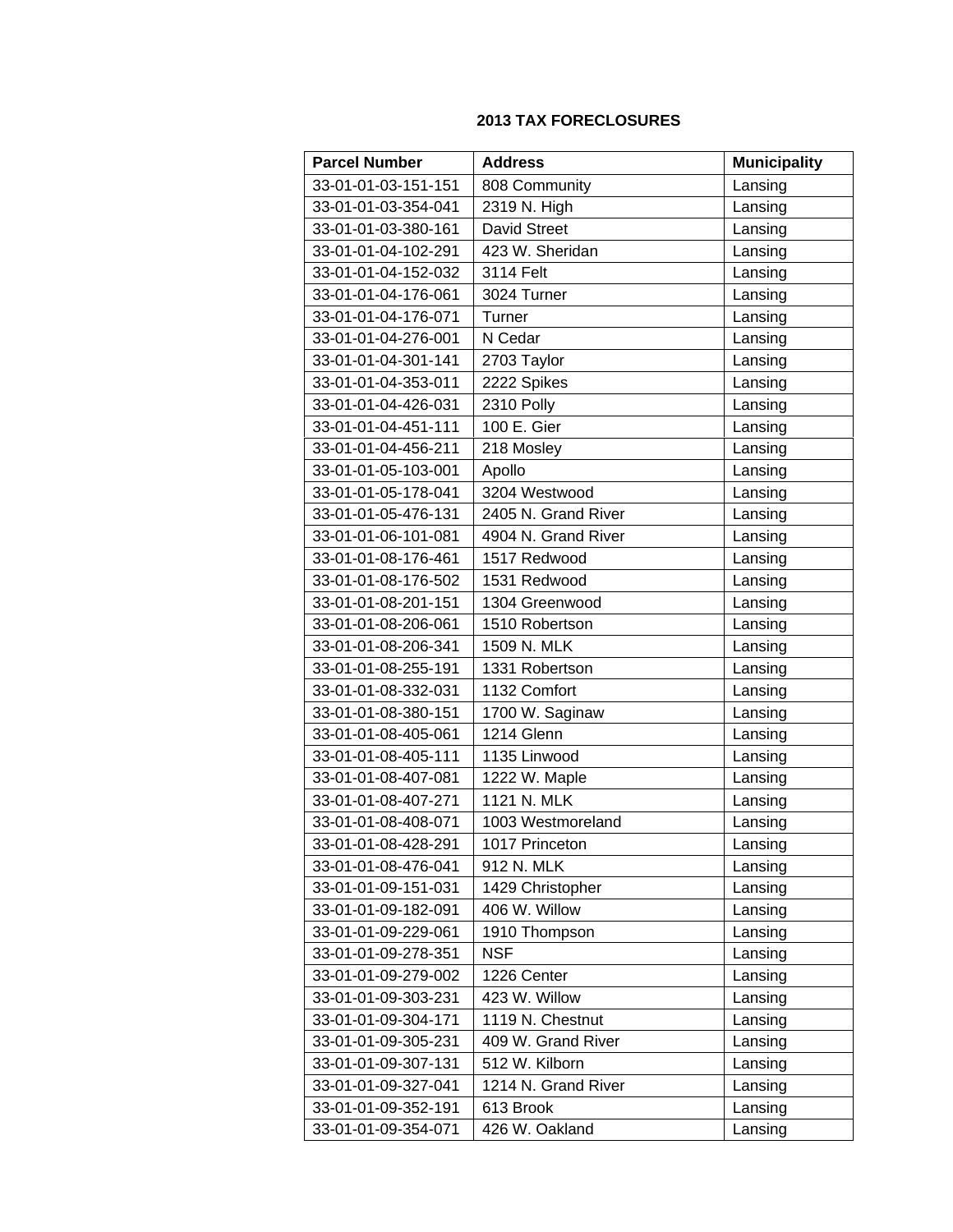| 33-01-01-09-356-211 | 617 Bluff             | Lansing |
|---------------------|-----------------------|---------|
| 33-01-01-09-358-001 | N. Sycamore           | Lansing |
| 33-01-01-09-362-151 | 717 N. Pine           | Lansing |
| 33-01-01-10-104-091 | 1810 N. High          | Lansing |
| 33-01-01-10-130-161 | 1601 New York         | Lansing |
| 33-01-01-10-132-202 | 1621 Vermont          | Lansing |
| 33-01-01-10-153-111 | 1526 Ballard          | Lansing |
| 33-01-01-10-154-311 | 1005 E. Grand River   | Lansing |
| 33-01-01-10-176-002 | 1545 New York         | Lansing |
| 33-01-01-10-181-021 | 1430 Massachusetts    | Lansing |
| 33-01-01-10-181-191 | 1220 Massachusetts    | Lansing |
| 33-01-01-10-181-211 | 1214 Massachusetts    | Lansing |
| 33-01-01-10-255-121 | 1300 Ohio             | Lansing |
| 33-01-01-10-326-611 | 1016 E. Grand River   | Lansing |
| 33-01-01-10-327-131 | <b>Porter Street</b>  | Lansing |
| 33-01-01-10-327-141 | <b>Porter Street</b>  | Lansing |
| 33-01-01-10-327-181 | 1127 Farrand          | Lansing |
| 33-01-01-10-327-191 | 1131 Farrand          | Lansing |
| 33-01-01-10-329-281 | 915 Johnson           | Lansing |
| 33-01-01-10-353-191 | 723 East Park Terrace | Lansing |
| 33-01-01-10-353-211 | 727 East Park Terrace | Lansing |
| 33-01-01-10-354-162 | 909 E. Saginaw        | Lansing |
| 33-01-01-10-406-041 | E. Grand River        | Lansing |
| 33-01-01-10-406-051 | E. Grand River        | Lansing |
| 33-01-01-10-408-341 | 1009 Clark            | Lansing |
| 33-01-01-10-410-051 | 1000 Mahlon           | Lansing |
| 33-01-01-10-411-231 | 1508 E. Grand River   | Lansing |
| 33-01-01-10-480-131 | 1323 E. Saginaw       | Lansing |
| 33-01-01-14-308-081 | 2113 E. Kalamazoo     | Lansing |
| 33-01-01-14-309-121 | 324 S. Hayford        | Lansing |
| 33-01-01-14-327-232 | S. Mifflin            | Lansing |
| 33-01-01-14-358-001 | 501 S. Fairview       | Lansing |
| 33-01-01-14-358-092 | 533 S. Fairview       | Lansing |
| 33-01-01-14-359-121 | 609 S. Magnolia       | Lansing |
| 33-01-01-14-359-452 | 524 S. Hayford        | Lansing |
| 33-01-01-14-360-041 | 521 S. Hayford        | Lansing |
| 33-01-01-14-363-131 | 643 S. Hayford        | Lansing |
| 33-01-01-14-363-302 | 608 S. Foster         | Lansing |
| 33-01-01-15-301-131 | 224 Hill              | Lansing |
| 33-01-01-15-305-191 | 208 S. Eighth         | Lansing |
| 33-01-01-15-333-141 | 318 Jones             | Lansing |
| 33-01-01-15-334-231 | 1222 Prospect         | Lansing |
| 33-01-01-15-353-021 | 811 Bement            | Lansing |
| 33-01-01-15-376-031 | 419 S. Penn           | Lansing |
| 33-01-01-15-378-043 | 511 S. Penn           | Lansing |
| 33-01-01-15-378-082 | 1101 Bement           | Lansing |
| 33-01-01-15-378-271 | 1112 Hickory          | Lansing |
| 33-01-01-15-401-101 | 1345 Eureka           | Lansing |
| 33-01-01-15-432-101 | 229 Shepard           | Lansing |
| 33-01-01-15-478-361 | 430 Leslie            | Lansing |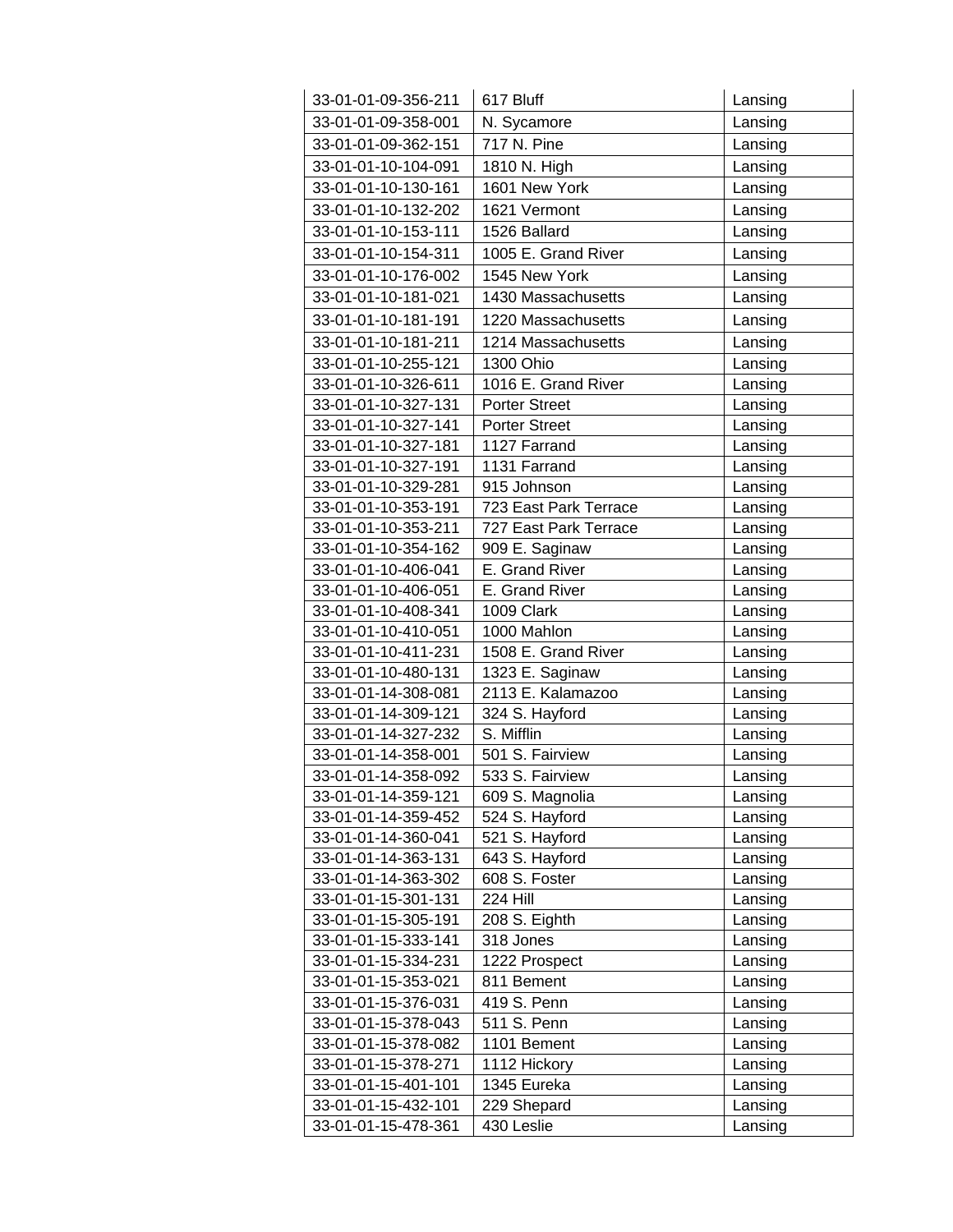| 33-01-01-15-478-442 | 404 Leslie            | Lansing |
|---------------------|-----------------------|---------|
| 33-01-01-15-479-361 | 422 Regent            | Lansing |
| 33-01-01-15-482-051 | 523 Allen             | Lansing |
| 33-01-01-15-485-081 | 630 Leslie            | Lansing |
| 33-01-01-16-101-031 | 619 N. Sycamore       | Lansing |
| 33-01-01-16-107-241 | 523 W. Lapeer         | Lansing |
| 33-01-01-16-126-022 | 612 N. Walnut         | Lansing |
| 33-01-01-16-151-041 | 323 N. Sycamore       | Lansing |
| 33-01-01-16-357-240 | 525 W. Lenawee        | Lansing |
| 33-01-01-16-460-121 | 343 E. St. Joseph     | Lansing |
| 33-01-01-17-135-151 | 1705 S. Genesee       | Lansing |
| 33-01-01-17-228-161 | 918 W. Genesee        | Lansing |
| 33-01-01-17-380-101 | 424 Huron             | Lansing |
| 33-01-01-17-452-311 | 1325 W. Lenawee       | Lansing |
| 33-01-01-17-454-251 | 1217 W. Hillsdale     | Lansing |
| 33-01-01-20-104-001 | W. Malcom X (Main St) | Lansing |
| 33-01-01-20-134-132 | 914 Riverview         | Lansing |
| 33-01-01-20-401-072 | 1401 Moores River Dr  | Lansing |
| 33-01-01-20-409-171 | 1119 Aldsorf          | Lansing |
| 33-01-01-20-478-081 | 1614 Delevan          | Lansing |
| 33-01-01-21-257-130 | 1134 S. Grand         | Lansing |
| 33-01-01-21-257-135 | 1128 S. Grand         | Lansing |
| 33-01-01-21-329-011 | 117 Island            | Lansing |
| 33-01-01-21-329-262 | 1427 McIntyre         | Lansing |
| 33-01-01-21-356-051 | 628 Smith             | Lansing |
| 33-01-01-21-377-141 | 1604 Coleman          | Lansing |
| 33-01-01-21-381-111 | 1728 S. Washington    | Lansing |
| 33-01-01-21-383-151 | 1812 Coleman          | Lansing |
| 33-01-01-21-402-191 | 1621 Martin           | Lansing |
| 33-01-01-21-429-065 | 414 Baker             | Lansing |
| 33-01-01-21-454-027 | 112 Isbell            | Lansing |
| 33-01-01-21-460-037 | 318 Isbell            | Lansing |
| 33-01-01-21-476-005 | 1607 Herbert          | Lansing |
| 33-01-01-21-477-130 | 1606 Linval           | Lansing |
| 33-01-01-21-477-160 | 536 Avon              | Lansing |
| 33-01-01-21-477-190 | 520 Avon              | Lansing |
| 33-01-01-21-481-025 | 1723 Linval           | Lansing |
| 33-01-01-22-131-081 | 1035 Morgan           | Lansing |
| 33-01-01-22-135-211 | 1228 E. Hazel         | Lansing |
| 33-01-01-22-206-251 | 1000 Dakin            | Lansing |
| 33-01-01-22-230-251 | 1000 Leslie           | Lansing |
| 33-01-01-22-231-061 | 1019 Leslie           | Lansing |
| 33-01-01-22-254-026 | McCullough St         | Lansing |
| 33-01-01-22-258-242 | 1432 Perkins          | Lansing |
| 33-01-01-22-280-001 | 1201 Lathrop          | Lansing |
| 33-01-01-22-280-232 | Allen Street          | Lansing |
| 33-01-01-22-281-161 | 1234 Shepard          | Lansing |
| 33-01-01-22-301-081 | 727 Beulah            | Lansing |
| 33-01-01-22-305-241 | 1412 Lyons            | Lansing |
| 33-01-01-22-305-271 | Lyons                 | Lansing |
| 33-01-01-22-307-211 | 1434 Pontiac          | Lansing |
|                     |                       |         |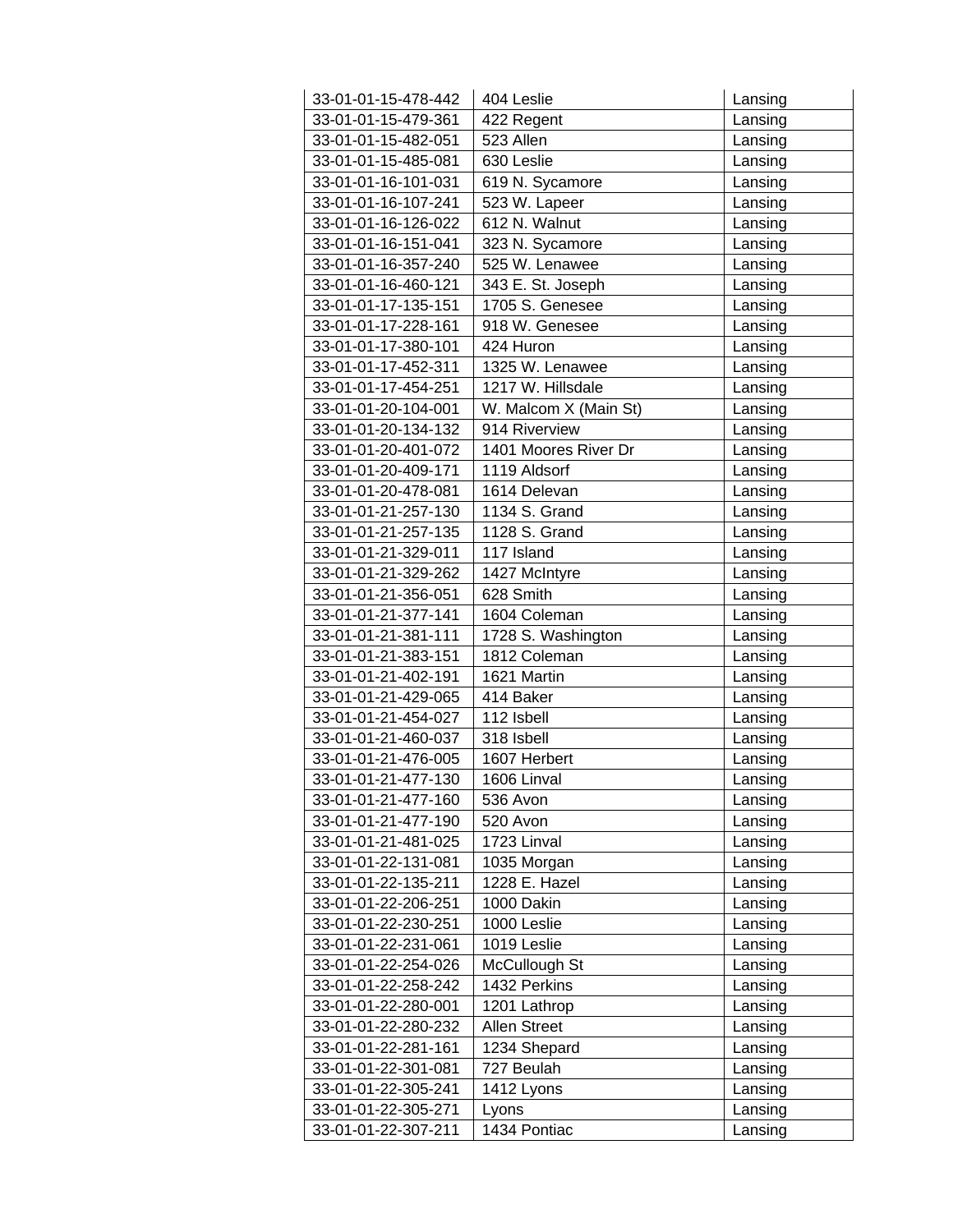| 33-01-01-22-309-071 | 1515 Donora                | Lansing  |
|---------------------|----------------------------|----------|
| 33-01-01-22-352-171 | 1701.5 Lyons               | Lansing  |
| 33-01-01-22-353-031 | 1609 Donora                | Lansing  |
| 33-01-01-22-354-001 | 1701 Bailey                | Lansing  |
| 33-01-01-22-354-081 | 1723 Bailey                | Lansing  |
| 33-01-01-27-428-011 | 2815 Ruth                  | Lansing  |
| 33-01-01-27-428-241 | 1832 E. Willard            | Lansing  |
| 33-01-01-28-105-131 | 2008 Osband                | Lansing  |
| 33-01-01-28-383-092 | 623 Tisdale                | Lansing  |
| 33-01-01-28-405-281 | Denver                     | Lansing  |
| 33-01-01-28-452-151 | 3146 S. Cedar              | Lansing  |
| 33-01-01-29-201-261 | 1411 W. Mt. Hope           | Lansing  |
| 33-01-01-29-426-131 | 910 Dunlap                 | Lansing  |
| 33-01-01-29-428-021 | 2236 Dunlap                | Lansing  |
| 33-01-01-31-252-161 | 2704 Cabot                 | Lansing  |
| 33-01-01-31-278-021 | 4119 Ingham                | Lansing  |
| 33-01-01-31-328-381 | 3217 Ronald                | Lansing  |
| 33-01-01-31-376-251 | 3215 Rep                   | Lansing  |
| 33-01-01-32-151-111 | 2028 Hillcrest             | Lansing  |
| 33-01-01-32-152-031 | 3921 Pleasant Grove        | Lansing  |
| 33-01-01-32-176-361 | 1727 Hillcrest             | Lansing  |
| 33-01-01-32-251-351 | 1116 Eaton Ct              | Lansing  |
| 33-01-01-32-304-091 | 4510 Christiansen Rd       | Lansing  |
| 33-01-01-32-327-261 | 1719 Pierce                | Lansing  |
| 33-01-01-32-352-101 | 4921 Starr                 | Lansing  |
| 33-01-01-32-352-261 | 2010 W. Jolly              | Lansing  |
| 33-01-01-32-353-361 | 4910 Christiansen          | Lansing  |
| 33-01-01-32-376-591 | 4607 Bristol               | Lansing  |
| 33-01-01-32-451-131 | 1230 W. Jolly              | Lansing  |
| 33-01-01-32-451-171 | 1212 W. Jolly              | Lansing  |
| 33-01-01-33-101-181 | 3631 Burchfield            | Lansing  |
| 33-01-01-33-102-101 | 3517 Lowcroft              | Lansing  |
| 33-01-01-33-155-031 | 3917 Lowcroft              | Lansing  |
| 33-01-01-33-205-224 | 3516 Jewell                | Lansing  |
| 33-01-01-33-401-011 | 4311 Stabler               | Lansing  |
| 33-01-01-33-401-151 | 212 E. Cavanaugh           | Lansing  |
| 33-01-01-34-104-081 | 3600 Parkway               | Lansing  |
| 33-01-01-34-276-211 | 1828 Rex                   | Lansing  |
| 33-01-05-03-301-071 | 815 Fred                   | Lansing  |
| 33-01-05-05-202-201 | 1301 W. Jolly              | Lansing  |
| 33-01-05-05-401-091 | 1401 Weymouth Ct           | Lansing  |
| 33-01-05-06-202-101 | 2709 Midwood               | Lansing  |
| 33-01-05-06-226-064 | 2314 Midwood               | Lansing  |
| 33-01-05-08-202-011 | 6115 Yunker                | Lansing  |
| 33-02-02-06-177-039 | 3248 Biber, East Lansing   | Meridian |
| 33-02-02-10-202-021 | 1716 Lake Lansing, Haslett | Meridian |
| 33-02-02-10-228-020 | 5925 Potter, Haslett       | Meridian |
| 33-02-02-25-276-003 | Grand River, Okemos        | Meridian |
| 33-03-03-36-151-006 | 726 N. Putnam, Williamston | Wmnst.   |
| 33-04-04-33-100-001 | 3976 Dietz Rd, Williamston | Lock     |
| 33-06-06-24-100-010 | 869 Holt, Mason            | Alaiedon |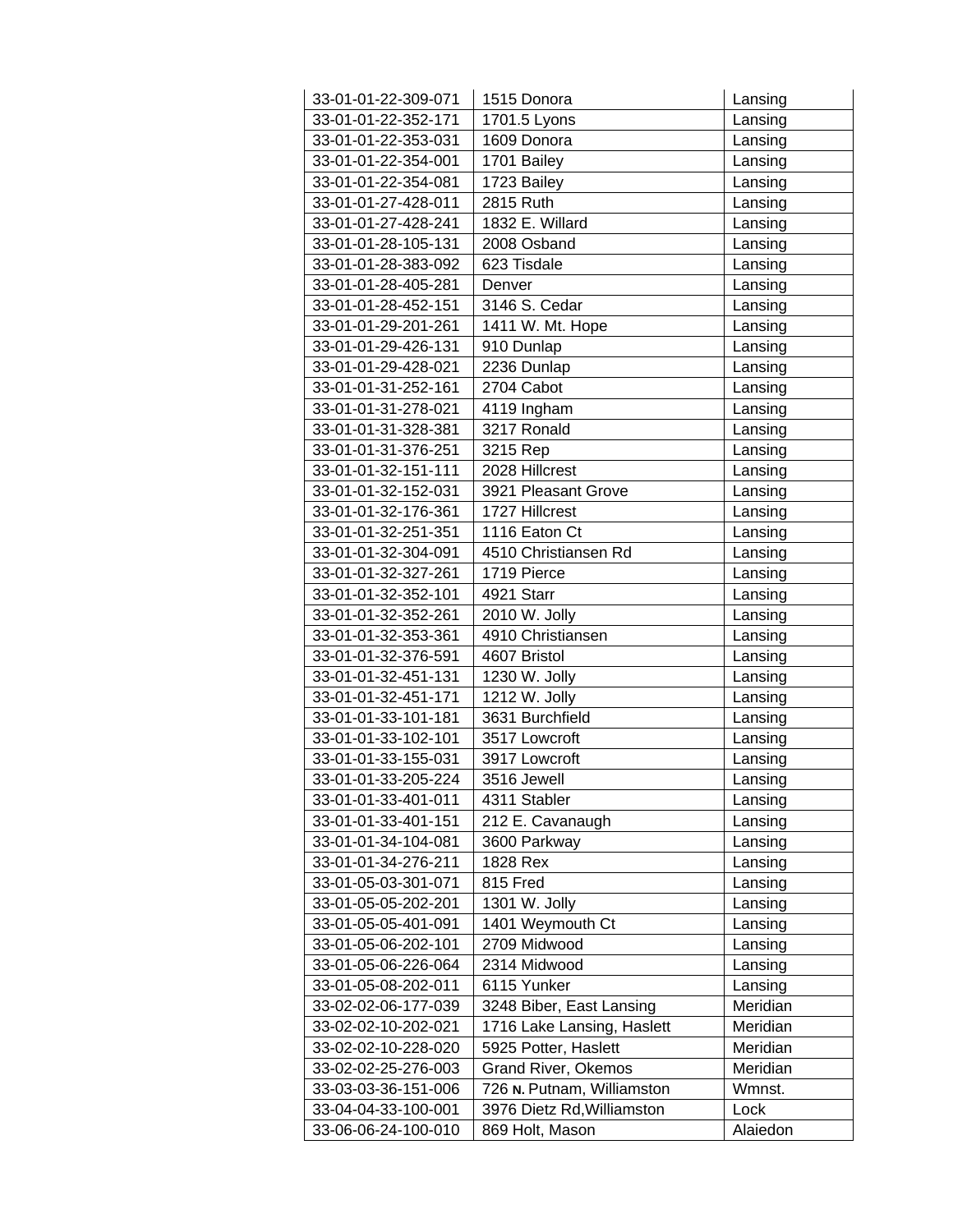| 33-09-09-27-476-011 | 4536 W. Barnes, Mason       | Aurelius          |
|---------------------|-----------------------------|-------------------|
| 33-12-12-34-400-023 | 4426 Swan Rd, Stockbridge   | <b>White Oak</b>  |
| 33-13-13-23-100-012 | 4178 Byrum Rd Onondaga      | Onondaga          |
| 33-14-14-12-300-018 | 3262 Woods Rd, Leslie       | Leslie Twp        |
| 33-17-14-21-381-001 | 104 Worthington, Leslie     | Leslie City       |
| 33-17-14-21-381-002 | 103 Worthington, Leslie     | Leslie City       |
| 33-17-14-21-381-003 | 102 Worthington, Leslie     | Leslie City       |
| 33-17-14-21-381-004 | 101 Worthington, Leslie     | Leslie City       |
| 33-17-14-21-381-005 | 108 Worthington, Leslie     | Leslie City       |
| 33-17-14-21-381-006 | 107 Worthington, Leslie     | Leslie City       |
| 33-17-14-21-381-007 | 106 Worthington, Leslie     | Leslie City       |
| 33-17-14-21-381-009 | 112 Worthington, Leslie     | Leslie City       |
| 33-17-14-21-381-010 | 111 Worthington, Leslie     | Leslie City       |
| 33-17-14-21-381-011 | 110 Worthington, Leslie     | Leslie City       |
| 33-17-17-21-381-012 | 109 Worthington, Leslie     | Leslie City       |
| 33-17-14-21-381-013 | 116 Worthington, Leslie     | Leslie City       |
| 33-17-14-21-381-014 | 115 Worthington, Leslie     | Leslie City       |
| 33-17-14-21-381-016 | 113 Worthington, Leslie     | Leslie City       |
| 33-17-14-21-483-004 | E.Bellevue, Leslie          | Leslie City       |
| 33-17-14-28-206-025 | 316 S. Main, Leslie         | Leslie City       |
| 33-17-14-28-279-003 | 515 Russell, Leslie         | Leslie City       |
| 33-18-07-01-104-015 | 500 Crossman, Williamston   | <b>Wmnst City</b> |
| 33-19-10-08-127-029 | 121 Walnut, Mason           | Mason             |
| 33-19-10-08-207-015 | 428 W. Ash, Mason           | Mason             |
| 33-19-10-08-228-005 | 110 S. Park, Mason          | Mason             |
| 33-20-02-17-105-013 | 1667 Snyder East Lansing    | E.Lansing         |
| 33-21-01-18-127-002 | 3217 W. Saginaw, Lansing    | Lansing Twp       |
| 33-21-01-18-204-025 | 607 N. Rosemary, Lansing    | Lansing Twp       |
| 33-21-01-18-303-037 | 116 Western, Lansing        | Lansing Twp       |
| 33-21-01-18-429-006 | 115 Hungerford, Lansing     | Lansing Twp       |
| 33-21-01-19-326-012 | 3339 Waverly Hill, Lansing  | Lansing Twp       |
| 33-25-05-07-301-025 | 2618 S. Waverly, Lansing    | Delhi             |
| 33-25-05-07-326-018 | Eaton Rapids Rd, Lansing    | Delhi             |
| 33-25-05-14-151-015 | E. Norwood, Halt            | Delhi             |
| 33-25-05-14-153-011 | Keller Rd, Halt             | Delhi             |
| 33-25-05-14-303-063 | 2115 Coolridge, Holt        | Delhi             |
| 33-25-05-14-304-014 | Center St, Holt             | Delhi             |
| 33-25-05-15-126-014 | Willoughby Rd, Holt         | Delhi             |
| 33-25-05-17-127-001 | Sanibel Hollow, Holt        | Delhi             |
| 33-25-05-23-400-036 | Archwood Dr, Holt           | Delhi             |
| 33-25-05-23-408-001 | 1640 Holbrook, Holt         | Delhi             |
| 33-25-05-36-100-019 | 3737 W. Harper, Mason       | Delhi             |
| 33-42-16-26-302-014 | 829 S. Clinton, Stockbridge | Stk.Village       |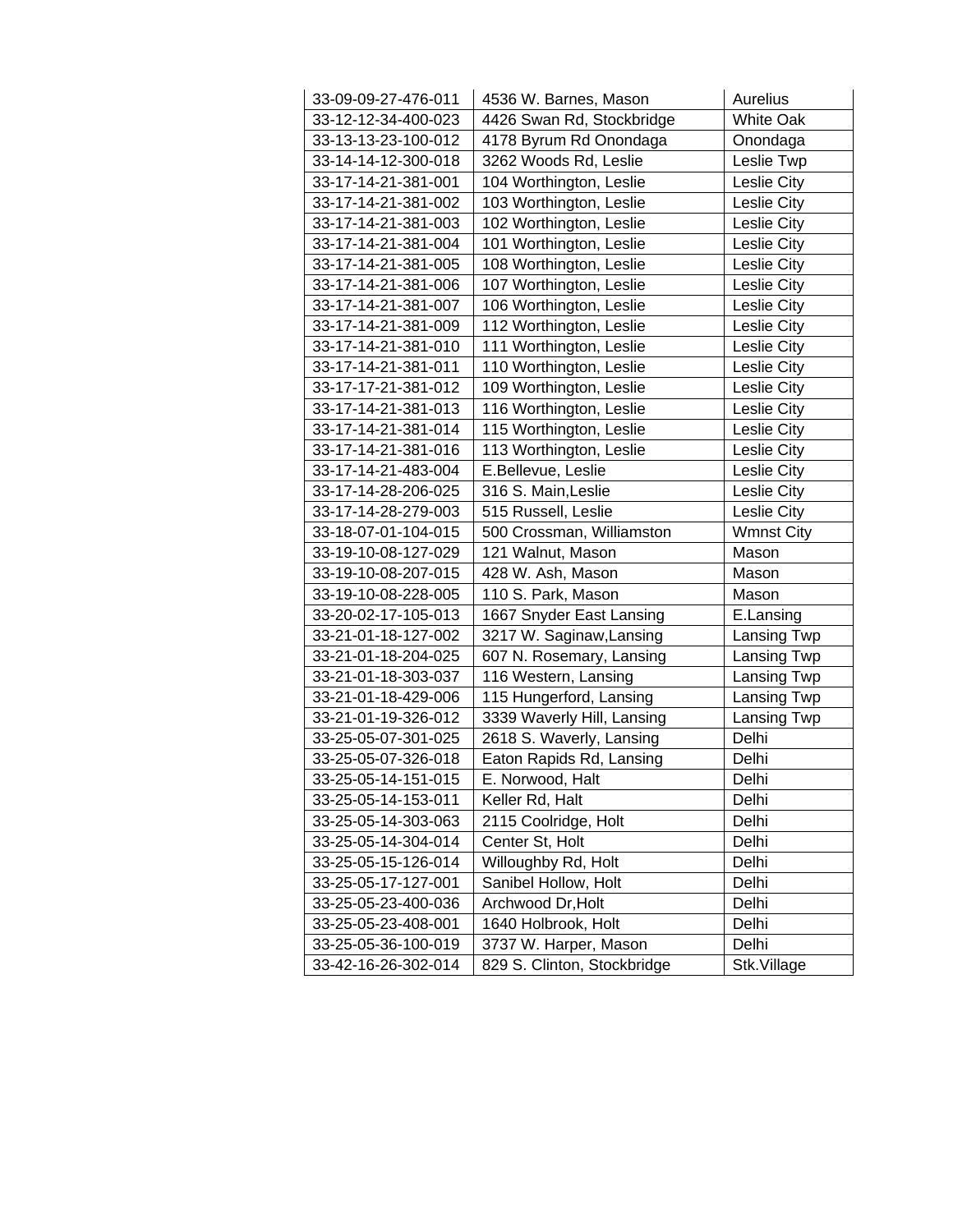| Additional Foreclosures - 06/01/2013 |
|--------------------------------------|
|--------------------------------------|

| <b>Parcel Number</b> | <b>Address</b>       | <b>Municipality</b> |
|----------------------|----------------------|---------------------|
| 33-01-01-04-426-672  | 400 CHILSON          | Lansing             |
| 33-01-01-05-107-003  | <b>WESTWOOD</b>      | Lansing             |
| 33-01-01-05-125-003  | <b>WESTWOOD</b>      | Lansing             |
| 33-01-01-05-184-051  | 1512 DOWNEY          | Lansing             |
| 33-01-01-08-256-111  | 1108 W WILLOW        | Lansing             |
| 33-01-01-09-228-211  | <b>1925 THOMPSON</b> | Lansing             |
| 33-01-01-09-229-081  | 1904 THOMPSON        | Lansing             |
| 33-01-01-10-106-041  | <b>E NORTH</b>       | Lansing             |
| 33-01-01-10-408-011  | 1126 CLEVELAND       | Lansing             |
| 33-01-01-14-309-111  | 2221 E KALAMAZOO     | Lansing             |
| 33-01-01-15-301-101  | <b>216 HILL</b>      | Lansing             |
| 33-01-01-15-330-041  | 215 BINGHAM          | Lansing             |
| 33-01-01-15-380-321  | 1016 BEMENT          | Lansing             |
| 33-01-01-15-484-181  | <b>ELIZABETH</b>     | Lansing             |
| 33-01-01-17-403-371  | 1129 CHELSEA         | Lansing             |
| 33-01-01-17-451-461  | 1137 W KALAMAZOO     | Lansing             |
| 33-01-01-21-478-020  | 1615 LINVAL          | Lansing             |
| 33-01-01-21-483-075  | 1822 LINVAL          | Lansing             |
| 33-01-01-22-353-051  | 1617 DONORA          | Lansing             |
| 33-01-01-30-453-171  | 3128 VIKING          | Lansing             |
| 33-01-01-31-153-141  | 4201 BRIGHTON        | Lansing             |
| 33-01-01-33-283-061  | 533 JESSOP           | Lansing             |
| 33-01-01-33-303-191  | 4514 LOWCROFT        | Lansing             |
| 33-01-05-08-227-201  | 6256 S WASHINGTON    | Lansing             |
| 33-21-01-18-403-005  | 100 S ROSEMARY       | Lansing Twp         |
| 33-25-05-11-357-019  | 4434 WILLOUGHBY      | Delhi Twp           |

| <b>Extension of Redemption Rights to 06/30/2013</b> |  |
|-----------------------------------------------------|--|
|                                                     |  |

| <b>Parcel Number</b> | <b>Address</b> | <b>Municipality</b> |
|----------------------|----------------|---------------------|
| 33-01-01-08-406-161  | 1123 THEODORE  | Lansing             |
| 33-01-01-08-482-171  | 721 CHICAGO    | Lansing             |

| Extension of Redemption Rights to 07/03/2013 |                |                     |  |
|----------------------------------------------|----------------|---------------------|--|
| <b>Parcel Number</b>                         | <b>Address</b> | <b>Municipality</b> |  |
| 33-02-02-21-453-007                          | 4612 OKEMOS    | Meridian Twp        |  |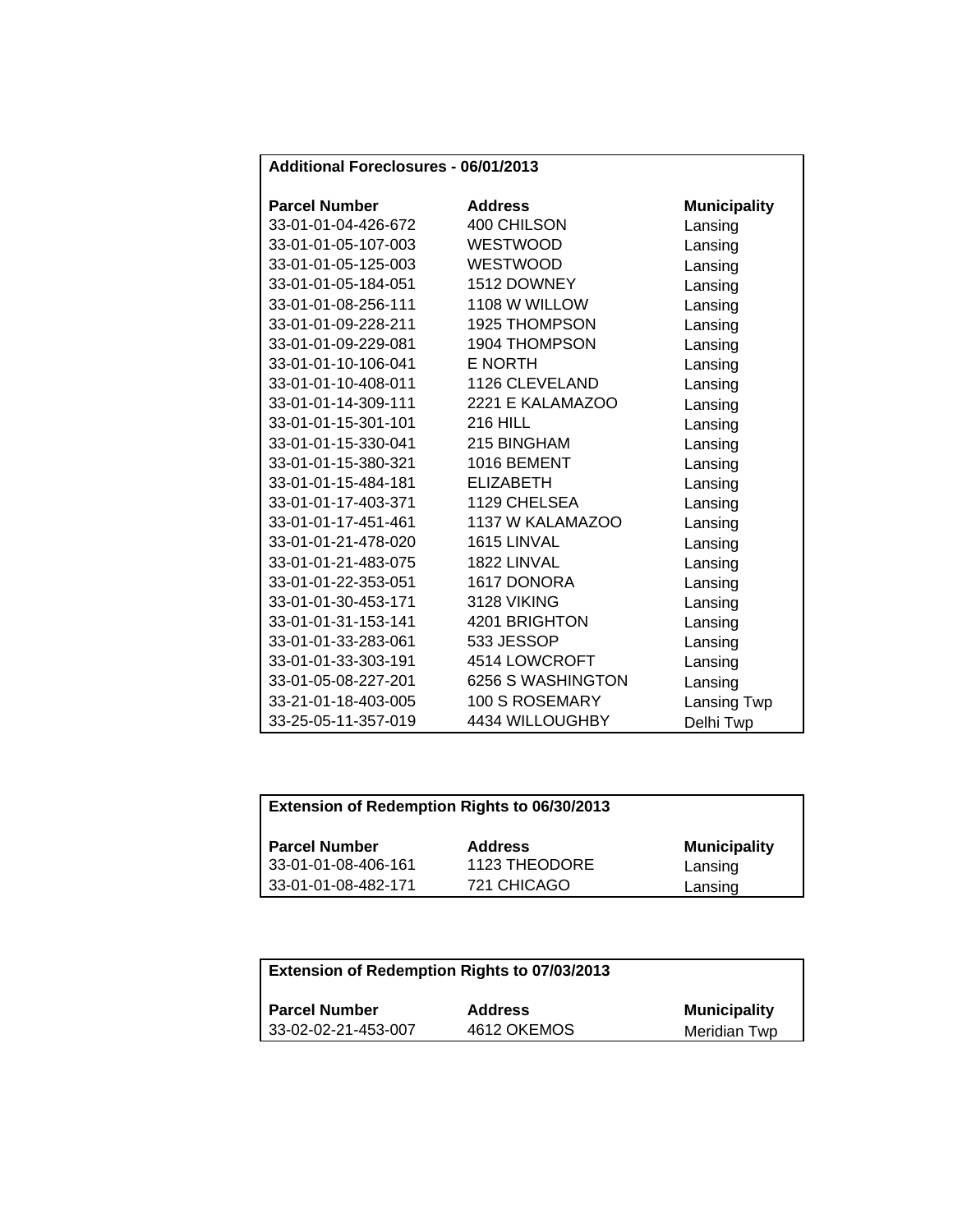<span id="page-39-0"></span>Introduced by the County Services and Finance Committees of the:

#### INGHAM COUNTY BOARD OF COMMISSIONERS

# **RESOLUTION PLEDGING FULL FAITH AND CREDIT TO EMBER OAKS DRAIN DRAINAGE DISTRICT 2013 BONDS**

#### **RESOLUTION # 13 -**

Minutes of a regular meeting of the Board of Commissioners of Ingham County, Michigan, held

in the Ingham County Courthouse, Mason, Michigan, on June 11, 2013, at 6:30 p.m. local time.

| PRESENT: Commissioners                                                            |  |     |
|-----------------------------------------------------------------------------------|--|-----|
|                                                                                   |  |     |
| ABSENT: Commissioners                                                             |  |     |
| The following resolution was offered by Commissioner ____________________________ |  | and |

WHEREAS, pursuant to a petition filed with the Drain Commissioner of the County of Ingham, State of Michigan (the "Drain Commissioner"), proceedings have been taken under the provisions of Act 40, Public Acts of Michigan, 1956, as amended (the "Act"), for the making of certain intra-county drain improvements referred to as the Ember Oaks Drain Petition Project (the "Project") which is being undertaken by the Ember Oaks Drain Drainage District (the "Drainage District") in the Ember Oaks Drain Special Assessment District (the "Special Assessment District"); and

WHEREAS, the Project is necessary for the protection of the public health, and in order to provide funds to pay the costs of the Project, the Drain Commissioner intends to issue the Drainage District's bonds (the "Bonds") in an amount of \$895,000 pursuant to the Act; and

WHEREAS, the principal of and interest on the Bonds will be payable from assessments to be made upon public corporations and/or benefited properties in the Special Assessment District; and

WHEREAS, the Ingham County Board of Commissioners (the "Board") may, by resolution adopted by a majority of the members of the Board, pledge the full faith and credit of the County for the prompt payment of the principal of and interest on the Bonds pursuant to Section 276 of the Act; and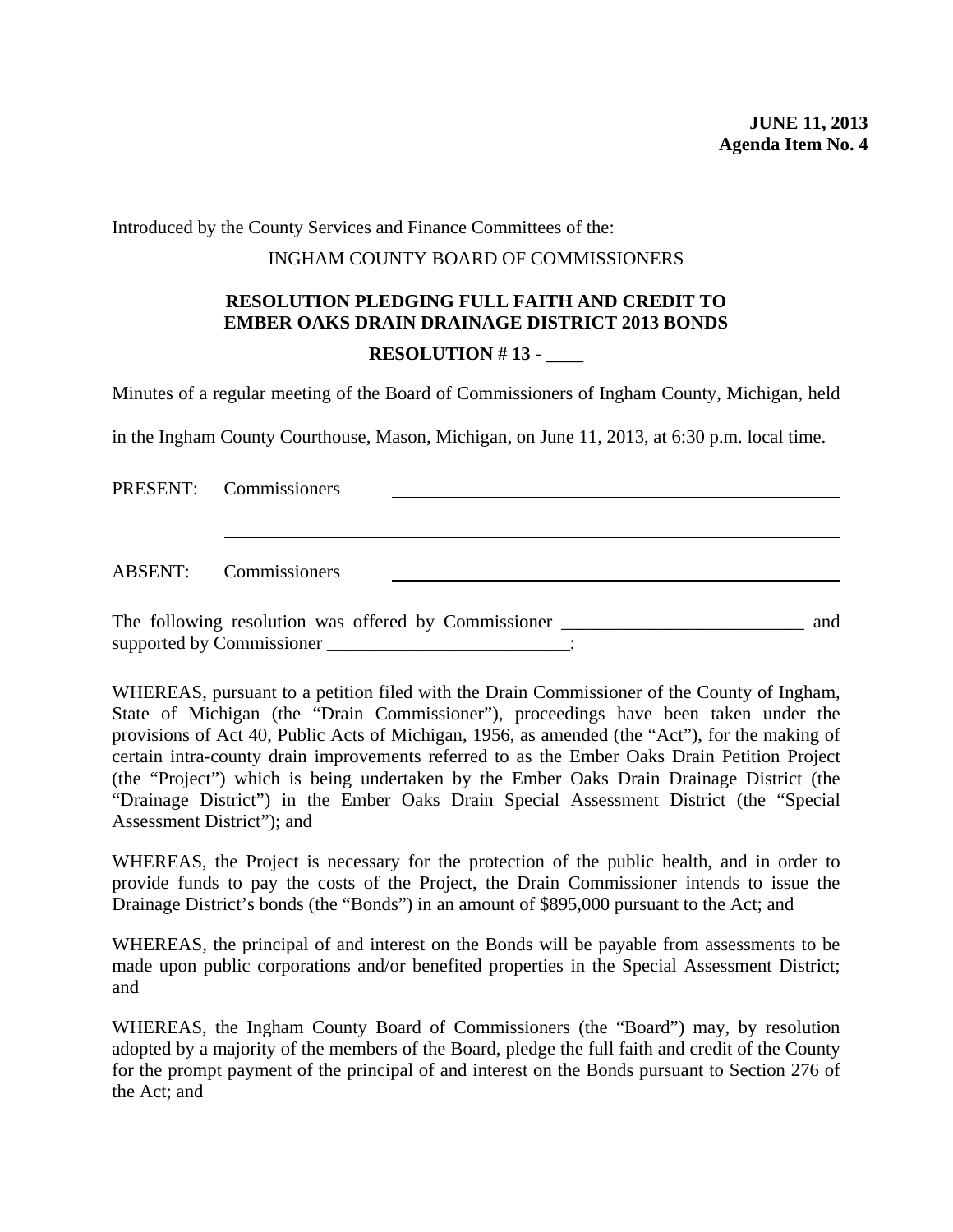WHEREAS, the pledge of the full faith and credit of the County to the Bonds will reduce the cost of financing the Project and will be a benefit to the people of the County.

NOW, THEREFORE, IT IS RESOLVED as follows:

1. The County pledges its full faith and credit for the prompt payment of the principal of and interest on the Bonds in a par amount of \$895,000. The County shall immediately advance sufficient moneys from County funds, as a first budget obligation, to pay the principal of and interest on any of the Bonds should the Drainage District fail to pay such amounts when due. The County shall, if necessary, levy a tax on all taxable property in the County, to the extent other available funds are insufficient to pay the principal of and interest on the Bonds when due.

2. Should the County advance County funds pursuant to the pledge made in this Resolution, the amounts shall be repaid to the County from assessments or reassessments made upon benefited properties in the Special Assessment District as provided in the Act.

3. The Chairperson of the Board, the County Clerk, the County Treasurer and any other official of the County, or any one or more of them, are authorized and directed to take all actions necessary or desirable for the issuance of the Bonds, and to execute any documents or certificates necessary to complete the issuance of the Bonds, including, but not limited to, any applications including the Michigan Department of Treasury Application for State Treasurer's Approval to Issue Long-Term Securities, any waivers, certificates, receipts, orders, agreements, instruments, and any certificates relating to federal or state securities laws, rules or regulations.

4. All resolutions and parts of resolutions are, to the extent of any conflict with this resolution, rescinded.

| YEAS:             | Commissioners                                                                                                                           |
|-------------------|-----------------------------------------------------------------------------------------------------------------------------------------|
| NAYS:             | Commissioners                                                                                                                           |
| <b>ABSTAIN:</b>   | Commissioners                                                                                                                           |
| <b>Nays:</b> None | <b>COUNTY SERVICES: Yeas:</b> De Leon, Koenig, Celentino, Holman, Nolan, Tsernoglou, Maiville<br>Approved 6/4/13<br><b>Absent:</b> None |
| <b>Nays:</b> None | <b>FINANCE: Yeas:</b> McGrain, Anthony, Bahar-Cook, Tennis, Koenig, Vickers, Schafer<br>Approved 6/5/13<br><b>Absent:</b> None          |

 $\overline{a}$ 

## RESOLUTION DECLARED ADOPTED.

Barb Byrum, County Clerk, Ingham County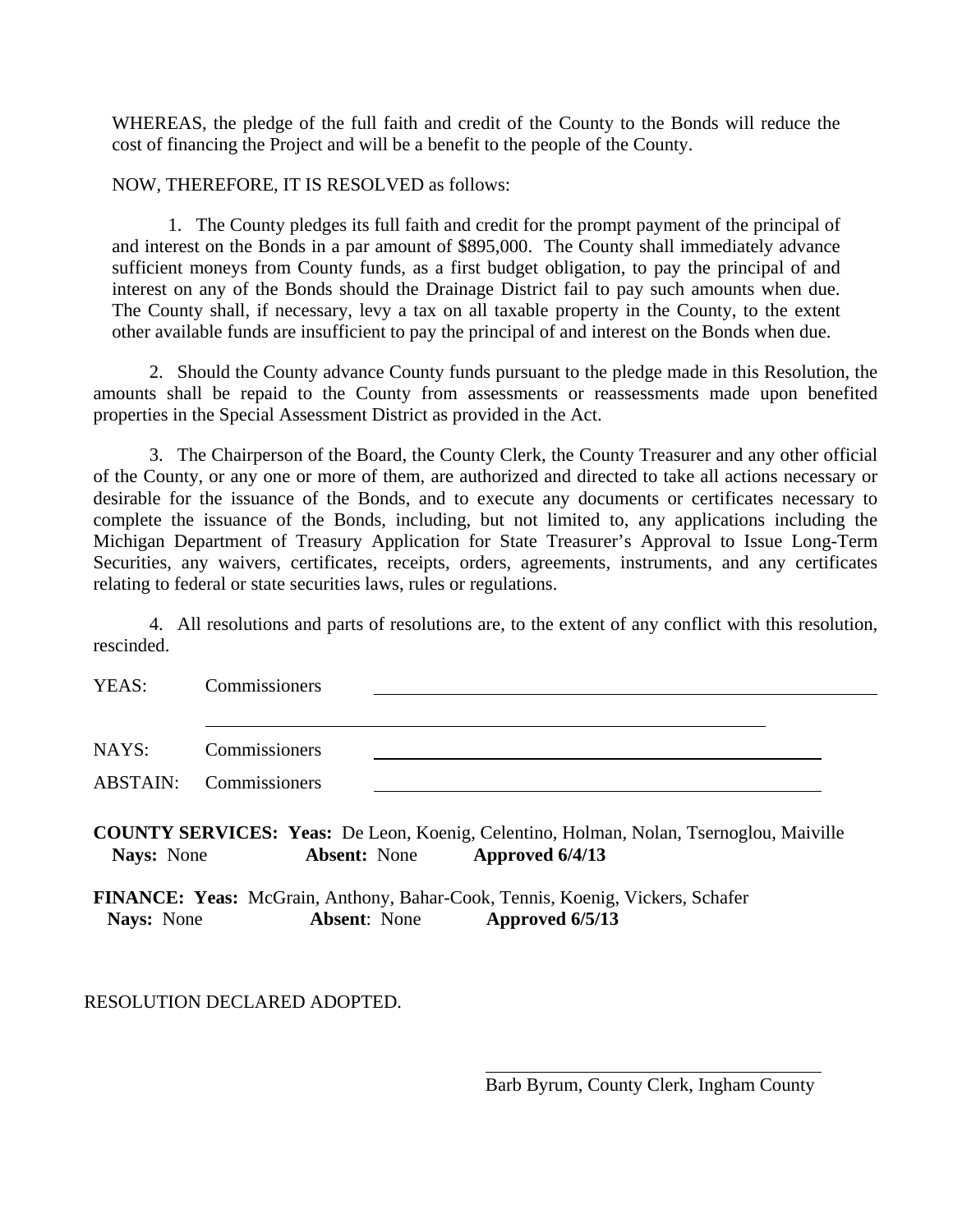## STATE OF MICHIGAN ) ) SS COUNTY OF INGHAM )

I, Barb Byrum, the duly qualified and acting Clerk of Ingham County, Michigan (the "County") do hereby certify that the foregoing is a true and complete copy of a resolution adopted by the Board of Commissioners at a meeting held on June 11, 2013, the original of which is on file in my office. Public notice of said meeting was given pursuant to and in compliance with Act No. 267 of the Public Acts of Michigan of 1976, as amended.

 $\overline{a}$ 

IN WITNESS WHEREOF, I have hereunto affixed my signature this 11th day of June, 2013.

Barb Byrum, County Clerk Ingham County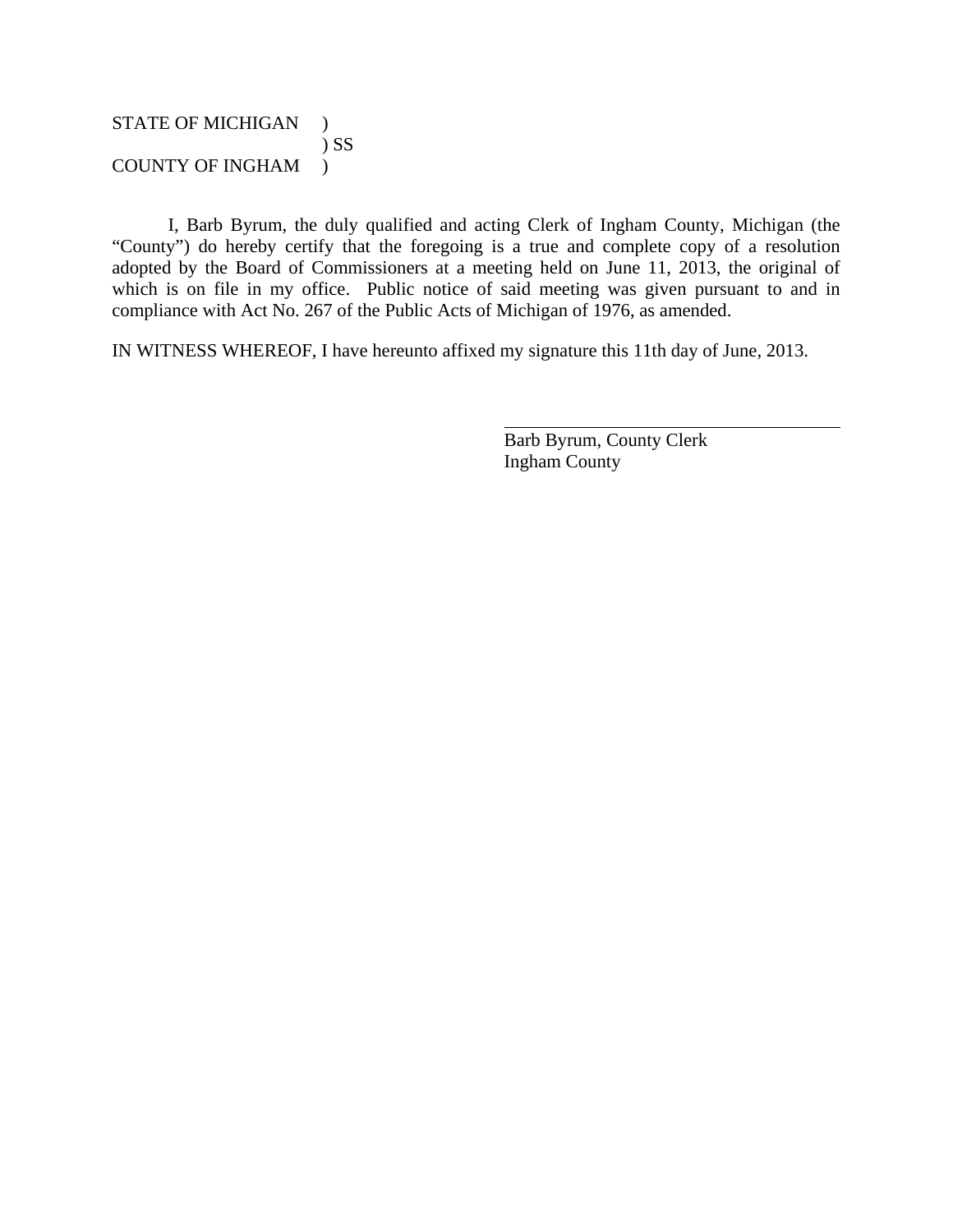<span id="page-42-0"></span>Introduced by the Human Services, County Services and Finance Committees of the:

#### INGHAM COUNTY BOARD OF COMMISSIONERS

#### **RESOLUTION TO AUTHORIZE AN AGREEMENT WITH THE MICHIGAN PUBLIC HEALTH INSTITUTE (MPHI) TO IMPLEMENT THE MICHIGAN PATHWAYS TO BETTER HEALTH GRANT**

#### **RESOLUTION # 13 -**

WHEREAS, in 2004 the U.S. spends more on health care than any other country in the world as a percentage of gross domestic product (15.2% in 2004) and Michigan spent 13.5% of its gross state product (GSP) on personal health care in the same year; and

WHEREAS, current rate of growth in health care spending is unsustainable and ultimately damaging to our economy and the health system; and

WHEREAS, social determinants have an undeniable effect on health and well being; and

WHEREAS, Ingham County was one of three sites selected to participant in the Michigan Pathways to Better Health project; and

WHEREAS, in Resolution #12-399, the Board of Commissioners accepted a grant in the amount of \$590,679 and authorized an agreement with the Michigan Public Health Institute (MPHI) for the period of October 1, 2012 through June 30, 2013; and

WHEREAS, the Health Department has been awarded funding by the Michigan Department of Community Health (MDCH) through the Michigan Public Health Institute (MPHI) to continue the Michigan Pathways to Better Health project in Ingham County and the surrounding area; and

WHEREAS, the goals of the program will remain the same: 1) to improve outcomes and quality indicators in management of chronic diseases and conditions (obesity, diabetes, asthma, cardiovascular disease, cancer, arthritis, etc.) for clients assisted by the CHWs. 2) Decrease unnecessary hospitalizations and ER visits for the identified at-risk persons who are Medicaid or Medicare beneficiaries; 3) Improve the utilization of CHWs by healthcare providers and healthcare teams to sustain this cost-effective approach to healthcare quality improvement; and

WHEREAS, the Health Department continues the role as Lead Agency/Fiduciary for this funding will collaborate and contract with MPHI; and

WHEREAS, in addition, will act as the fiduciary and subcontract with the following agencies in the amount of up to \$55,000:

> Allen Neighborhood Center South Side Community Coalition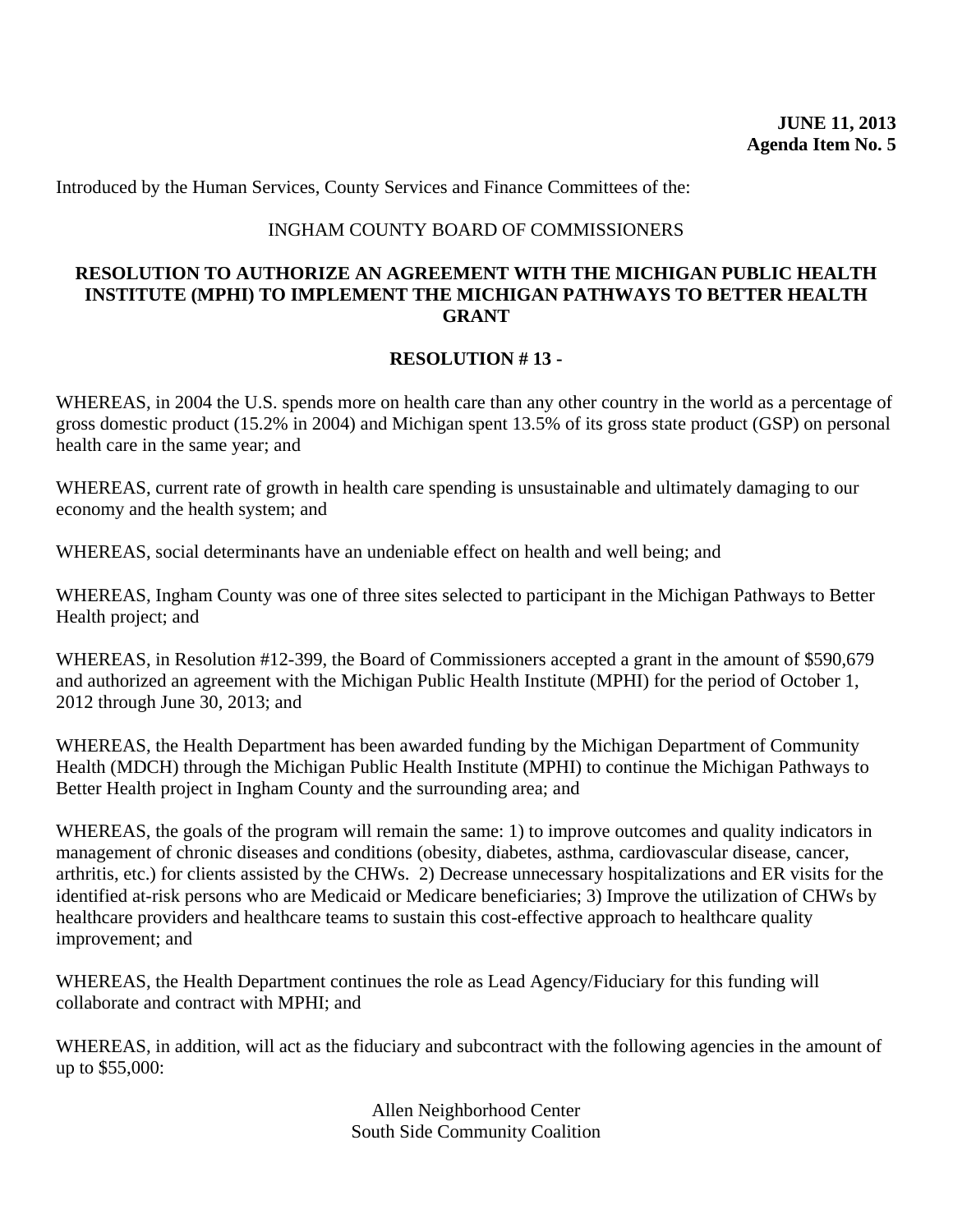#### North West Initiative Tri-County Office on Aging National Council on Alcoholism

WHEREAS, the Health Department continues the role as Lead Agency/Fiduciary for this funding. The Health Department will collaborate and contract with MPHI. In addition, will act as the fiduciary and subcontract with the following agencies in the amount of up to \$100,000:

> Volunteers of America Capital Area Community Services

WHEREAS, the following positions are established in the Health Department for the duration of the grant:

Lead Social Worker (ICEA/PRO8) – 1.0 FTE Community Health Worker, Pathways (UAW D) – 6.0 FTE Public Health Nurse 4 (ICEA PHN 4) – 1.0 FTE

WHEREAS, an agreement is authorized with the Ingham Health Plan Corporation in the amount of up to \$175,000 to be the HUB for this project; and

WHEREAS, the Health Officer recommends that the Ingham County Board of Commissioners accept the grant award in the amount of up to \$1,344,869 from the Michigan Public Health Institute (MPHI) for the period of July 1, 2013 through June 30, 2014.

THEREFORE BE IT RESOLVED, that the Ingham County Board of Commissioners authorizes an agreement with the Michigan Public Health Institute (MPHI) to implement Ingham County Pathways in the amount of \$1,344,869 for the period of July 1, 2013 through June 30, 2014.

BE IT FURTHER RESOLVED, that the Board of Commissioners authorizes the Health Department to act as the Fiduciary and Care Coordination Agency for the Michigan Pathways to Better Health Grant in Ingham County.

BE IT FURTHER RESOLVED, that the Board of Commissioners authorizes the Health Department to subcontract in the amount up to \$55,000 with the following agencies: Allen Neighborhood Center, South Side Community Coalition, North West Initiative, Tri-County Office on Aging, National Council on Alcoholism; and up to \$100,000 with Capital Area Community Services and Volunteers of America for the period of July 1, 2013 through June 30, 2014.

BE IT FURTHER RESOLVED, that the Health Department's Power of We will be allocated \$10,000 to serve as the Convener to support the MPBH through maintenance of a functioning network of all community partner agencies and facilitates agreements related data sharing and other functions for the period of July 1, 2013 through June 30, 2014.

BE IT FURTHER RESOLVED, that the Board of Commissioners authorizes the Health Department to contract with the Ingham Health Plan Corporation in the amount of \$175,000 to act as the HUB on this project to provide referral and data analysis for the period of July 1, 2013 through June 30, 2014.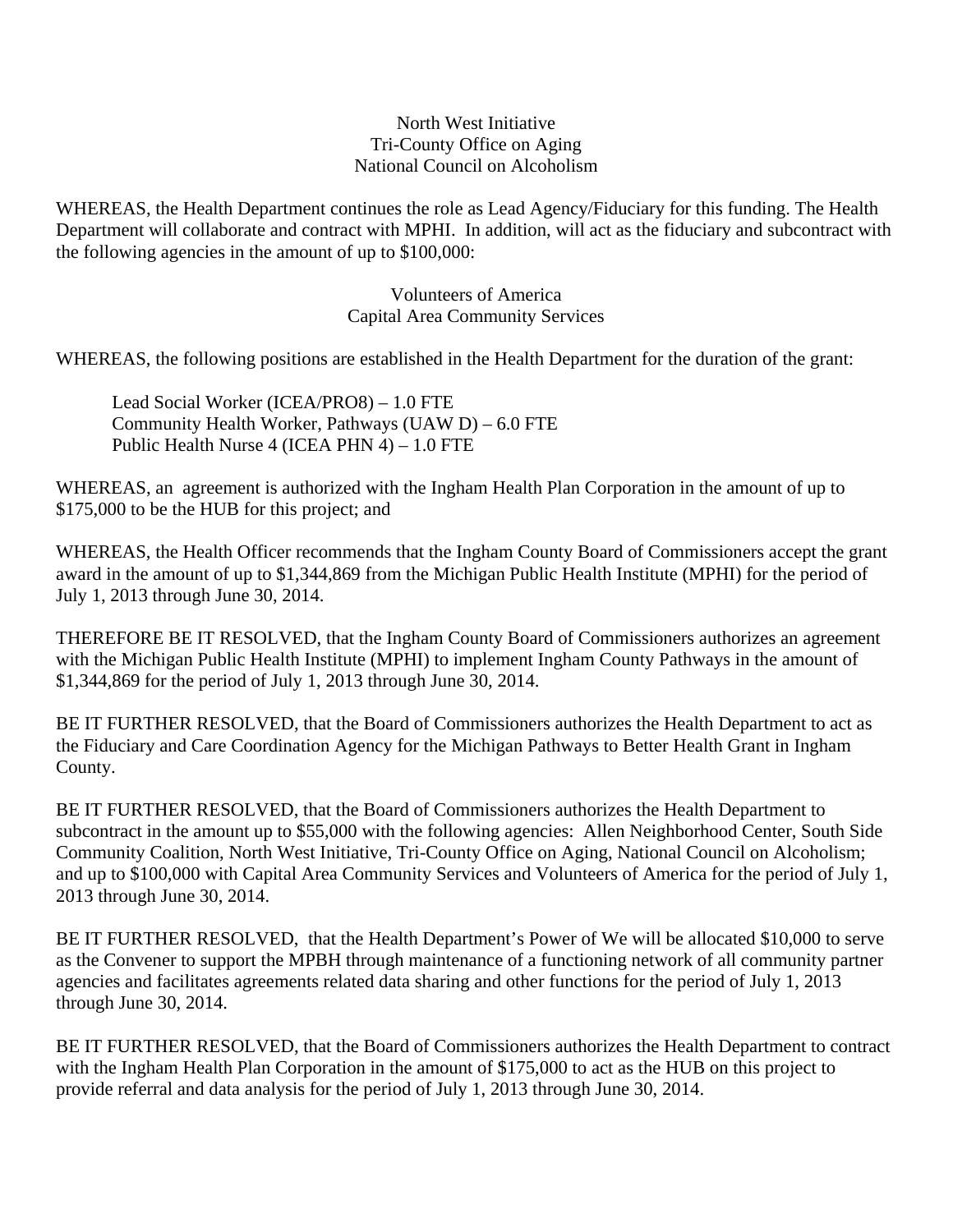BE IT FURTHER RESOLVED, the following positions are established in the Health Department for the duration of the grant: Lead Social Worker (ICEA/PRO8) – 1.0 FTE, Community Health Worker - Pathways  $(UAW D) - 6.0$  FTE, and Public Health Nurse 4 (ICEA PHN 4) – 1.0 FTE.

BE IT FURTHER RESOLVED, grant funds will be used to continue supporting two existing Family Outreach Advocates within the Health Department assigned to work on this project as Community Outreach Workers.

BE IT FURTHER RESOLVED, that the County Controller/Administrator is authorized to make any necessary adjustments to the Health Department's budget consistent with this resolution.

BE IT FURTHER RESOLVED, that the Board Chairperson is authorized to sign the agreement and the subcontracts after review by the County Attorney.

**HUMAN SERVICES: Yeas:** Tennis, Hope, Anthony, McGrain, Vickers, Maiville  **Nays:** None **Absent:** Nolan **Approved 6/3/13** 

**COUNTY SERVICES: Yeas:** De Leon, Koenig, Celentino, Holman, Nolan, Tsernoglou, Maiville **Nays:** None **Absent:** None **Approved 6/4/13** 

**FINANCE: Yeas:** McGrain, Anthony, Bahar-Cook, Tennis, Koenig, Vickers, Schafer **Nays:** None **Absent**: None **Approved 6/5/13**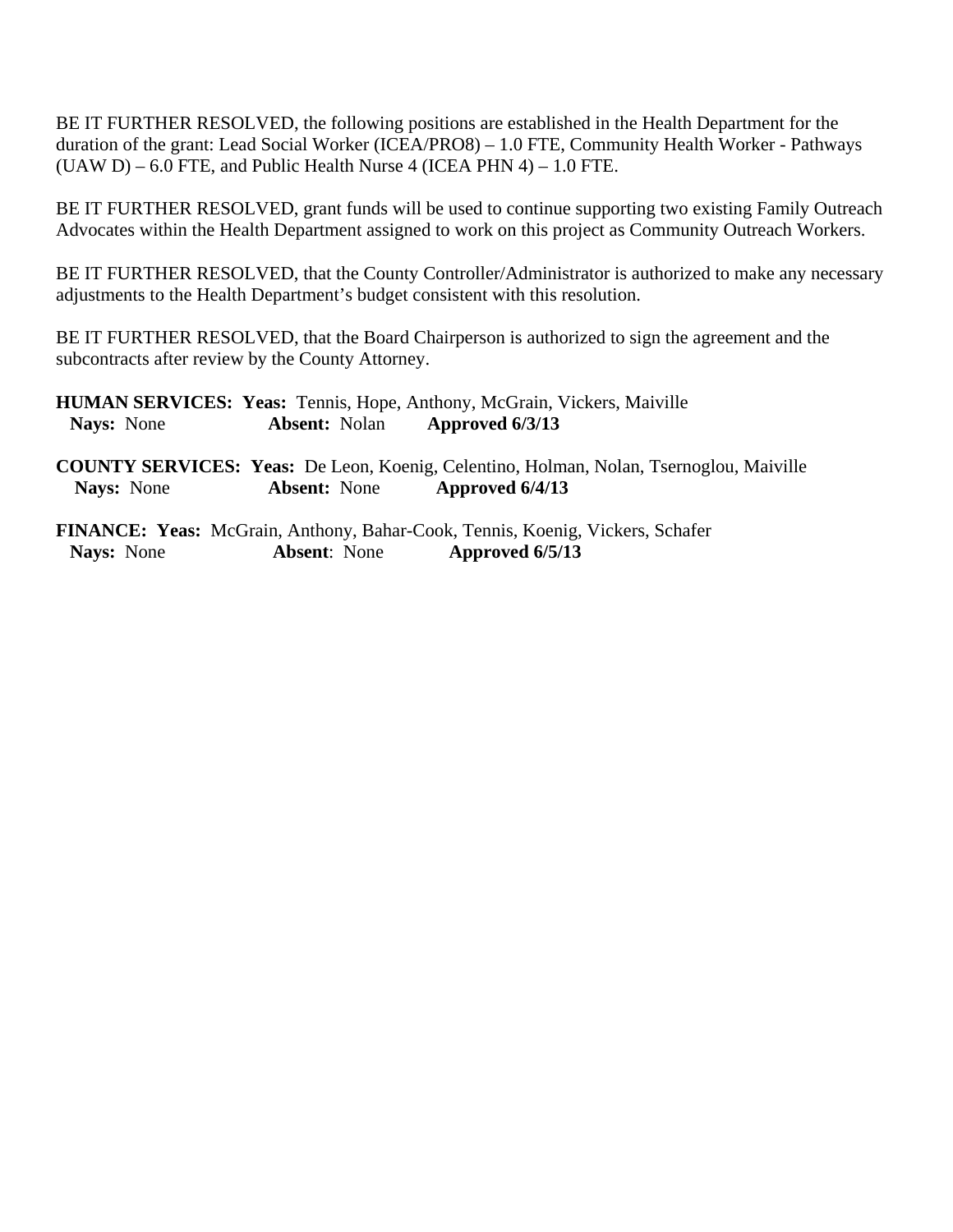<span id="page-45-0"></span>Introduced by the Human Services and Finance Committees of the:

#### INGHAM COUNTY BOARD OF COMMISSIONERS

#### **RESOLUTION TO AUTHORIZE AN AGREEMENT WITH MICHIGAN STATE UNIVERSITY'S COLLEGE OF HUMAN MEDICINE TO PROVIDE A PART-TIME FAMILY MEDICINE PHYSICIAN FOR THE PROVISION OF PRIMARY MEDICAL CARE SERVICES**

#### **RESOLUTION # 13 -**

WHEREAS, the Health Department's Community Health Centers and the Clinton-Eaton-Ingham Community Mental Health Authority have closely collaborated for more than two years to develop a co-located, integrated health center; and

WHEREAS, on April 1, 2013, the Birch Health Center was opened to provide both primary health care and behavioral health care to the area's most vulnerable residents; and

WHEREAS, in order to ensure high quality and comprehensive health care services for people with mental illnesses the clinical expertise of a board certified family medicine physician with experience providing care to those with mental illnesses is required; and

WHEREAS, Dr. Julie Phillips, through MSU CHM's Department of Family Medicine will provide direct patient care at the rate of \$110 an hour at the Birch Health Center six hours a week plus two hours a week of clinical leadership; and

WHEREAS, that the period of the agreement shall be July 1, 2013 through June 30, 2014, with an option to automatically renew from year to year; and

WHEREAS, the Community Health Center Board of Directors supports the agreement; and

WHEREAS, that the Health Officer recommends that the Board of Commissioners authorize an agreement with MSU's College of Human Medicine to provide a part-time family medicine physician for the provision of primary medical care services to the Birch Health Center for a total amount not to exceed \$45,760.

THEREFORE BE IT RESOLVED, that the Ingham County Board of Commissioners authorizes an agreement with MSU's College of Human Medicine to provide a part-time family medicine physician for the provision of primary medical care services to the Birch Health Center for a total amount not to exceed \$45,760.

BE IT FURTHER RESOLVED, that the associated program income and other personnel savings will financially offset the contractual expenditure.

BE IT FURTHER RESOLVED, that the Board Chairperson is authorized to sign the agreement and any other documents after review by the County Attorney.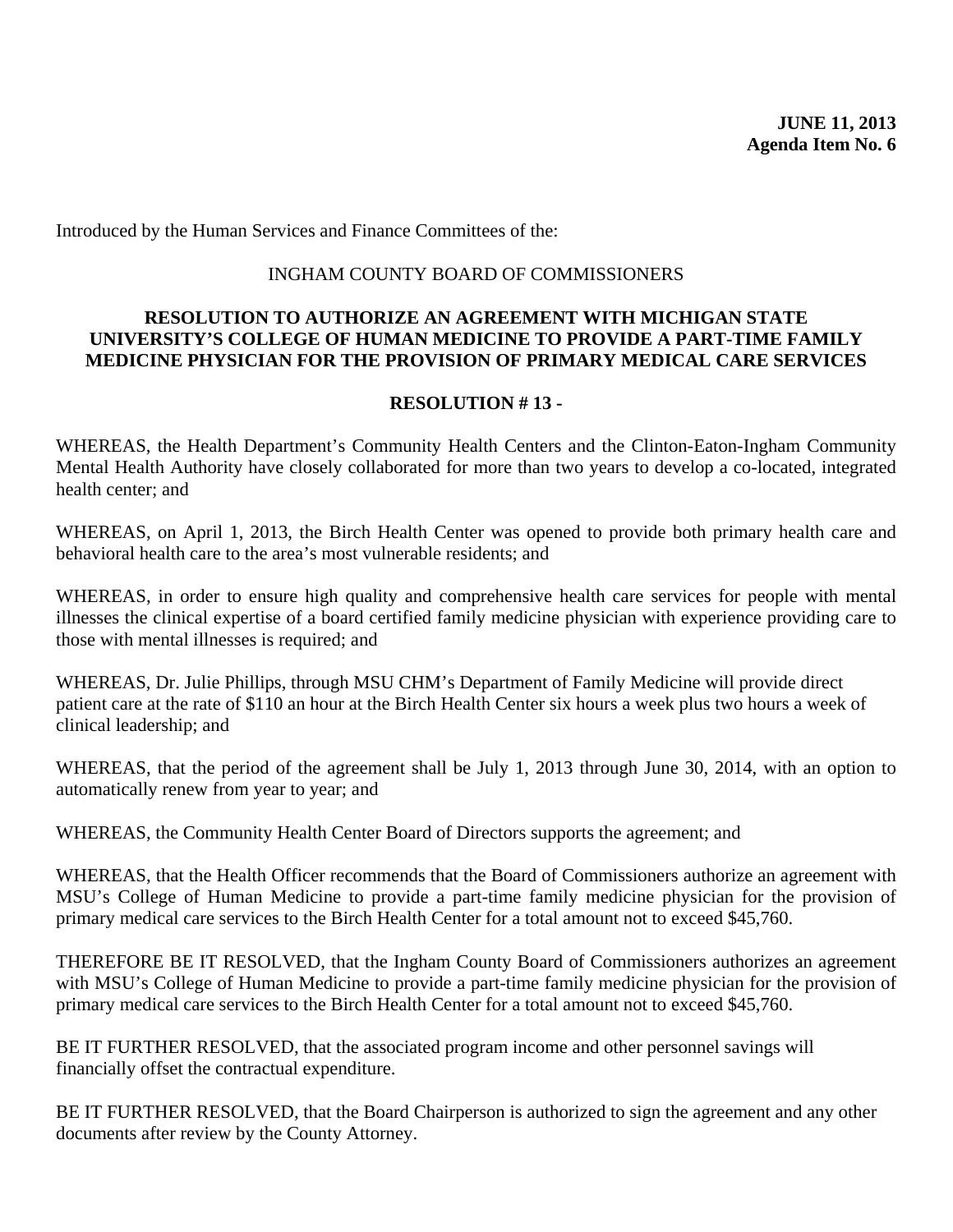# **HUMAN SERVICES: Yeas:** Tennis, Hope, Anthony, McGrain, Vickers, Maiville Nays: None Absent: Nolan Approved 6/3/13 **Absent:** Nolan **Approved 6/3/13**

**FINANCE: Yeas:** McGrain, Anthony, Bahar-Cook, Tennis, Koenig, Vickers, Schafer<br>Nays: None **Absent**: None **Approved 6/5/13 Nays:** None **Absent**: None **Approved 6/5/13**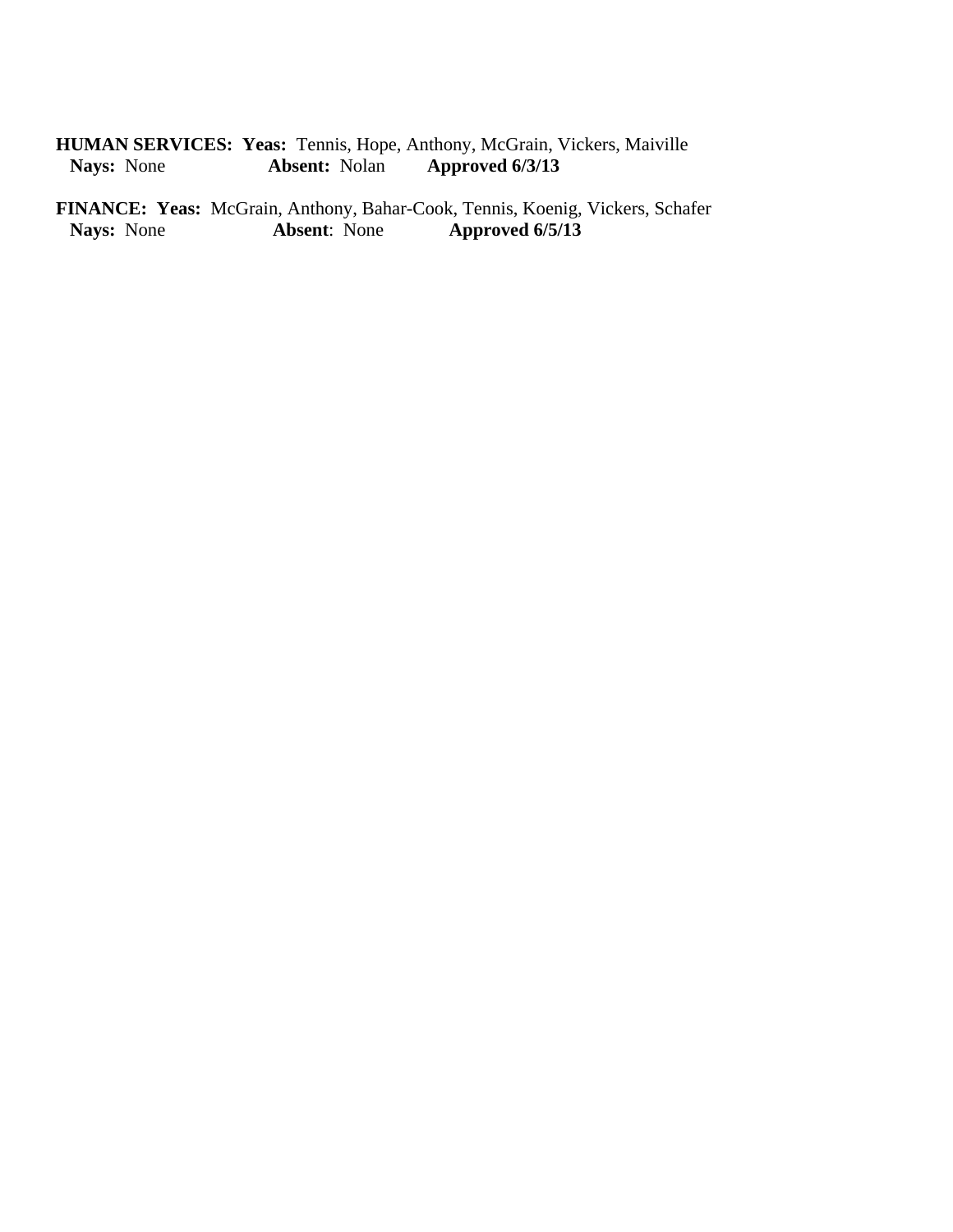<span id="page-47-0"></span>Introduced by the Human Services and Finance Committees of the:

#### INGHAM COUNTY BOARD OF COMMISSIONERS

## **RESOLUTION TO AUTHORIZE AN AGREEMENT WITH THE MICHIGAN DEPARTMENT OF ENVIRONMENTAL QUALITY FOR 2012-2013**

#### **RESOLUTION # 13 -**

WHEREAS, the State of Michigan has placed responsibility for environmental regulation and environmental quality in Michigan Department Environmental Quality (MDEQ); and

WHEREAS, the Michigan Public Health Code places responsibility for environmental protection at the community level with county governments through the network of local health departments; and

WHEREAS, MDEQ proposes to clarify the responsibilities for some environmental services and arrange to purchase environmental monitoring and inspection services from Ingham County; and

WHEREAS, MDEQ will reimburse Ingham County for expenses related to monitor and inspection services; and

WHEREAS, the Health Officer recommends that the Board of Commissioners authorize an agreement with MDEQ.

THEREFORE BE IT RESOLVED, that the Ingham County Board of Commissioners authorizes an agreement with Michigan Department Environmental Quality.

BE IT FURTHER RESOLVED, that the period of the agreement shall be October 1, 2012 through September 30, 2013.

BE IT FURTHER RESOLVED, that MDEQ shall reimburse Ingham County up to \$25,218 for expenses related to testing and inspection services.

BE IT FURTHER RESOLVED, that the Board Chairperson is authorized to sign the agreement after review by the County Attorney.

**HUMAN SERVICES: Yeas:** Tennis, Hope, Anthony, McGrain, Vickers, Maiville  **Nays:** None **Absent:** Nolan **Approved 6/3/13** 

**FINANCE: Yeas:** McGrain, Anthony, Bahar-Cook, Tennis, Koenig, Vickers, Schafer **Nays:** None **Absent**: None **Approved 6/5/13**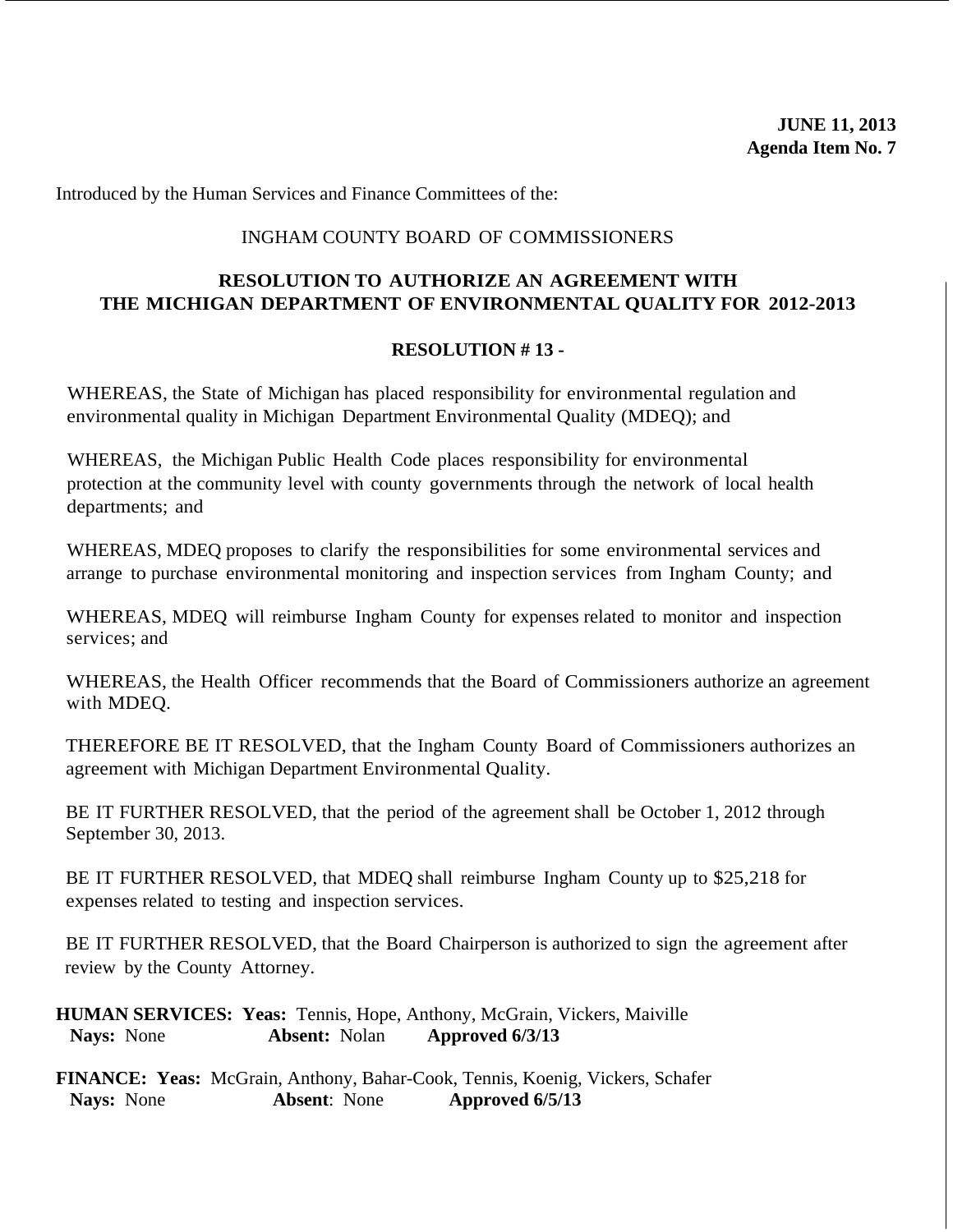<span id="page-48-0"></span>Introduced by the Law & Courts and Finance Committees of the:

#### INGHAM COUNTY BOARD OF COMMISSIONERS

## **RESOLUTION AUTHORIZING EQUIPMENT PURCHASES FOR THE INGHAM COUNTY 9-1-1 CENTRAL DISPATCH CENTER**

#### **RESOLUTION # 13 -**

WHEREAS, the Ingham County Board of Commissioners operates the 911 Emergency Telephone Dispatch System through the Ingham County 9-1-1 Central Dispatch Center; and

WHEREAS, after nearly a year of operations the Director has identified several equipment enhancements to Ingham County 9-1-1 Central Dispatch Center that will improve the operations; and

WHEREAS, the 9-1-1 Director has obtained prices for these equipment purchases and is requesting 911 Funds totaling up to \$21,500.00.

THEREFORE BE IT RESOLVED, that the Ingham County Board of Commissioners authorizes the expenditure of up to \$21,500 from the 911 Emergency Telephone Dispatch Services - 911 fund balance for the costs associated with the purchase of:

- 1) Remote video/access controls for Building/Lobby Security up to \$5,050.00
- 2) Mapping Project; paper mapping solutions, including mounting solutions and plotter printer up to \$14,800
- 3) Call Center Television; cost of one television and mount, for the call center up to \$1,650.00.

Total costs Up to \$21,500

BE IT FURTHER RESOLVED, that the Controller/Administrator is authorized to make the necessary budgetary transfers that are consistent with this Resolution.

BE IT FURTHER RESOLVED, that the Chairperson of the Ingham County Board of Commissioners and the County Clerk are authorized to sign any necessary contract /Purchase Order documents consistent with this resolution and approved as to form by the County Attorney.

**LAW & COURTS: Yeas:** Celentino, Tsernoglou, Holman, De Leon, Bahar-Cook, Hope, Schafer  **Nays:** None **Absent:** None **Approved 5/30/13** 

**FINANCE: Yeas:** McGrain, Anthony, Bahar-Cook, Tennis, Koenig, Vickers, Schafer **Nays:** None **Absent**: None **Approved 6/5/13**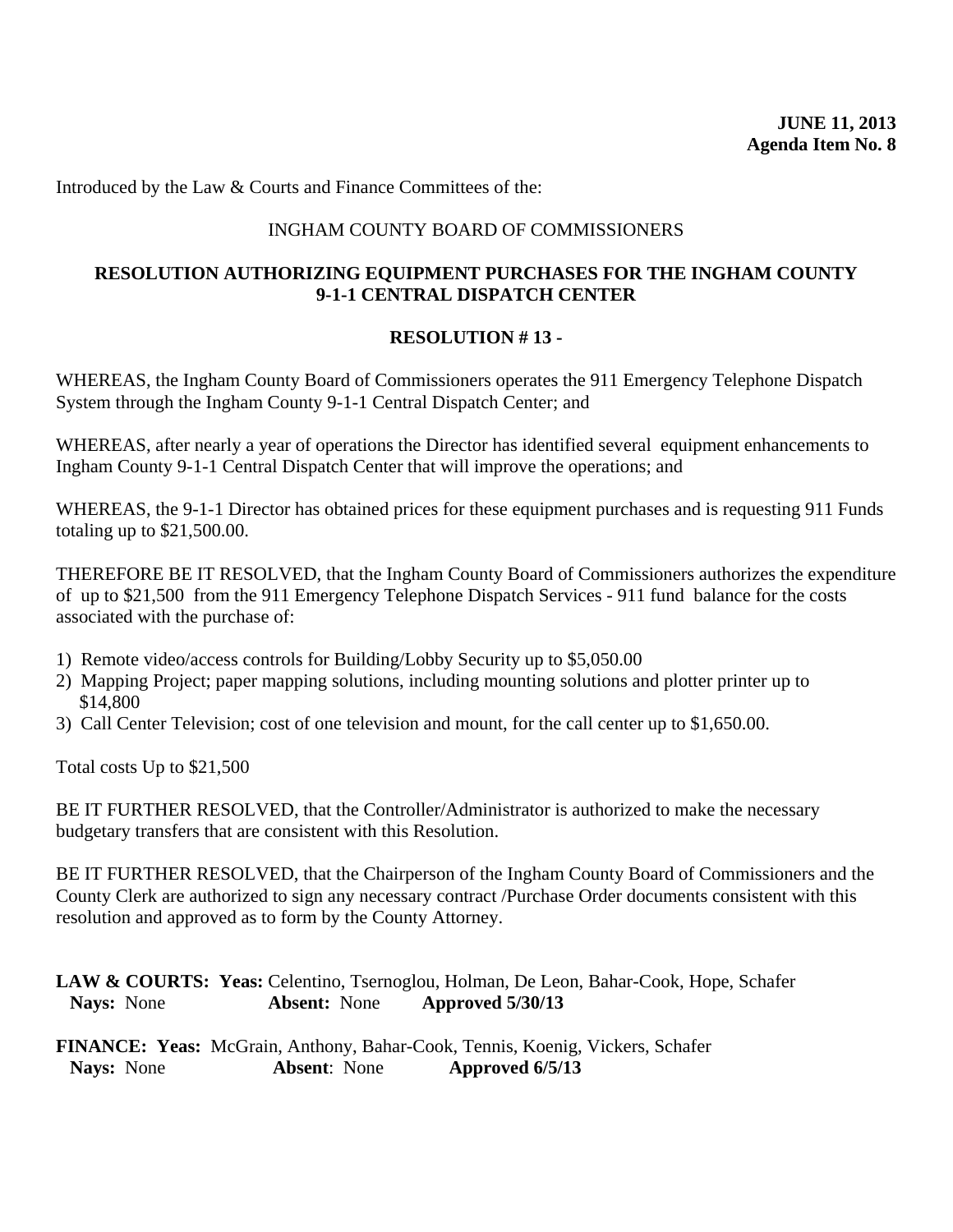<span id="page-49-0"></span>Introduced by the Law & Courts and Finance Committees of the:

#### INGHAM COUNTY BOARD OF COMMISSIONERS

#### **RESOLUTION TO APPROVE AN EXTENDED POLICE SERVICES AGREEMENT WITH THE VILLAGE OF WEBBERVILLE COVERING THE PERIOD OF JULY 1, 2013 THROUGH JUNE 30, 2016**

#### **RESOLUTION # 13 -**

WHEREAS, the Ingham County Sheriff's Office and the Village of Webberville wish to extend the current agreement for law enforcement services; and

WHEREAS, The Village of Webberville, Sheriff's Office and the Controller's Office have negotiated a draft agreement which covers a three year period, beginning July 1, 2013 and ending June 30, 2016; and

WHEREAS, the Village of Webberville has contracted with Ingham County for Police Services through the Sheriff's Office since 1994; and

WHEREAS, the Village of Webberville wishes to continue their 80 hours of guaranteed service per week for the upcoming fiscal year.

THEREFORE BE IT RESOLVED, the Ingham County Board of Commissioners approves a three year extension of the contract with the Village of Webberville for a period covering July 1, 2013 through June 30, 2016 for the sum of:

- $2013/2014$  \$238,604
- $2014/2015$  \$243,703
- $2015/2016$  \$249,015

Three year total \$731,322

BE IT FURTHER RESOLVED, the Ingham County Board of Commissioners authorizes the Controller/Administrator to make any necessary budget adjustments in the Ingham County Sheriff's Office 2013-2016 Budgets.

BE IT FURTHER RESOLVED, the Ingham County Board of Commissioners authorizes the Board Chairperson and the County Clerk and the Sheriff to sign all necessary contract documents consistent with this resolution upon review and approval as to form by the County Attorney.

**LAW & COURTS: Yeas:** Celentino, Tsernoglou, Holman, De Leon, Bahar-Cook, Hope, Schafer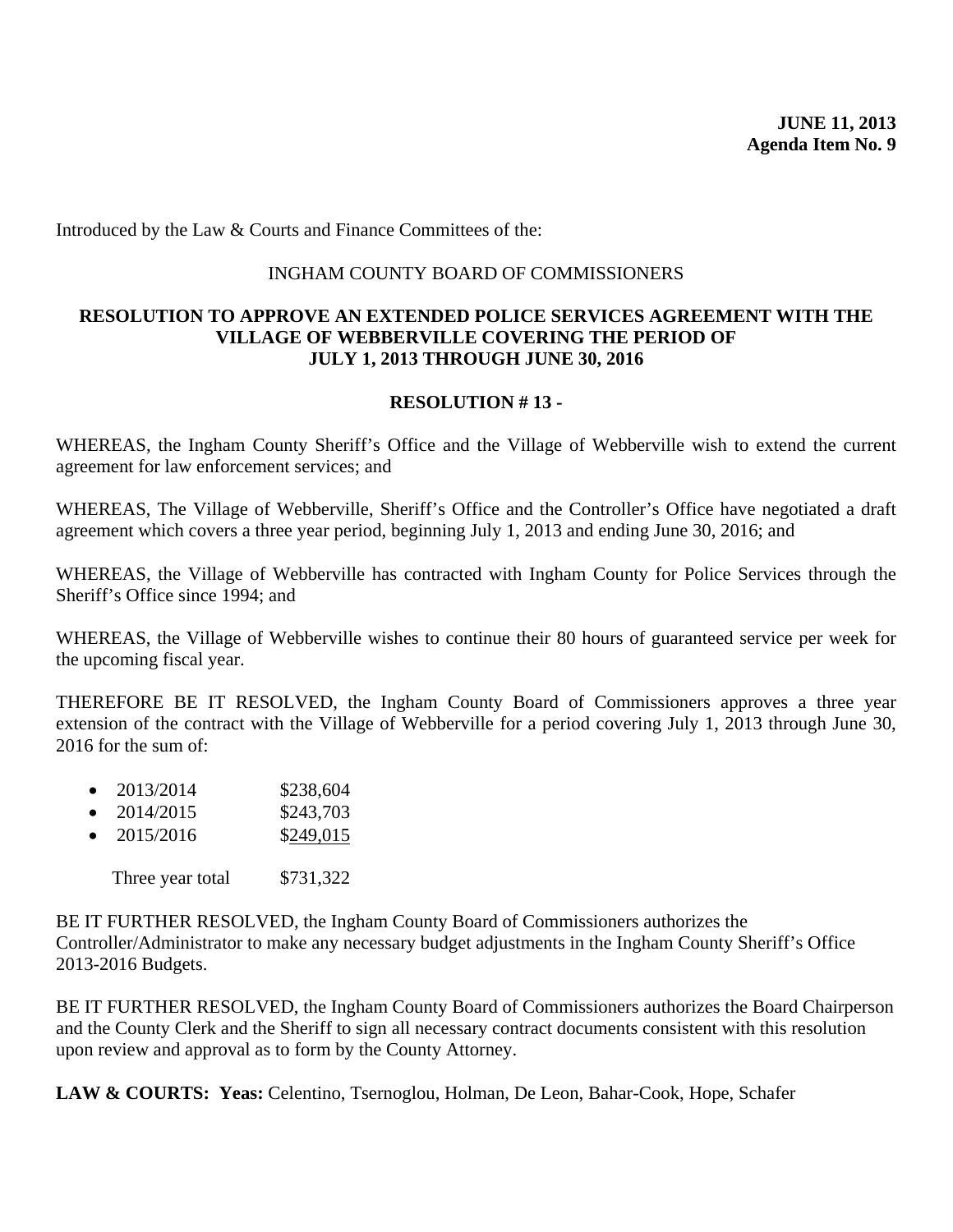**Nays:** None **Absent:** None **Approved 5/30/13** 

FINANCE: Yeas: McGrain, Anthony, Bahar-Cook, Tennis, Koenig, Vickers, Schafer<br>Nays: None<br>Absent: None<br>Approved 6/5/13 **Nays:** None **Absent**: None **Approved 6/5/13**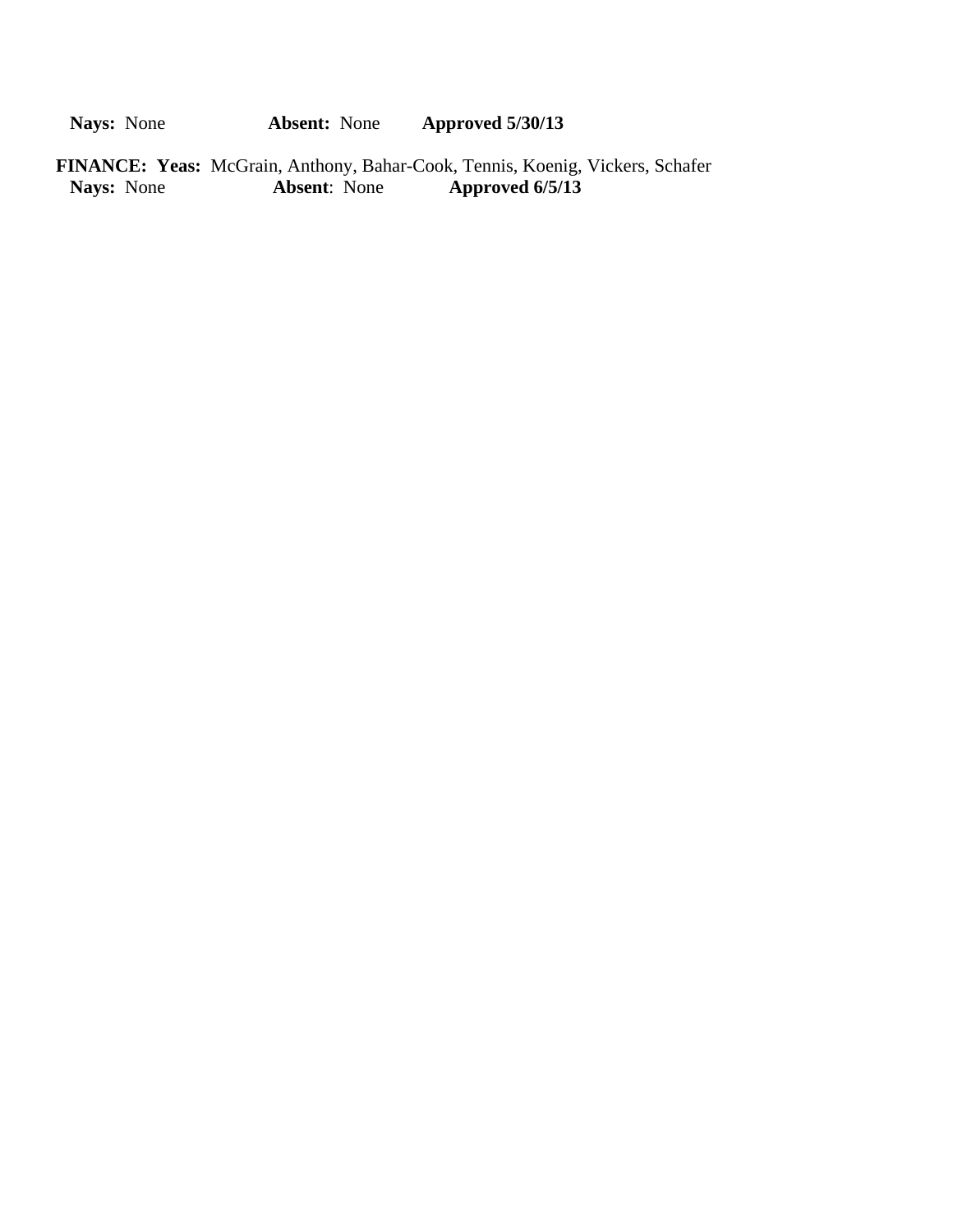<span id="page-51-0"></span>Introduced by the Law and Courts and Finance Committees of the:

## INGHAM COUNTY BOARD OF COMMISSIONERS

#### **RESOLUTION TO CONTRACT WITH EZ CARD & KIOSK**

#### **RESOLUTION # 13 -**

WHEREAS, the Sheriff's Office has a contract with Canteen Services, Inc. to run our kitchen and commissary; and

WHEREAS, Canteen Services, Inc. has the responsibility to provide one lobby and one booking kiosk; and

WHEREAS, Canteen Services, Inc. does not manufacture or own their kiosks but contracts with EZ Card & Kiosk to provide them for the Sheriff's Office; and

WHEREAS, Canteen Services, Inc. and EZ Card & Kiosk have severed their contractual relationship; and

WHEREAS, the Sheriff's Office desires to continue the use of kiosk in the lobby and in booking; and

WHEREAS, Canteen Services, Inc. has informed us that EZ Card & Kiosk provides us the best options to continue things as they currently are at the Sheriff's Office; and

WHEREAS, the Sheriff's Office can continue the services of EZ Card & Kiosk without any change in the current fee structure and at no cost to the Sheriff's Office; and

WHEREAS, the Sheriff's Office would enter into a one year agreement, effective June 15, 2013 and ending on June 15, 2014, with the option for two more one year agreements; and

WHEREAS, the Sheriff's Office would remove the contractual requirement on Canteen Services, Inc. to provide kiosks during the agreement period with EZ Card & Kiosk; and

WHEREAS, should Canteen Services, Inc. develop their own kiosk and it meets the requirements of the Sheriff's Office, we would switch to the Canteen Services, Inc. kiosk at the end of the current one year agreement with EZ Card & Kiosk; and

WHEREAS, at the time that Canteen Services, Inc. develops and places their kiosk at the Sheriff's Office they will again be responsible for providing the Sheriff's Office with a lobby and booking kiosk; and

WHEREAS, the Ingham County Sheriff's Office recommends contracting directly with EZ Card & Kiosk to place one lobby and one booking kiosk within the Sheriff's Office.